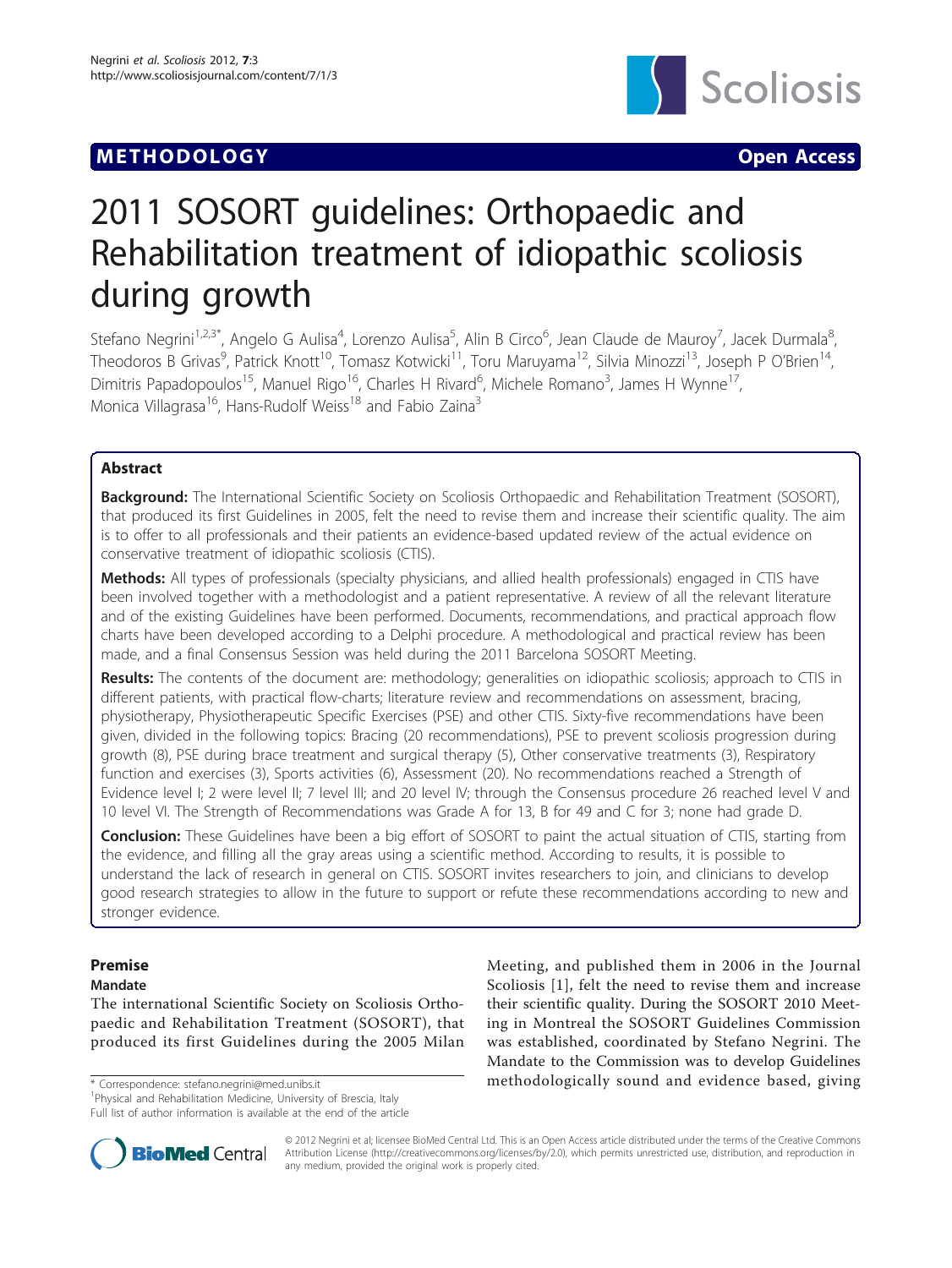recommendations according to the strength of the actual evidence.

### Commission

The Commission was open to all SOSORT Members who decided to adhere to the project; it has been decided to include also a methodologist (Silvia Minozzi), while a patient (Joe P O'Brien), member of SOSORT and President of the US National Scoliosis Foundation, has been nominated as an external judge with the patients' perspective.

# Content

The contents of the document of the 2011 SOSORT Guidelines on "Orthopaedic and Rehabilitation Treatment of Idiopathic Scoliosis During Growth" are:

- 1. Methodology
- 2. Generalities on idiopathic scoliosis

3. Approach to conservative treatment of idiopathic scoliosis in different patients, with practical flow-charts

4. Literature review and recommendations on assessment, bracing, physiotherapy, Physiotherapeutic Specific Exercises and other conservative treatments

An Appendix (Additional File [1\)](#page-25-0) has been added to give all details the Method used to develop the Guidelines.

# Scope, purpose and applications

The aim of these Guidelines is to offer to all professionals engaged in the conservative treatment of scoliosis an evidence-based updated review of the actual evidence in the field, together with a series of evidencebased recommendations. The multiple gray areas, important for the every day clinical practice, in which it is not possible to give an evidence-based recommendation, have been covered through a formal and explicit consensus methodology, as outlined in the Appendix (Additional File [1](#page-25-0)), to provide a consensus recommendation.

The Guidelines are meant to apply to all idiopathic scoliosis patients regardless of age. The main clinical questions that they cover are:

• Which assessment of the patient should be performed?

• Which conservative treatment should be provided, and how?

- How and when should bracing be applied?
- How and when should exercises be used?

# Development of the Guidelines

All types of professionals engaged in the conservative treatment of scoliosis have been involved: specialty physicians (orthopaedics, physical and rehabilitation Page 2 of 35

medicine, psychiatry...) and allied health professionals (orthotists, physiotherapists, chiropractors...); a methodologist and a patient representative have been included as well.

Nevertheless, it must be underlined that these Guidelines have been developed by the SOSORT, that is the Society on Scoliosis treatment that is focused exclusively in the conservative approach to scoliosis. The other two international Scientific Societies involved in scoliosis treatment, while considering also the conservative approach, focus mainly either in the surgical treatment (Scoliosis Research Society) or in general research (International Research Society on Spinal Deformities): the SRS and IRSSD have not been involved in this Guidelines development, even if members of these Societies are also members of the SOSORT and participated.

Patients have been involved in the development of the Guidelines through the US National Scoliosis Foundation, representing 25,000 actual scoliosis patients.

# Methods

Methods are outlined in all details in the Appendix (Additional File [1\)](#page-25-0).

For the treatment sections we performed systematic reviews of the literature in February 2011. Medline was searched from its inception, with no language limitations. The search strategies, the selection criteria, and the number of retrieved papers are listed in the individual sections. We also searched: the abstracts of all SOSORT Meetings, from the first one in 2003 to 2010; the personal files and knowledge of all the authors; the papers retrieved with all the other searches listed in these Guidelines; the references sections of all retrieved papers.

To produce the actual Guidelines, a review of the previous ones has been performed: these have been searched through a comprehensive bibliographic search on Medline with the key word "Scoliosis" and "Guidelines" [[1](#page-26-0)-[4\]](#page-26-0). The final documents, recommendations, and practical approach flow charts have been developed according to a Delphi procedure carefully listed in the Appendix (Additional File [1](#page-25-0)). A methodological and practical review have been made, and a final Consensus Session held during the 2011 Barcelona SOSORT Meeting.

A classical Strength of Evidence (SoE) table has been adopted (Table [1\)](#page-2-0). According to the Italian Guidelines [[2](#page-26-0)], levels V and VI have been added according to the Consensus session held during the SOSORT Meeting. A Strength of Recommendation (SoR) scale has also been used (Table [2\)](#page-2-0), that assumes that each Recommendation should have in the clinical everyday world, balancing all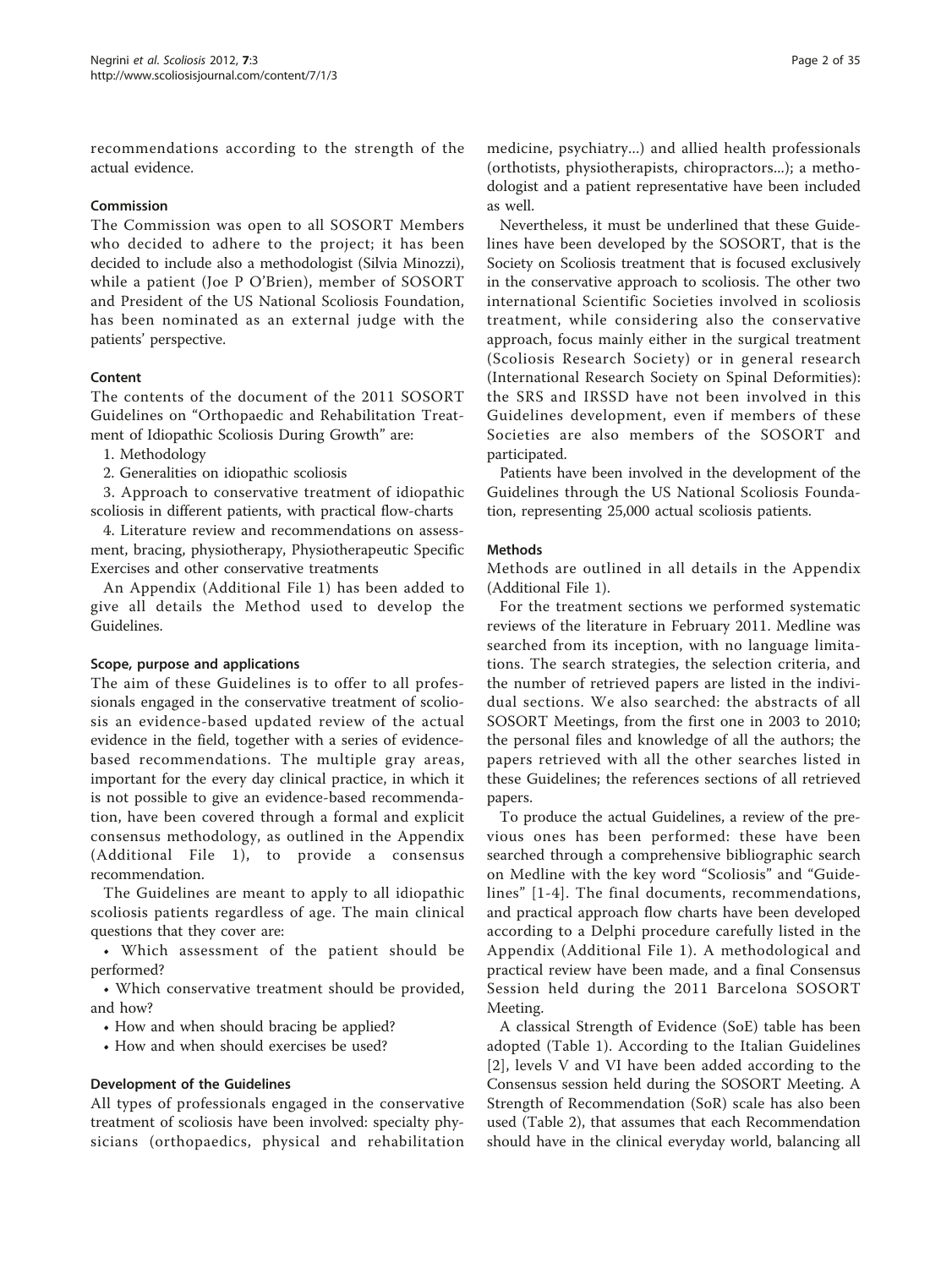| Strength of<br>evidence | <b>Ouestion</b> | Meaning                                                                                                                                                    |
|-------------------------|-----------------|------------------------------------------------------------------------------------------------------------------------------------------------------------|
|                         | Effectiveness   | Multiple Randomized Controlled Trials or Systematic Reviews of such studies                                                                                |
|                         | Diagnosis       | Multiple Randomized Controlled Trials, or Cross-sectional Studies with verification by reference (gold) standard, or<br>Systematic Reviews of such studies |
| Ш                       |                 | Effectiveness One Randomized Controlled Trial                                                                                                              |
|                         | Diagnosis       | One Randomized Controlled Trial, or one Cross-sectional Study with verification by reference (gold) standard                                               |
| Ш                       | Effectiveness   | Multiple Controlled nonrandomized Studies or Systematic Reviews of such studies                                                                            |
|                         | Diagnosis       | Multiple Cross-sectional Studies with incomplete & unbalanced verification with reference (gold) standard                                                  |
| IV                      |                 | Effectiveness Other studies                                                                                                                                |
|                         | Diagnosis       |                                                                                                                                                            |
| v                       |                 | <i>Effectiveness</i> SOSORT Consensus with more than 90% of agreement                                                                                      |
|                         | Diagnosis       |                                                                                                                                                            |
| VI                      |                 | Effectiveness SOSORT Consensus with 70 to 89% of agreement                                                                                                 |
|                         | Diagnosis       |                                                                                                                                                            |

<span id="page-2-0"></span>

|  |  |  |  |  |  |  |  |  | Table 1 Strength of Evidence grading used in these Guidelines. |
|--|--|--|--|--|--|--|--|--|----------------------------------------------------------------|
|--|--|--|--|--|--|--|--|--|----------------------------------------------------------------|

Questions on Effectiveness (treatment results) and Diagnosis (assessment) have been considered

typical factors involved in this decision (patients, professionals, social). The SoR scale is meant to accompany and complement the Strength of Evidence scale.

### Target users of the Guidelines

Users of these Guidelines are meant to be all professionals involved in the Conservative Treatment of Scoliosis, but they also should serve as reference for patients.

# Updates

Since these Guidelines have been produced in 2011, they will be fully updated by SOSORT between 2016 and 2021. If important changes in practice will intervene before, an update could be decided by the SOSORT Board to be published before that date.

# Applicability

These Guidelines will be published in the Internet Open Access Journal "Scoliosis" [http://www.scoliosisjournal.](http://www.scoliosisjournal.com) [com](http://www.scoliosisjournal.com). This is the most important way to ensure their accessibility to the worldwide community of Scoliosis conservative professionals. Moreover, this will guarantee visibility to the patients. The Consensus process, involving professionals from all over the world, should provide an objective document that a wide variety of interested organizations and third party payers may review to gain insight into the treatment modalities. In the meantime, single national adaptations should eventually be considered. The document in itself should serve ad the basis for these national documents.

Translations in different languages have been already planned, including: French, German, Greek, Italian, Japanese, Polish, Spanish. These translations will be published in the Official SOSORT website: [http://www.](http://www.sosort.org) [sosort.org.](http://www.sosort.org) Moreover, process for National Organizations approvals have been planned, and will be reported in the next Edition of these Guidelines.

# General information on idiopathic scoliosis **Definitions**

Scoliosis is a general term comprising a heterogeneous group of conditions consisting in changes in the shape and position of the spine, thorax and trunk. The name, believed to have been introduced by Hippocrates (scolios, which means crooked or curved) [[5\]](#page-26-0) and used by Galen (scoliosis), means an abnormal lateral spinal curvature. Today, scoliosis is known not to be limited only to the frontal plane, and can be defined as a "threedimensional torsional deformity of the spine and trunk" [[6-8](#page-26-0)]: it causes a lateral curvature in the frontal plane, an axial rotation in the horizontal one, and a

Table 2 Strength of Recommendations grading used in these Guidelines.

| Strength of recommendation | Meaning                                                                         |
|----------------------------|---------------------------------------------------------------------------------|
| А                          | it must be applied widely and to all patients with this specific need           |
| B                          | it is important, but can be applied not to all patients with this specific need |
|                            | less important, it can be applied on a voluntary basis                          |
| D                          | very low importance                                                             |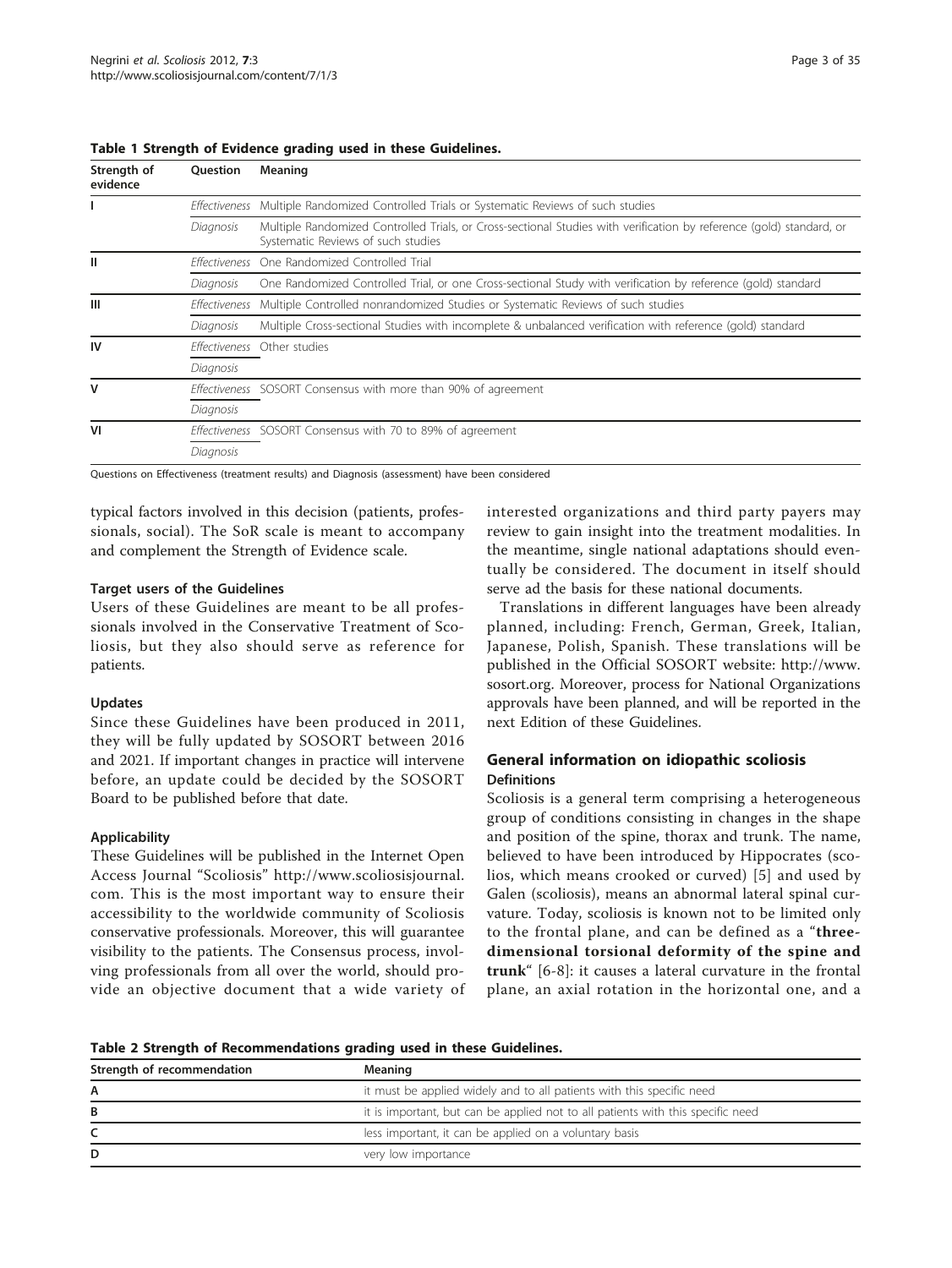disturbance of the sagittal plane normal curvatures, kyphosis and lordosis, usually, but not always, reducing them in direction of a flat back.

"Structural scoliosis", or just scoliosis, must be differentiated from "functional scoliosis", that is a spinal curvature secondary to known extraspinal causes (e.g. shortening of a lower limb or paraspinal muscle tone asymmetry). It is usually partially reduced or completely subsides after the underlying cause is eliminated (e.g. in a recumbent position). Functional scoliosis is not the subject of this paper.

The term Idiopathic Scoliosis was introduced by Kleinberg (1922) (ref), and it is applied to all patients in which it is not possible to find a specific disease causing the deformity; in fact, it appears in apparently healthy children, and can progress in relation to multiple factors during any rapid period of growth. By definition, idiopathic scoliosis is of unknown origin and is probably due to several causes. Etiopathogenetically, the spinal deformity caused by idiopathic scoliosis may be defined as a sign of a syndrome with a multifactorial etiology [[9](#page-26-0)-[13](#page-26-0)]. Nearly always, scoliosis manifests as a solitary deformity, but further investigation may reveal other significant subclinical signs [[14,15\]](#page-26-0). Idiopathic Scoliosis has been described as a torsional deformity of the spine, which combines a translation and rotation of a variable number of vertebrae, changing the 3D geometry of the spine [[16](#page-26-0)-[18\]](#page-26-0). Structural and sometimes a geometrical flat back is seen often, but the geometry of the spine in the lateral radiograph is highly variable. Trunk deformity and back asymmetry correlates with the spinal deformity, but there can be significant discrepancies in some cases [[19](#page-26-0)].

The curvature in the frontal plane (AP radiograph in upright position) is limited by an 'upper end vertebra' and a 'lower end vertebra', taken both as a reference level to measure the Cobb angle. The Scoliosis Research Society (SRS) suggests that the diagnosis is confirmed when the Cobb angle is 10° or higher and axial rotation can be recognized. Maximum axial rotation is measured at the apical vertebra. However, structural scoliosis can be seen with a Cobb angle under 10° [\[20](#page-26-0)], with a potential for progression. Progression is more common in girls during the growth spurt at puberty and then it is called progressive Idiopathic Scoliosis. When untreated, it may lead to severe trunk deformities, which limit the capacity and functional biomechanics of the chest, exercise capacity, general fitness and ability to work, all factors related with impairment on quality of life.

### Epidemiology

In approximately 20% of cases, scoliosis is secondary to another pathological process. The remaining 80% are cases of idiopathic scoliosis. Adolescent idiopathic scoliosis (AIS) with a Cobb angle above 10° occurs in the general population in a wide range from 0.93 to 12% [[21-](#page-26-0)[38](#page-27-0)]: two to three percent is the value the most often found in the literature, and it has been suggested that epidemiology changes according to latitude [[24,](#page-26-0)[39\]](#page-27-0).

Approximately 10% of these diagnosed cases require conservative treatment and approximately 0.1-0.3% require operative correction of the deformity. Progression of AIS is much more frequently seen in females. When the Cobb angle is 10 to 20°, the ratio of affected girls to boys is similar (1.3:1), increasing to 5.4:1 for Cobb angles between 20 and 30°, and 7:1 for angle values above 30° [\[40,41\]](#page-27-0). If the scoliosis angle at completion of growth exceeds a"critical threshold" (most authors assume it to be between 30° and 50°), there is a higher risk of health problems in adult life, decreased quality of life, cosmetic deformity and visible disability, pain and progressive functional limitations [\[41,42\]](#page-27-0).

### Etiology

The etiopathogenesis of scoliosis has not been elucidated. The causes of scoliosis are being sought in congenital or acquired disorders of vertebral structure. Patients with this type of deformity are usually noted to suffer from such co-existent abnormalities as asymmetrical structure of the brain stem, sensory and balance impairment, disorders of blood platelet and collagen function [[3-5](#page-26-0)]. The role of genetic factors in the development of spinal axial disorders is also emphasised and is confirmed by the tendency of scoliosis to run in families, with researchers suggesting a hereditary disorder of oestrogen receptor structure and function [[6\]](#page-26-0).

Numerous authors indicate that the causes of scoliosis are systemic disorders of, among others, mucopolysaccharide and lipoprotein synthesis. In the 1990s a group of researchers under the guidance of Dubousset [\[7](#page-26-0)-[9](#page-26-0)] proposed that scoliosis develops as a result of melatonin synthesis disorder. They produced spinal curvatures in chickens via pinealectomy and later ameliorated the melatonin deficiency to find decreased incidence of scoliosis in the animals. Machida reported reduced serum melatonin levels in girls with rapidly progressive idiopathic scoliosis [[8](#page-26-0)]. His finding has been questioned by other authors, who found no differences between melatonin levels in scoliotic girls and those in a healthy control group. Currently, melatonin is attributed only a limited role in scoliosis pathogenesis [[10\]](#page-26-0). The possible role of melatonin in scoliosis etiology is also discussed in connection to age at menarche in different geographic latitudes. [[24\]](#page-26-0)

According to more recent studies, calmodulin may disturb melatonin levels. Kindsfater [\[43](#page-27-0)] assessed calmodulin levels in order to determine the risk of curve progression. Basing on this hypothesis, melatonin plays a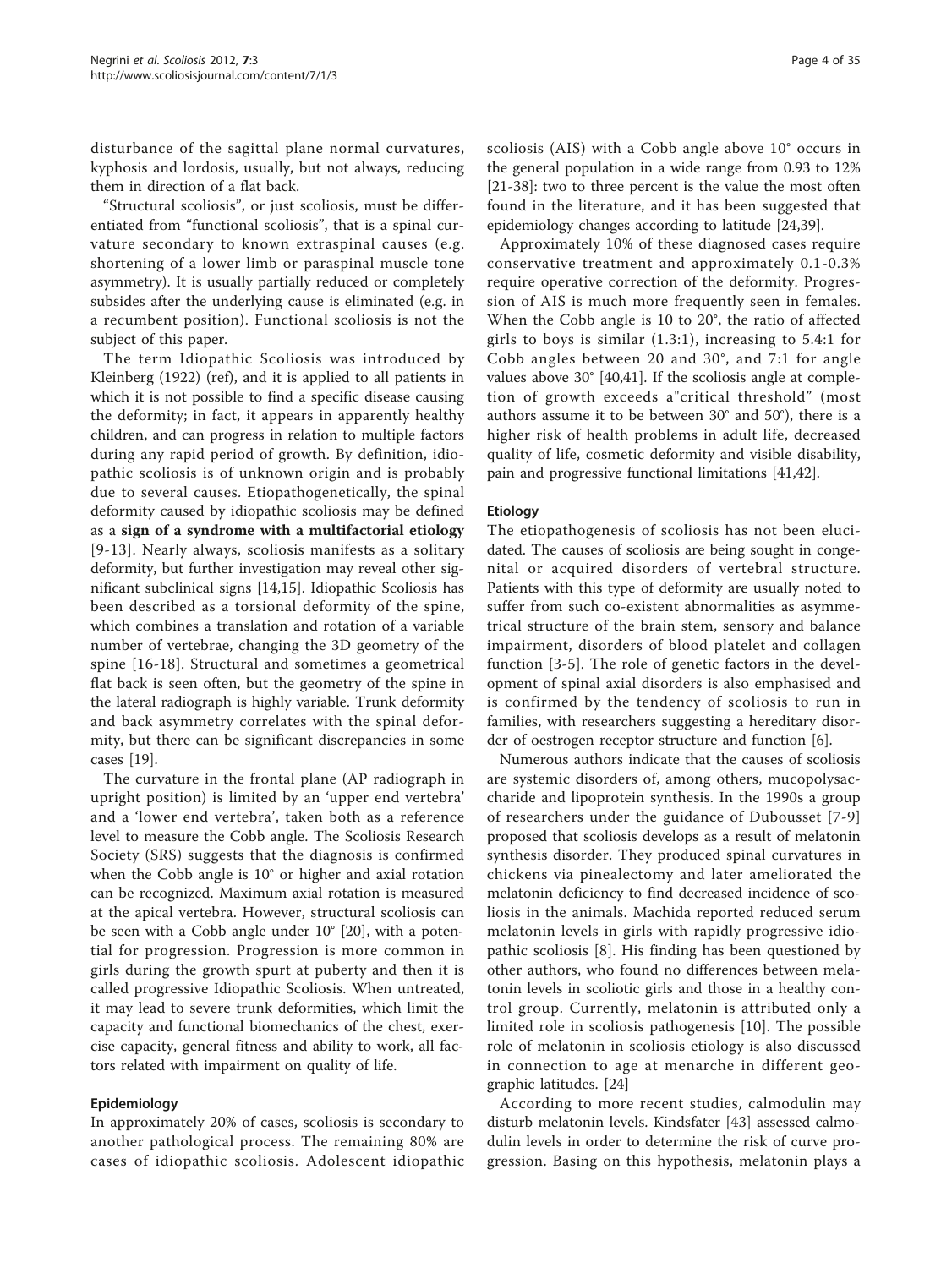secondary role in the spontaneous induction of scoliosis. It is a consequence of interaction with calmodulin, a protein that has receptors for calcium ions and is thus able to influence the contractility of skeletal muscles; it can also be found in blood platelets (its level in platelets was higher in patients with scoliotic progression rates of more than 10° over 12 months) [[11](#page-26-0)]. Other authors have evaluated the possibility that gene variants of IL-6 and MMPs might be associated with scoliosis and suggests that MMP-3 and IL-6 promoter polymorphisms constitute important factors for the genetic predisposition to scoliosis. Association Between IL-6 [[44\]](#page-27-0).

All in all, the etiology of scoliosis has not been fully elucidated [[12,13](#page-26-0)]. Based on the variety of opinions on idiopathic scoliosis development, we can assume a multifactorial origin. The opinions presented above are supplementary rather than mutually exclusive. At the same time they explain the complex determinants of and relationships between disorders of spinal development in children and adolescents.

### Natural history

Idiopathic scoliosis (IS) may develop at any time during childhood and adolescence. It is most common in periods of growth spurt-between the ages of 6 and 24 months, 5 and 8 years and 11 and 14 years of life [[2](#page-26-0)]. The rate of development of spinal curvature changes the most rapidly at the beginning of puberty [[23](#page-26-0),[24\]](#page-26-0). According to the Tanner scale, which assesses tertiary sex characteristics, this period corresponds to stage S2 and P2 in girls, and T2 and P2 in boys [[25\]](#page-26-0). The pubertal growth spurt begins with accelerated longitudinal growth of limbs, which causes a temporary disproportion of the body (long limbs and short trunk). Then longitudinal growth is seen in the axial skeleton. It is the period of the most marked progression of IS. After approx. 2/3 of the period of pubescent growth spurt, girls experience menarche, which indicates a slow, gradual decrease in the risk of scoliosis progression:

There is a much lower potential for progression of idiopathic scoliosis after the spinal growth is complete. In adulthood, IS may intensify as a result of progressive osseous deformities and collapsing of the spine. This phenomenon is reported especially in scoliosis that is more severe than 50°, while the risk of progression starts to increase as the curve grows above 30° [[26,](#page-26-0)[30](#page-27-0),[31,42](#page-27-0)]; less severe idiopathic scoliosis curves often remain stable. Nevertheless, the natural history of adult scoliosis is not well known to date, and it is still possible the progression can have some peak periods [\[45](#page-27-0)]. A "de novo" scoliosis has been recognized as a possible form in adulthood [\[46](#page-27-0)].

### Classifications

During the years, many different classifications of idiopathic scoliosis have been proposed, but not all of them are either relevant for conservative care, or currently used beyond research purposes. In Table [3](#page-5-0) we present the most relevant clinical conservative practices used in clinical practice, with a short discussion that follows.

### **Chronological**

It has been proposed by James [[2\]](#page-26-0), that scoliosis should be classified based on the age of the child at which the deformity was diagnosed (Table [3\)](#page-5-0). This classification is important since the longer the period between diagnosis of scoliosis and completion of growth by the developing child, the greater the risk of developing a more severe and complicated deformity.

Today the general term "Early onset scoliosis" is sometimes used to classify together Infantile and Juvenile scoliosis, but we prefer the James classification, due to the fact that infantile scoliosis has a different prognosis. In fact there are congenital postural scoliosis curves diagnosed in newborns, as a component of a syndrome usually resulting from intrauterine compression caused by malposition of the fetus during pregnancy, and it is an exception to the rule. Such curvatures are not three-plane deformities and usually undergo spontaneous remission. As the range of hip motion is often asymmetrical and the child prefers to rest their head on one side only, exercises and correction of body position are usually employed. Examination usually reveals gradual remission of the curvature in these infants, and such scoliosis curves may thus be categorised as regressive [\[17](#page-26-0)].

### Angular

The angle of scoliosis measured on the standing frontal radiograph according to the Cobb method is one of the decisive factors in managing idiopathic scoliosis, and it is directly correlated to all therapeutic decisions. Many different classifications have been proposed based on these angular measurements, but no one system today has widespread validity. Nevertheless, there is an agreement on some thresholds [[41,42](#page-27-0),[47](#page-27-0)-[49\]](#page-27-0):

• under 10° of scoliosis, the diagnosis of scoliosis should not be made;

• over 30° of scoliosis the risk of progression in adulthood increases, as well as the risk of health problems and reduction of quality of life;

• over 50° there is a consensus that it is almost certain that scoliosis is going to progress in adulthood and cause health problems and reduction of quality of life.

From these thresholds, and taking into account that the recognised measurement error in measuring Cobb angles is 5° [\[50](#page-27-0)-[55\]](#page-27-0), very important decisions are made.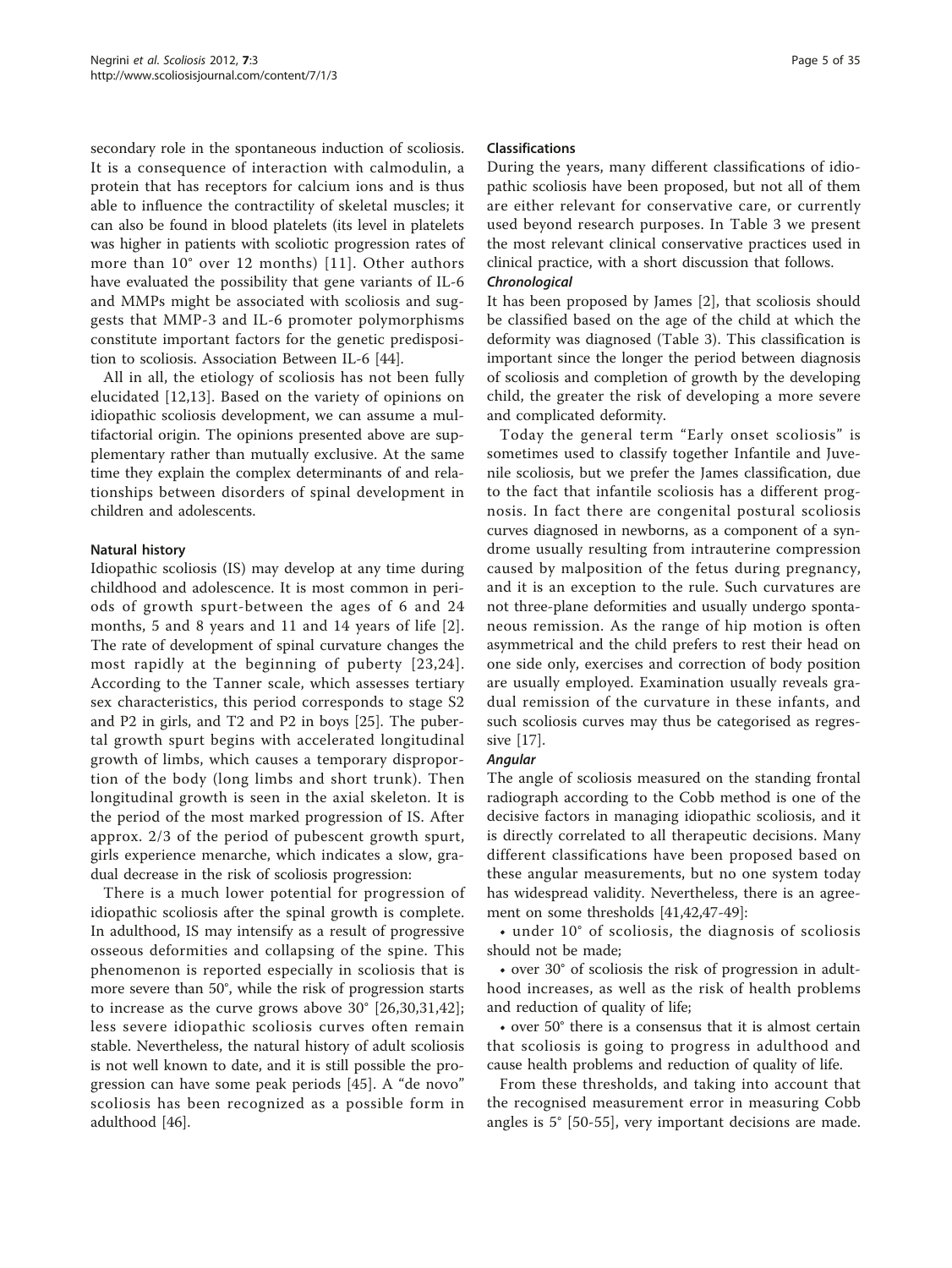| Chronological                   |              |             | Angular            | <b>Topographic</b> |                  |                          |             |  |
|---------------------------------|--------------|-------------|--------------------|--------------------|------------------|--------------------------|-------------|--|
| Age at diagnosis (years.months) | Cobb degrees |             |                    |                    |                  |                          | Apex        |  |
|                                 |              |             |                    |                    |                  | from                     | to          |  |
| Infantile                       | $0 - 2.11$   | Low         | Low                | $5 - 15$           | Cervical         | $\overline{\phantom{a}}$ | Disc C6-7   |  |
| Juvenile                        | $3 - 9.11$   |             | I ow to moderate   | $16 - 24$          | Cervico-thoracic | $C$ 7                    |             |  |
| Adolescent                      | 10-17.11     | Moderate    | Moderate           | 25-34              | Thoracic         | Disc T1-2                | Disc T11-12 |  |
| Adult                           | 18-          |             | Moderate to severe | 35-44              | Thoraco-lumbar   | T12                      |             |  |
|                                 |              | Severe      |                    | 45-59              | Lumbar           | Disc $\vert$ 1-2         | $\sim$      |  |
|                                 |              | Very severe |                    | 60 or more         |                  |                          |             |  |

### <span id="page-5-0"></span>Table 3 Classifications of idiopathic scoliosis.

These include the generally recognised threshold for surgery (45-50°), and the aims of conservative treatment that we will describe below. We propose here a classification useful for conservative physicians and as a way to discuss therapeutic options with the patients (Table 3): it comes from the idea that there is a continuum from one stage to the other, and that the 5° measurement error must be taken into account.

### Topographic

The remaining most common classifications of idiopathic scoliosis are based on the anatomical site of the spinal deformity in the frontal plane only. A classification developed by Ponseti [[56](#page-27-0)] (based on Schulthess work [[57](#page-27-0)]) distinguishes four major types of scoliosis: thoracic, lumbar, thoraco-lumbar and S-shaped. This classification is the most traditional and used both in conservative treatment and in the pre-operative classification of scoliosis [[58\]](#page-27-0), and is reported in Table 3. Two other classification systems of idiopathic scoliosis based on the anatomical site of spinal deformity have been proposed and used in preoperative planning [[59-63\]](#page-27-0). Since these Guidelines deal with conservative treatment, they are not considered here. In the clinical setting of rehabilitation and bracing other classifications have been proposed, but they have not yet become standards [[64-68\]](#page-27-0); moreover, some 3D classifications have been published as well [[69-75](#page-27-0)], but they are far from being validated for clinical everyday application.

# Evidence-Based Clinical Practice approach to Idiopathic Scoliosis

### Goals of conservative treatment General Goals

SOSORT has published in the Scoliosis Journal a Consensus Paper titled "Why do we treat adolescent idiopathic scoliosis? What do we want to obtain and to avoid for our patients. SOSORT 2005 Consensus paper" [[42](#page-27-0)] that can serve as reference for specific insights on this topic. In this paper, the most general goals of treatment can be found (Table 4).

The goals of conservative treatment of idiopathic scoliosis may be divided into two groups: morphological and functional. The first aspect influences aesthetics (that has been proposed as the first goal of treatment by SOSORT experts), while both aspects determine patients' quality of life, psychological well-being, and disability (the second to fourth goals according to SOSORT experts) [[42\]](#page-27-0). The basic objectives of comprehensive conservative treatment of Idiopathic Scoliosis are:

1. to stop curve progression at puberty (or possibly even reduce it),

- 2. to prevent or treat respiratory dysfunction,
- 3. to prevent or treat spinal pain syndromes,
- 4. to improve aesthetics via postural correction,

To stop curve progression at puberty (orpossibly even reduce it) It is believed that it is impossible to fully eradicate idiopathic scoliosis with conservative treatment techniques available at present. It is possible and usually sufficient to prevent further progression, even if recent research papers conducted according to the SRS criteria

### Table 4 Goals of treatment according to the SOSORT Consensus paper [\[42](#page-27-0)].

| Rank          | Aim                                        | Percentage of<br>responders |
|---------------|--------------------------------------------|-----------------------------|
|               | <b>Esthetics</b>                           | 100%                        |
| $\mathcal{P}$ | Quality of life                            | 91%                         |
| 3             | Disability                                 | 91%                         |
| 4             | <b>Back Pain</b>                           | 87%                         |
| 5             | Psychological well-being                   | 84%                         |
| 6             | Progression in adulthood                   | 84%                         |
| 7             | Breathing function                         | 84%                         |
| 8             | Scoliosis Cobb degrees                     | 84%                         |
| 9             | Need of further treatments in<br>adulthood | 81%                         |

Only the goals that reached 80% of agreement are listed here, starting from the most important. The column "Percentage of responders" refers to those that considered each outcome relevant during the Consensus Conference.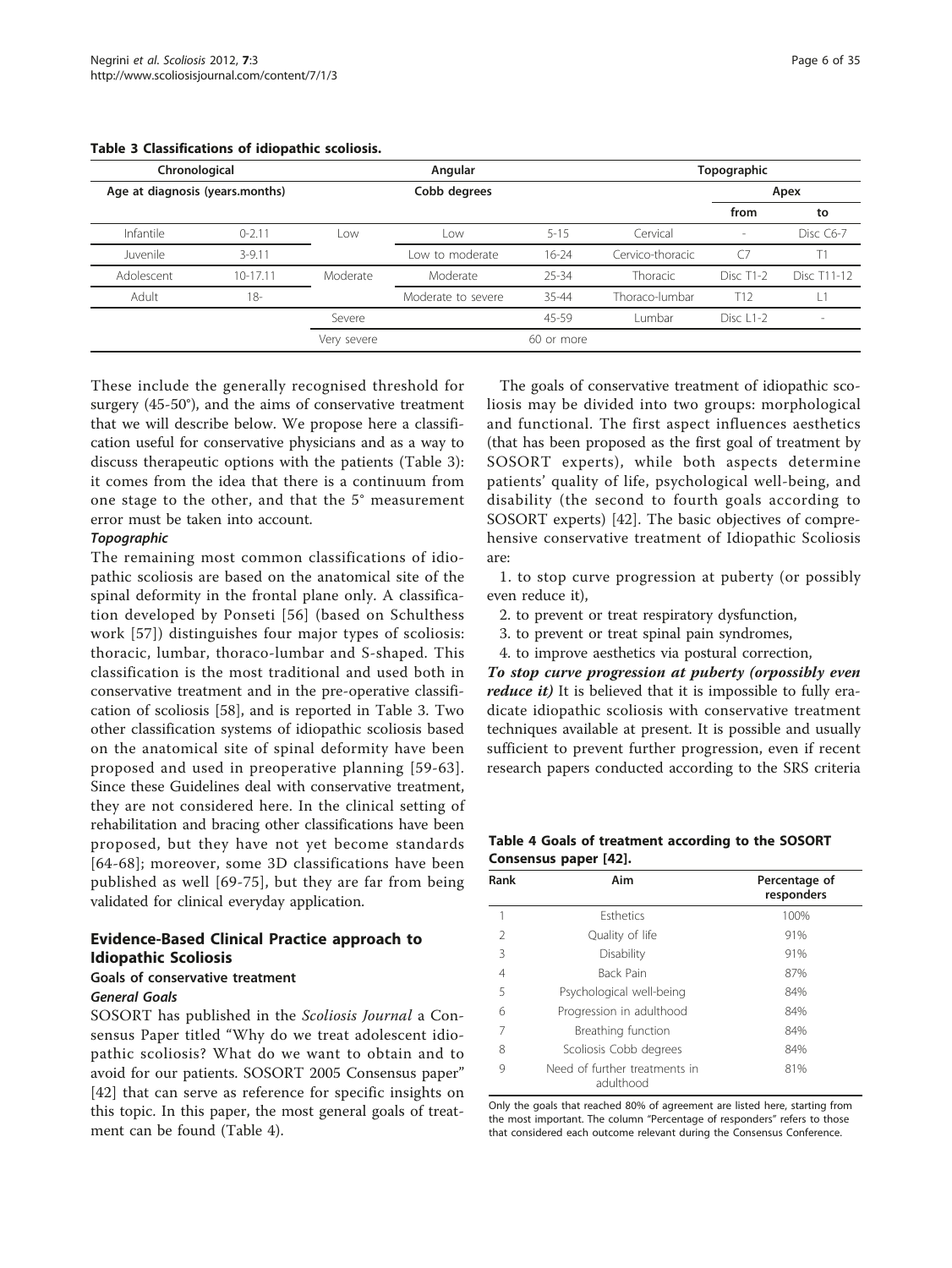have shown that it is also possible to obtain some amount of curve correction [\[76](#page-27-0)[-79](#page-28-0)].

To prevent or treat respiratory dysfunctions The morphological aspect of the deformity is closely related to the functional aspect. Depending on its degree and location, the curvature affects respiratory function. The most prominent changes within the respiratory system are produced by curvatures of the thoracic spine.

To prevent or treat spinal pain syndromes Scoliotic adults suffer from spinal pain, which they experience more frequently than non-scoliotic adults. Statistically significant differences are already noted in people between 20 and 30 years of age. In a follow-up study of over 40 years duration, three-fold higher prevalence of chronic pain-related complaints and over twenty-fold higher incidence of severe and darting pain in a group of people with untreated idiopathic scoliosis compared to a control group. The occurrence of pain-related complaints is probably multifactorial in origin [\[80](#page-28-0)-[87](#page-28-0)].

To improve the appearance via postural correction Quality of life is significantly affected by aesthetic sensation and acceptance of one's appearance. Therefore, visual correction of a scoliosis related external trunk deformity is an important issue in conservative treatment. The assessment of therapeutic outcomes may be based on subjective visual assessment, on specially developed indices of visual evaluation or on parameters of surface topography assessment [\[19](#page-26-0)[,88,89\]](#page-28-0).

### Specific goals of conservative treatment during growth

It is possible to define specific goals of conservative treatment of single patients during growth: these can be set according to the starting point (x-ray before treatment). These goals should be considered as a dynamic tool, to be adapted during treatment according to the change in the deformity, compliance of the patient, therapies proposed and so on. In this respect, we can define the following possibilities:

- Absolute goal: these are the bottom line of conservative treatment. If not anything else, at least these goals should be reached.
- Primary goal: these are the "best possible" goals for patients starting treatment in each specific clinical situation
- Secondary goals: these are the compromise goals that come when it becomes clear that it is not possible to reach the primary goals

According to this approach, SOSORT has reached a Consensus (Strength of Evidence VI-Strength of Recommendation C) shown in Table 5. This table has been organized with a minimum and a maximum of primary and secondary goals that can be reached for each clinical situation. The absolute goals are similar for all patients in every clinical situation: avoid fusion surgery. A first approach to this problem, developing a similar scheme, has been proposed in 2007 [[90\]](#page-28-0): these goals were applied in some studies [[77](#page-27-0)[,90](#page-28-0)] and proved to be useful. Accordingly, we propose here these goals of treatment to be applied in clinical studies of conservative treatment of idiopathic scoliosis.

# Evidence-Based Clinical Practice approach

This section is constituted mainly by a Practical Approach Scheme (PAS) (Table [6\)](#page-7-0) that has been prepared through the Consensus Procedure reported in Appendix (Additional File [1\)](#page-25-0). The PAS constitutes a real Evidence Based Clinical Practice Approach to Idiopathic Scoliosis. The Strength of Evidence of PAS is VI, while the Strength of Recommendation is B.

This paper also presents a Strength of Treatments Scheme (STS) (Table [7\)](#page-8-0) that reports all the possible

|                      |           | Adolescent Idiopathic Scoliosis up<br>to $45^\circ$ | Adolescent Idiopathic Scoliosis<br>over 45°                                           | Infantile and Juvenileldiopathic<br><b>Scoliosis</b> |
|----------------------|-----------|-----------------------------------------------------|---------------------------------------------------------------------------------------|------------------------------------------------------|
| Radiographic<br>aims | Primary   | Below 25°                                           | Below 35°                                                                             | Below 25°                                            |
|                      | Secondary | Below 35°                                           | No progression                                                                        | Below 50°                                            |
| Main aims            |           |                                                     | Avoid surgery<br>Improve aesthetics and quality of life<br>Reduce disability and pain |                                                      |

### Table 5 Specific aims of conservative treatment during growth (Strength of Evidence VI-Strength of Recommendation C)

Notes and definitions

<sup>•</sup> Final results depend on the characteristics of the disease (progressive potential) and not only on the quality and quantity of treatment (that rely on the action of the whole team: physician, orthotist, therapist, family and patient)

<sup>•</sup> Goals of treatment: what treating team would like to achieve in front of a specific clinical situation.

<sup>•</sup> Main aims: pursued in all cases beyond Cobb degrees results

<sup>•</sup> Primary aims: pursued at start of treatment, but not possible in all cases

<sup>•</sup> Secondary aims: to be pursued if primary aims are not achievable, but also secondary aims are not always possible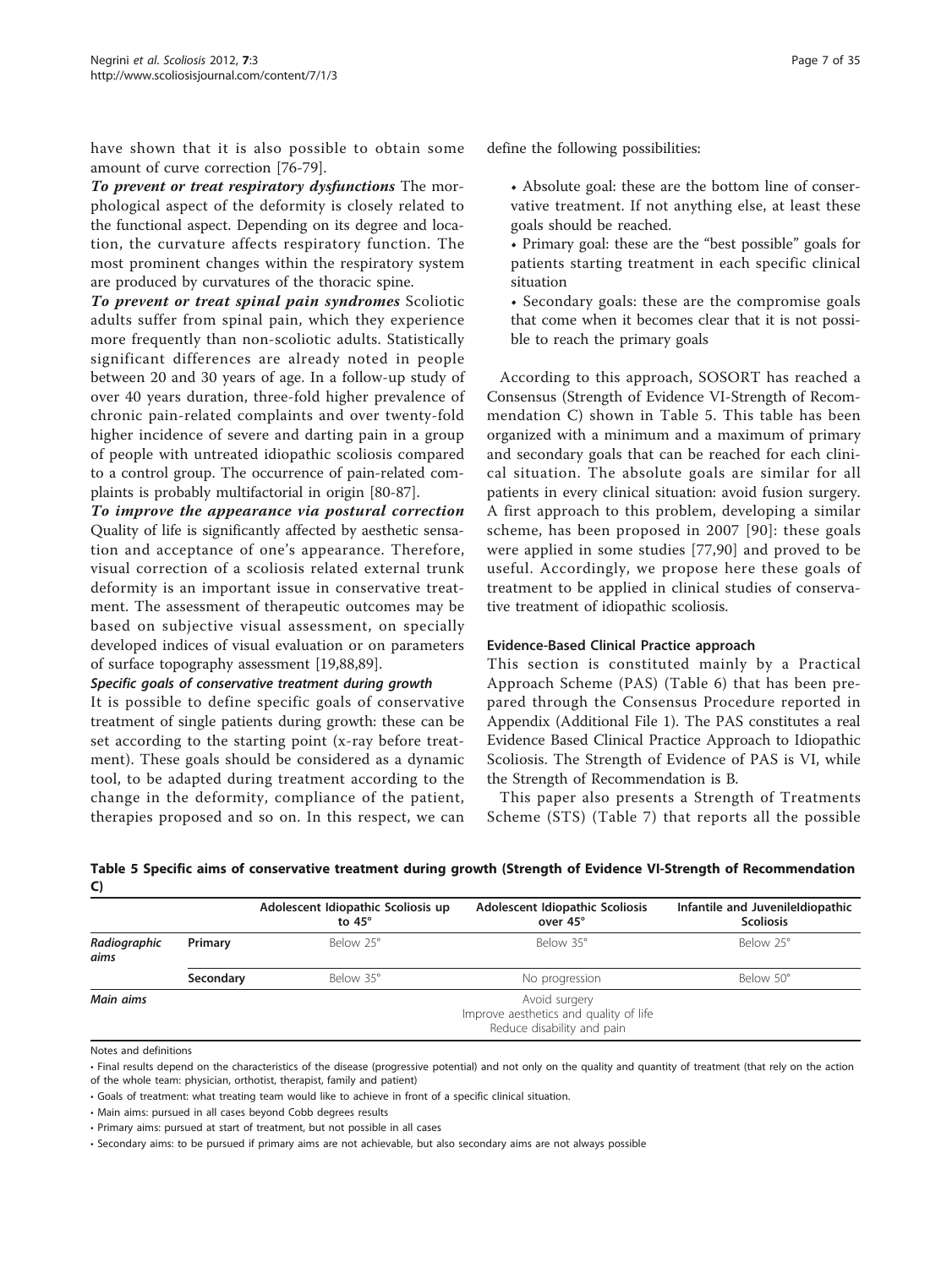|            |                | Cobb degrees $0-10 + hump$ |                 | $11 - 15$       | $16 - 20$       | $21 - 25$   | $26 - 30$   | $31 - 35$   | 36-40       | 41-45       | 46-50            | Over 50          |
|------------|----------------|----------------------------|-----------------|-----------------|-----------------|-------------|-------------|-------------|-------------|-------------|------------------|------------------|
| Infantile  |                | Min                        | Ob6             | Ob6             | Ob <sub>3</sub> | SSB         | SSB         | SSB         | SSB         | SSB         | PTRB             | <b>FTRB</b>      |
|            |                | Max                        | Ob <sub>3</sub> | Ob <sub>3</sub> | PTRB            | <b>FTRB</b> | <b>FTRB</b> | <b>FTRB</b> | <b>FTRB</b> | <b>FTRB</b> | Su               | Su               |
| Juvenile   |                | Min                        | Ob <sub>3</sub> | Ob <sub>3</sub> | Ob <sub>3</sub> | SSB         | SSB         | SSB         | PTRB        | PTRB        | PTRB             | <b>FTRB</b>      |
|            |                | Max                        | PSE             | PSE             | PTRB            | <b>FTRB</b> | <b>FTRB</b> | <b>FTRB</b> | <b>FTRB</b> | <b>FTRB</b> | Su               | Su               |
| Adolescent | Risser 0       | Min                        | Ob6             | Ob6             | Ob <sub>3</sub> | PSE         | PSE         | <b>SSB</b>  | PTRB        | PTRB        | PTRB             | <b>FTRB</b>      |
|            |                | Max                        | Ob <sub>3</sub> | PSE             | PTRB            | <b>FTRB</b> | <b>FTRB</b> | <b>FTRB</b> | <b>FTRB</b> | <b>FTRB</b> | Su               | Su               |
|            | Risser 1       | Min                        | Ob6             | Ob6             | Ob <sub>3</sub> | PSE         | PSE         | SSB         | PTRB        | PTRB        | PTRB             | <b>FTRB</b>      |
|            |                | Max                        | Ob <sub>3</sub> | <b>PSE</b>      | PTRB            | <b>FTRB</b> | <b>FTRB</b> | <b>FTRB</b> | <b>FTRB</b> | <b>FTRB</b> | Su               | Su               |
|            | Risser 2       | Min                        | Ob8             | Ob6             | Ob <sub>3</sub> | PSE         | PSE         | <b>SSB</b>  | SSB         | SSB         | <b>SSB</b>       | <b>FTRB</b>      |
|            |                | Max                        | Ob6             | PSE             | PTRB            | <b>FTRB</b> | <b>FTRB</b> | <b>FTRB</b> | <b>FTRB</b> | <b>FTRB</b> | Su               | Su               |
|            | Risser 3       | Min                        | Ob12            | Ob6             | Ob6             | Ob6         | PSE         | <b>SSB</b>  | SSB         | SSB         | <b>SSB</b>       | <b>FTRB</b>      |
|            |                | Max                        | Ob6             | PSE             | PTRB            | <b>FTRB</b> | <b>FTRB</b> | <b>FTRB</b> | <b>FTRB</b> | <b>FTRB</b> | Su               | Su               |
|            | Risser 4       | Min                        | No              | Ob6             | Ob6             | Ob6         | Ob6         | Ob6         | Ob6         | Ob6         | SSB              | <b>FTRB</b>      |
|            |                | Max                        | Ob12            | PSE             | PTRB            | <b>FTRB</b> | <b>FTRB</b> | <b>FTRB</b> | <b>FTRB</b> | <b>FTRB</b> | Su               | Su               |
|            | Risser 4-5     | Min                        | No              | Ob6             | Ob6             | Ob6         | Ob6         | Ob6         | Ob6         | Ob6         | SSB              | <b>FTRB</b>      |
|            |                | Max                        | Ob12            | PSE             | PTRB            | <b>FTRB</b> | <b>FTRB</b> | <b>FTRB</b> | <b>FTRB</b> | <b>FTRB</b> | Su               | Su               |
| Adult      | No pain        | Min                        | <b>No</b>       | No              | <b>No</b>       | <b>No</b>   | <b>No</b>   | No          | No          | <b>No</b>   | Ob <sub>12</sub> | Ob <sub>12</sub> |
|            |                | Max                        | Ob12            | Ob12            | Ob12            | Ob12        | Ob12        | Ob12        | Ob12        | Ob12        | Ob6              | Ob6              |
|            | Chronic Pain   | Min                        | No              | PSE             | PSE             | PSE         | PSE         | PSE         | PSE         | PSE         | PSE              | PSE              |
|            |                | Max                        | PTRB            | PTRB            | PTRB            | PTRB        | PTRB        | Su          | Su          | Su          | Su               | Su               |
| Elderly    | No pain        | Min                        | No              | No              | No              | No          | No          | No          | No          | No          | Ob <sub>12</sub> | Ob12             |
|            |                | Max                        | Ob12            | Ob12            | Ob12            | Ob12        | Ob12        | Ob12        | Ob12        | Ob12        | Ob6              | Ob6              |
|            | Chronic Pain   | Min                        | No              | PSE             | PSE             | PSE         | PSE         | PSE         | <b>PSE</b>  | PSE         | PSE              | PSE              |
|            |                | Max                        | PTRB            | PTRB            | PTRB            | PTRB        | PTRB        | PTRB        | PTRB        | PTRB        | Su               | Su               |
|            | Decompensation | Min                        | No              | No              | PSE             | PSE         | PSE         | PSE         | <b>PSE</b>  | PSE         | PSE              | PSE              |
|            |                | Max                        | PTRB            | PTRB            | PTRB            | PTRB        | PTRB        | PTRB        | PTRB        | PTRB        | Su               | Su               |

<span id="page-7-0"></span>Table 6 Practical Approach Scheme (PAS) for an Evidence Based Clinical Practice approach to Idiopathic Scoliosis (Strength of Evidence VI-Strength of Recommendation B).

For each single clinical situation reported in any single cell, a minimum and a maximum strength of treatment is listed. The graduation of strength of treatments have been reported in the Strength of Treatments Scheme in Table 8. Consequently, all treatments included between the minimum and maximum can be considered for that specific clinical situation.

Obs 36/12/8/6/4: Observation every 36/12/8/6/4 months; PSE: Physiotherapeutic Specific Exercises; NTRB: Night-time Rigid Bracing (8-12 hours); SIR: Inpatient rehabilitation; SB: Soft bracing; PTRB: Part-Time Rigid Bracing (12-20 hours); FTRB: Full-time Rigid bracing (20-24 hours) or cast; Su: Surgery.

treatments that can be proposed for Idiopathic Scoliosis graduated from the least to the most demanding (both in terms of burden on the patient, and possible efficacy). In addition, the STS is Consensus based (Strength of Evidence V-Strength of Recommendation B). Starting from the STS it is possible to state, for each single clinical situation of the PAS, a minimum and a maximum of possible treatments that could be proposed: consequently all treatments that in the STS are reported between this minimum and maximum can be considered for that specific clinical situation.

The PAS has some main characteristics that constitute its strength and justification:

• It constitutes the way we have chosen to resolve the differences among the various clinicians in their everyday clinical approach, to be able to state what is presumably totally wrong (above the maximum: overtreatment-below the minimum: undertreatment) according to the actual conservative treatment knowledge.

• It reports a real everyday approach, since all clinicians usually chose from quite a wide panel of choices when treating a single patient; the final decision comes after discussion with the patient, and weighting of the various risk factors involved in the clinical situation. In fact, the PAS has been developed looking at the "Step by Step" Sibilla's theory [[78,91-94](#page-28-0)]: for each single patient it is mandatory to chose the correct step of treatment, where the most efficacious is also the most demanding. Accordingly, coming to a wrong decision means facing one of the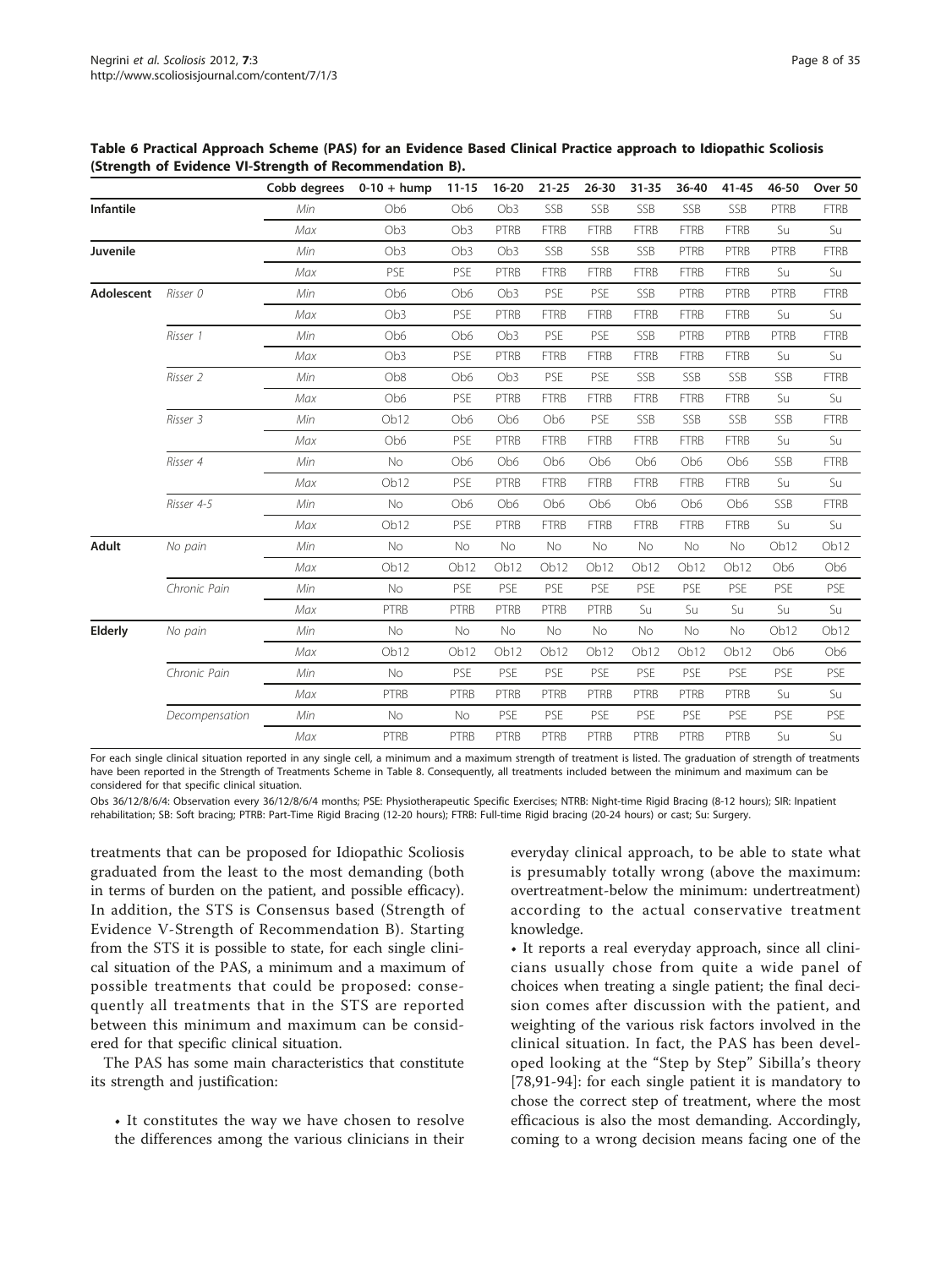<span id="page-8-0"></span>Table 7 Strength of Treatments Scheme (STS) (Strength of Evidence V-Strength of Recommendation B): it reports all the possible treatments that can be proposed for Idiopathic Scoliosis graduated from the less to the most demanding (both in terms of burden on the patient, and possible efficacy).

|     | Min Treatment                                        |                 | Abb Notes                                                                                                                                                                                                                                                                                                                               |
|-----|------------------------------------------------------|-----------------|-----------------------------------------------------------------------------------------------------------------------------------------------------------------------------------------------------------------------------------------------------------------------------------------------------------------------------------------|
| 0   | Nothing                                              | <b>No</b>       |                                                                                                                                                                                                                                                                                                                                         |
|     | Observation every 36 months                          |                 | Ob36 - Observation is clinical evaluation and not x-ray everytime                                                                                                                                                                                                                                                                       |
| 2   | Observation every 12 months                          |                 | Ob12 - X-rays are usually performed once every two clinical evaluations, unless otherwise justified in the<br>opinion of a clinician specialized in conservative treatment of spinal deformities                                                                                                                                        |
| 3   | Observation every 8 months                           | Ob <sub>8</sub> |                                                                                                                                                                                                                                                                                                                                         |
| 4   | Observation every 6 months                           | Ob6             |                                                                                                                                                                                                                                                                                                                                         |
| 5   | Observation every 3 months                           | Ob3             |                                                                                                                                                                                                                                                                                                                                         |
| 6   | Physiotherapeutic Specific<br>Exercises (outpatient) | PSE.            | - The term "Physiotherapeutic" added to "Physiotherapeutic Specific Exercises" does not designate an<br>exclusive professional proposing the exercises, but the general approach to the patient, that goes<br>beyond the simple execution of exercises                                                                                  |
| 7   | Night-time Rigid Bracing (8-12<br>hours)             | <b>NTRB</b>     | - According to the actual evidence it is not possible to define which treatment is more effective than<br>the others between PSE (#6) and PTRB (#10), consequently the progressive numbers should be<br>regarded only as a tool to be applied to the Practical Approach table and not as a classification<br>approved by SOSORT members |
| 8   | Inpatient rehabilitation                             | <b>SIR</b>      |                                                                                                                                                                                                                                                                                                                                         |
| 9   | Specific Soft Bracing                                | <b>SSB</b>      |                                                                                                                                                                                                                                                                                                                                         |
| 10  | Part-Time Rigid Bracing (12-20<br>hours)             | <b>PTRB</b>     | The use of a rigid brace always imply the associated use of Physiotherapeutic Specific Exercises                                                                                                                                                                                                                                        |
| 11  | Full-time Rigid bracing (20-24<br>hours) or cast     | <b>FTRB</b>     |                                                                                                                                                                                                                                                                                                                                         |
| 12  | Surgery                                              | Su              |                                                                                                                                                                                                                                                                                                                                         |
| Max |                                                      |                 |                                                                                                                                                                                                                                                                                                                                         |
|     |                                                      |                 |                                                                                                                                                                                                                                                                                                                                         |

Min: minimum; Max: maximum; Abb: abbreviation

two main mistakes in conservative treatment of idiopathic scoliosis, overtreatment (too much burden on the patient) or undertreatment (not enough efficacy). • Evidence-Based Clinical Practice is by definition the best integration between the knowledge offered by Evidence-Based Medicine, individual clinical expertise and patients' preferences (Figure 1) [[95-98\]](#page-28-0). Consequently, a single patients treatment by different clinicians, even when faced with the identical clinical situation, can vary either because of the patient preferences or because of the specific expertise of the clinician. This has the final consequence that it will never be possible to state definitively what is the only right approach to a clinical situation, but always a range of situations need to be considered.

In the PAS it has been accepted that single conservative expert physicians treating idiopathic scoliosis patients can move up and down in the same range of treatments, but also to the right or to the left (i.e. changing to a more or less demanding clinical situation, here identified as a column of the PAS), according to the presence or absence of specific risk factors that have been listed at the bottom of PAS.

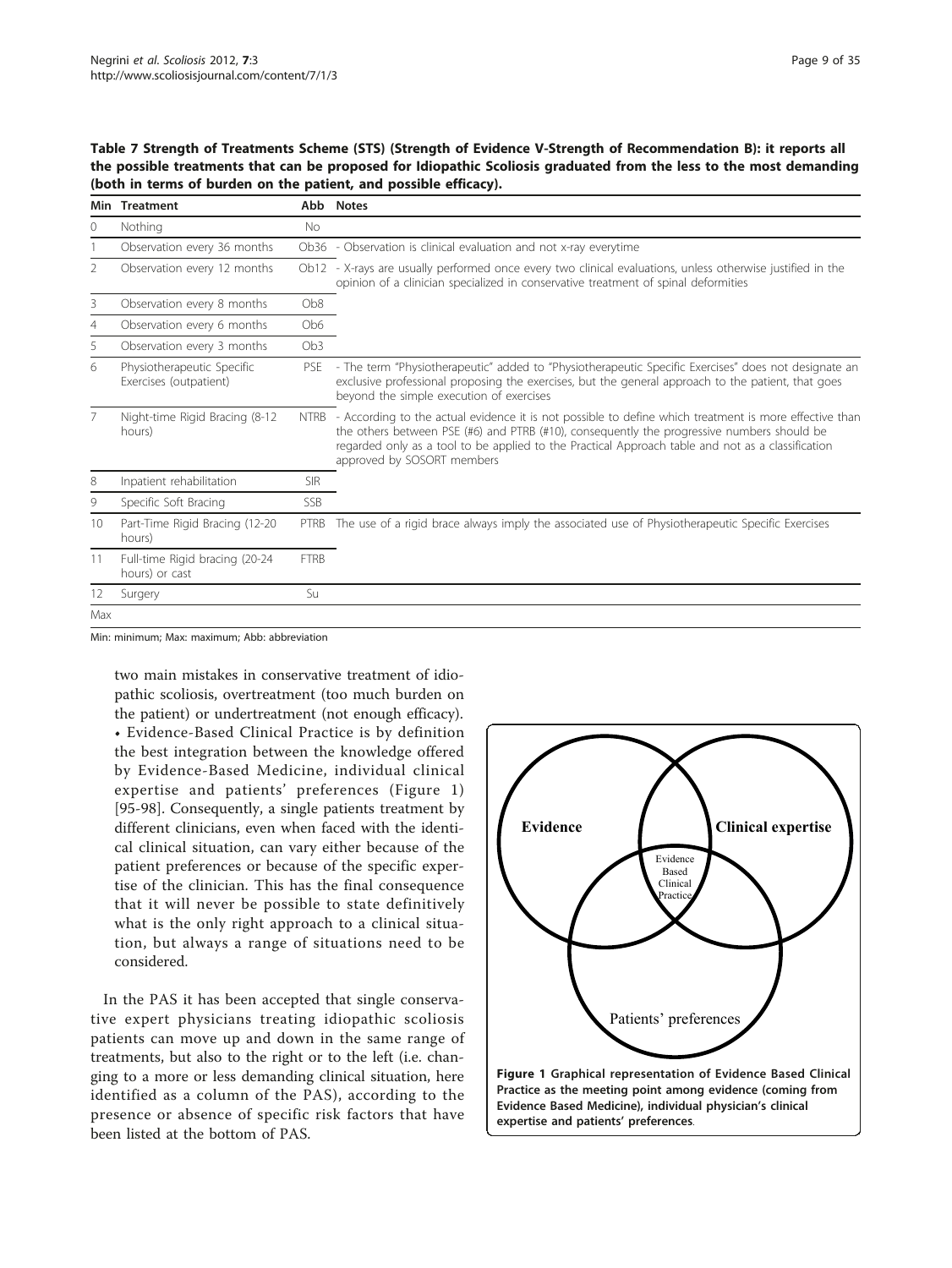Below we briefly list and describe the different treatments considered in the PAS and listed in the STS. A short description of the various risk factors of progression is provided as well.

### Conservative treatments

All these treatment approaches are listed in the STS (Table [7](#page-8-0)) and will be presented from the less to the most demanding and possibly efficacious. For more insight it is possible to look at the Brace Technology and Rehabilitation Schools for Scoliosis Series [[99,100](#page-28-0)] published by the journal Scoliosis. Moreover, more specific detail can be found in the Consensus paper on Terminology recently produced by SOSORT [[101](#page-28-0)].

Nothing (No): No treatment is needed.

Observation (Ob). It is the first step of an active approach to idiopathic scoliosis and it is constituted by regular clinical evaluation with a specific follow-up period. Timing of this follow-up can range from 2-3 to 36- 60 months according to the specific clinical situation. Clinical evaluation does not mean performing x-rays everytime: x-rays are usually performed during alternate clinical evaluations.

Physiotherapeutic Specific Exercises (PSE). They include all forms of outpatient physiotherapies that have proven efficacy, that will gradually be published in the Rehabilitation Schools for Scoliosis Series [\[100\]](#page-28-0) in the journal Scoliosis. They have been listed in the 3<sup>rd</sup> part of these Guidelines. The frequency of therapeutic sessions depends on the techniques, cooperation and the ability of the patient to carry out the treatment with the assistance of caregivers. At times, it can be conducted daily or several times a week. Long-term outpatient physiotherapy sessions most often take place 2-4 times a week if the patient is willing to co-operate fully. The actual form of exercise depends mainly on the character of the selected therapeutic method.

Special Inpatient Rehabilitation (SIR). This is a special exercise method used on an in-patient basis (hospital department, sanatorium or a similar form of health care). SIR is advised by some schools especially at the beginning of exercise treatment in order to teach the patient and his caregivers how to perform exercises properly.

Bracing: using a brace (a corrective orthosis) for a specified period of time each day to correct scoliosis in three planes (3D). It is used for a period necessary to obtain and maintain the therapeutic outcome. The therapeutic outcome is mainly the halting of scoliosis progression. In some cases it is possible to correct the scoliosis while in others the progression rate can only be slowed down before elective surgery. According to SOSORT, the use of a rigid brace always implys the additional use of exercises when out of the brace. Bracing includes:

• Night Time Rigid Bracing (8-12 hours per day) (NTRB): wearing a brace mainly in bed.

• Soft Bracing (SB): it includes mainly the SpineCor brace [[102,103](#page-28-0)], but also other similar designs [[104](#page-28-0),[105](#page-28-0)]

• Part Time Rigid Bracing (12-20 hours per day) (PTRB): wearing a brace mainly outside school and in bed.

• Full Time Rigid Bracing (20-24 hours per day) or cast (FTRB): wearing a brace all the time (at school, at home, in bed, etc.). Casts have been included here as well. Casts are used by some schools as the first stage to achieve correction to be maintained afterwards with rigid brace [[106](#page-28-0)-[108\]](#page-28-0); others propose casting only in worst cases [\[92,93](#page-28-0),[109,110\]](#page-28-0); a cast is considered a standard approach in infantile scoliosis [[111](#page-28-0)]. Recently, a new brace has been developed that has been claimed to achieve same results as casting [[77,](#page-27-0)[112,113](#page-28-0)].

A common feature of all forms of conservative treatment is the need to actively involve the patient and caregivers [[114](#page-28-0)]. Therefore education, psychotherapy, systematic monitoring of outcomes, assessment of patient's co-operation, and verification and modification of methods in the course of the therapy are crucial elements of conservative treatment. In order to achieve the best possible outcome, conservative treatment should be conducted by an experienced therapeutic team including a physician, a physiotherapist, an orthotist and possibly a psychologist [[114](#page-28-0)]. Support groups and internet forums are also important in conservative treatment.

### Prognostic factors

Using the PAS it is mandatory to include prognostic factors so to move properly between the minimum and maximum strength of treatment. The following factors have been suggested as possible determinants of a higher risk of scoliosis progression: positive family history, laxity of skin and joints (connective tissue defect), flattening of physiological thoracic kyphosis (impedes efficient bracing), angle of trunk rotation exceeding 10°, growth spurt.

Bunnell reported that the risk of progression at the beginning of puberty is 20% in 10° scoliosis, 60% in 20° scoliosis, and as much as 90% in 30° scoliosis [[47,](#page-27-0)[115](#page-28-0)]. At the age of peak height growth (13 years of osseous age in girls) the risk of progression is 10%, 30% and 60%, respectively. During the final stage of puberty (at least Risser grade II) the risk of deformity progression becomes considerably lower, falling to 2% in 10° scoliosis, 20% in 20° scoliosis and 30% in 30° scoliosis. The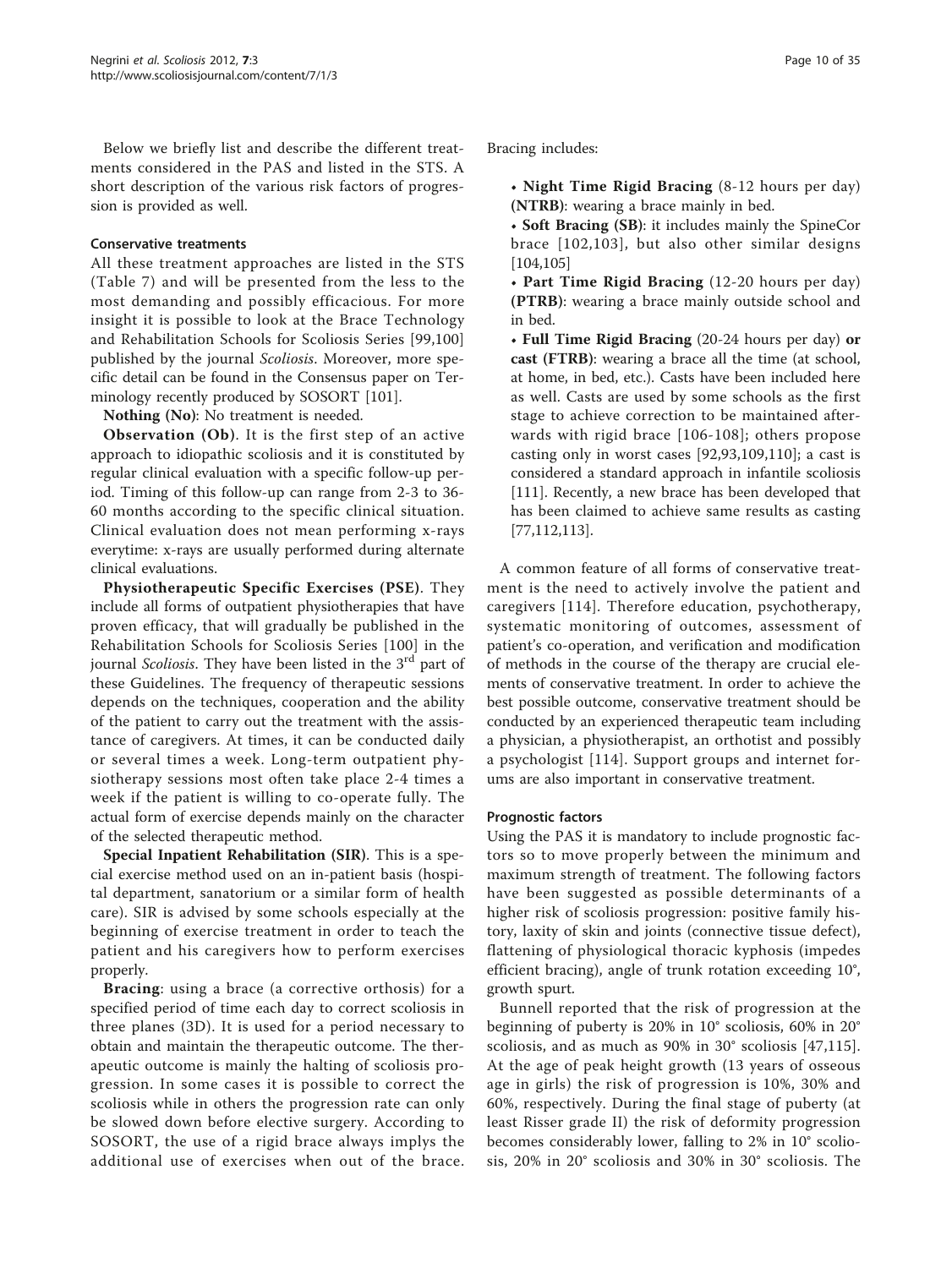prognosis regarding IS progression seems to be more optimistic for boys. [\[116\]](#page-28-0).

The risk of progression rises with more severe loss of physiological thoracic kyphosis and higher Cobb angles at diagnosis of IS, even if the lateral spine profile of mild (10°-20°) scoliotic curves was found to be similar to the lateral spine profile of their healthy controls [[117\]](#page-28-0). Evidence that thoracic hypokyphosis, by facilitating axial rotation, could be viewed as being permissive (a compensatory mechanism), rather than as etiological factor, in IS pathogenesis has also been provided [[118](#page-28-0)].

The pathologic mechanism of progression in an IS curve is nicely described in some recently published papers [[12](#page-26-0)[,119-121\]](#page-28-0). The factors which progression is attributed to are: the effect of gravity, the muscle action, the reactive forces causing increased lordosis, the human gait, and the growth induced torsion. The intervertebral disc could be included as an additional morphological factor involved in the progression of an IS curve [\[7](#page-26-0)[,100,122\]](#page-28-0).

The determination of the risk of idiopathic scoliosis progression has recently been made possible through genetic assessment, with 53 loci identified [[48](#page-27-0),[123](#page-28-0)]. The determination of the polymorphism of selected genes is supposed to facilitate the assignment of a patient to a progressive or stable group [[124-126\]](#page-28-0). A prognostic genetic test has been developed as well [[126\]](#page-28-0). Although these initial results have been promising, great caution is still advised at this stage of the research, while we wait for more stronger proof of efficacy.

Finally, during recent years there have been several prognostic formulas that have been proposed [[127-129](#page-29-0)]. The previous SOSORT guidelines [\[1](#page-26-0)] were based on the Lonstein and Carlson factor of progression [\[129](#page-29-0)] for the assessment of the risk of idiopathic scoliosis. Since there are no formulas that have been applied in specific studies after their development to verify their real efficacy, we do not apply them in these Guidelines.

Beyond all this discussion, the actual SOSORT Consensus suggests that we consider the following prognostic factors: family history, proven progression, decompensation, short curve, pain, Scoliscore, flat back, and esthetic impact.

# Brace treatment

### Methods

In February 2011 we performed a search of Medline from its inception, with no language limitations. We used the following search strategies:

• "Braces"[Mesh] AND "Scoliosis"[Mesh] AND (hasabstract[text] AND (Clinical Trial[ptyp] OR Meta-Analysis[ptyp] OR Practice Guideline[ptyp] OR Randomized Controlled Trial[ptyp] OR Review  $[ptyp])$  (155 papers).

• ("Scoliosis/therapy"[Mesh]) AND "Braces"[Mesh] AND compliance (78 papers)

• "Scoliosis"[Mesh] AND "Braces"[Mesh] AND ("infant, newborn"[MeSH Terms] OR "infant"[MeSH Terms:noexp] OR "child, preschool"[MeSH Terms]) (183 papers)

We selected from the titles a total of 224 papers and, looking at the abstracts, 102 were selected and retrieved in full text. We also searched: the abstracts of all SOSORT Meetings, from the first one in 2003 to 2010; the personal files and knowledge of all the authors; the papers retrieved with all the other searches listed in these Guidelines; the references sections of all retrieved papers. The selection criteria used in all these searches were: pertinence for the topic "Brace treatment"; presence of the abstract; numerical results in relation to scoliosis; retrievability in full text; all languages.

### Results

SOSORT has published in Scoliosis Journal two Consensus Papers on bracing titled "SOSORT consensus paper on brace action: TLSO biomechanics of correction (investigating the rationale for force vector selection)" [[130\]](#page-29-0), and "Guidelines on "Standards of management of idiopathic scoliosis with corrective braces in everyday clinics and in clinical research": SOSORT Consensus 2008" [[114](#page-28-0)]: they can serve as reference for specific insights.

### Efficacy in adolescents

Recently a Cochrane review [[131,132\]](#page-29-0) has been published, that found that there is very low quality evidence in favor of using braces, making generalization very difficult. This review included:

• one multicenter prospective international observational study that provided very low quality evidence in favor of the efficacy of bracing [\[133\]](#page-29-0): Nachemson evaluated 240 patients with thoracic or thoracolumbar curves between 25° and 35°, aged between 10 and 15 years, of which 129 were only observed and 111 treated with thoracolumbar braces. Progression of 6 or more degrees at 2 radiographic follow-ups to the first visit was considered an index of failure of the selected treatment (observation versus brace treatment). At 4 years of follow-up, the success rate for brace treatment was 74% (range, 52–84%), whereas the rate for observation was 34% (range, 16–49%).

• a randomized controlled trial that demonstrated with very low quality evidence that a plastic TLSO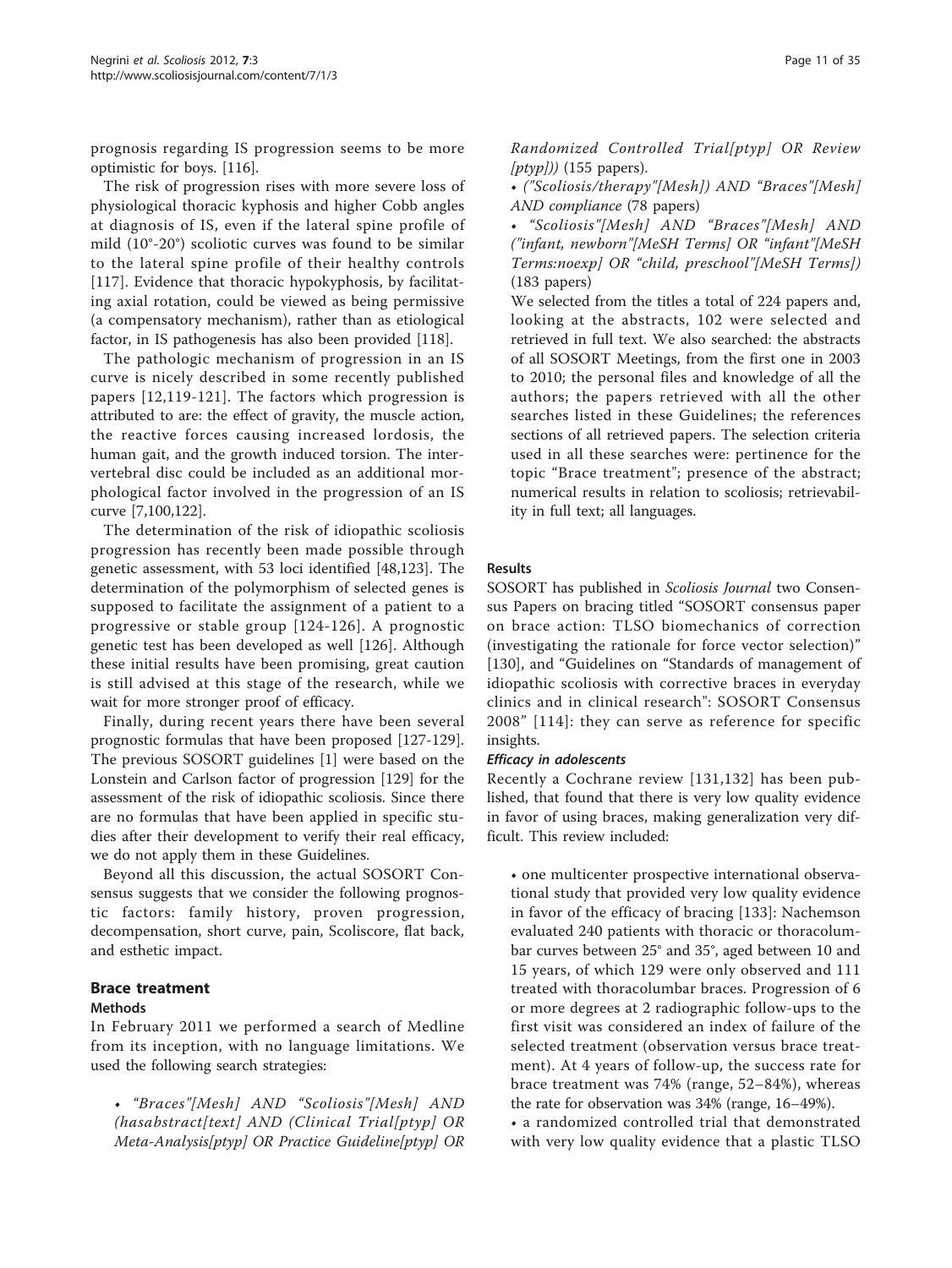brace is more effective than an elastic brace [[134](#page-29-0)]. Wong randomized forty-three subjects to SpineCor or rigid orthosis group. Although it has been stated that the authors where not trained to fit the Spine-Cor brace [[135\]](#page-29-0) the authors concluded that 68% of the subjects in the SpineCor group and 95% of the subjects in the rigid orthosis group did not show curve progression, with a significant difference. The 2 groups had similar responses to a patient acceptance questionnaire.

The Cochrane review concluded that further research could change the actual results and our confidence in them; in the meantime, patients' choices should be informed by multidisciplinary discussion. Future research should focus on short- and long-term patientcentered outcomes, in addition to measures such as Cobb angles. RCTs and prospective cohort studies should follow both the Scoliosis Research Society and Society on Scoliosis Orthopedic and Rehabilitation Treatment criteria for bracing studies.

In fact, beyond the previously reported papers, the SRS defined some methodological criteria to be followed during brace cohort studies [\[136](#page-29-0)]. The optimal inclusion criteria consist of: age 10 years or older when brace is prescribed, Risser 0-2, primary curve angles 25 degrees-40 degrees, no prior treatment, and, if female, either premenarchal or less than 1 year postmenarchal. Assessment of brace effectiveness should include: (1) the percentage of patients who have  $\langle$  or = 5 degrees curve progression and the percentage of patients who have > or  $= 6$  degrees progression at maturity, (2) the percentage of patients with curves exceeding 45 degrees at maturity and the percentage who have had surgery recommended/undertaken, and (3) 2-year follow-up beyond maturity to determine the percentage of patients who subsequently undergo surgery. All patients, regardless of subjective reports on compliance, should be included in the results (intent to treat). Every study should provide results stratified by curve type and size grouping. Cohort studies respecting the SRS criteria can be considered of high methodological quality. Until now 6 papers have been published with these characteristics [[76,](#page-27-0)[78,](#page-28-0)[137](#page-29-0)-[139\]](#page-29-0).

Together with these criteria, SOSORT offered the "Standards of management of idiopathic scoliosis with corrective braces in everyday clinics and in clinical research" [[114\]](#page-28-0), that include 14 recommendations, grouped in 6 Domains (Experience/competence, Behaviours, Prescription, Construction, Brace Check, Followup). Cohort studies using the SOSORT criteria can be considered of high quality in terms of patient and treatment management. Until now 2 papers have been published with these characteristics [\[76,](#page-27-0)[78\]](#page-28-0).

Looking at the papers published using the SRS and/or SOSORT criteria we found:

• Janicki et al [\[138](#page-29-0)], following the SRS criteria, retrospectively compared in an "intent-to-treat" analysis the effectiveness of the custom thoracolumbosacral (TLSO) worn 22 hours/day and the Providence orthosis worn 8-10 hours/night. There were 48 patients in the TLSO group and 35 in the Providence group. In the TLSO group, only 7 patients (15%) did not progress ( $\langle$  or = 5 degrees), whereas 41 patients (85%) progressed by 6 degrees or more, including the 30 patients whose curves exceeded 45 degrees. Thirty-eight patients (79%) required surgery. In the Providence group, 11 patients (31%) did not progress, whereas 24 patients (69%) progressed by 6 degrees or more, including 15 patients whose curves exceeded 45 degrees. Twenty-one patients (60%) required surgery.

• Coillard et al [[137](#page-29-0)], following the SRS criteria, studied prospectively a cohort of 254 patients treated with the Dynamic SpineCor brace. Successful treatment (correction  $> 5^{\circ}$  or stabilization  $\pm 5^{\circ}$ ) was achieved in 165 patients of the 254 patients (64.9%). 46 immature patients (18.1%) required surgical fusion whilst receiving treatment. Two patients out of 254 (0.7%) had curves exceeding 45° at maturity.

• Negrini et al [[78\]](#page-28-0), following both the SRS and SOSORT criteria, retrospectively studied a cohort of 42 females and four males treated according to individual needs, with Risser casts, Lyon or SPoRT braces (14 for 23 hours per day, 23 for 21 h/d, and seven for 18 h/d at start). No patient progressed beyond 45 degrees, nor was any patient fused, and this remained true at the two-year follow-up for the 85% that reached it. Only two patients (4%) worsened, both with single thoracic curve, 25-30 degrees Cobb and Risser 0 at the start.

• Aulisa et al [[76](#page-27-0)], following both the SRS and SOSORT criteria, retrospectively reviewed a cohort of fifty adolescent females with thoraco-lumbar curves treated with the Progressive Action Short Brace (PASB). Curve correction was accomplished in 94% of patients, whereas a curve stabilisation was obtained in 6% of patients. No patient required surgery, nor anyone progressed beyond 45°.

• Gammon et al [[139\]](#page-29-0), following the SRS criteria, compared treatment outcomes of 2 cohorts of patients treated via either a conventional rigid thoracolumbosacral orthoses (TLSO: 35 patients) or a SpineCor nonrigid orthosis (32 patients). No significant difference was found using the more strict outcome measure (< or = 5-degree curve progression) as the success rates were 60% for TLSO and 53% for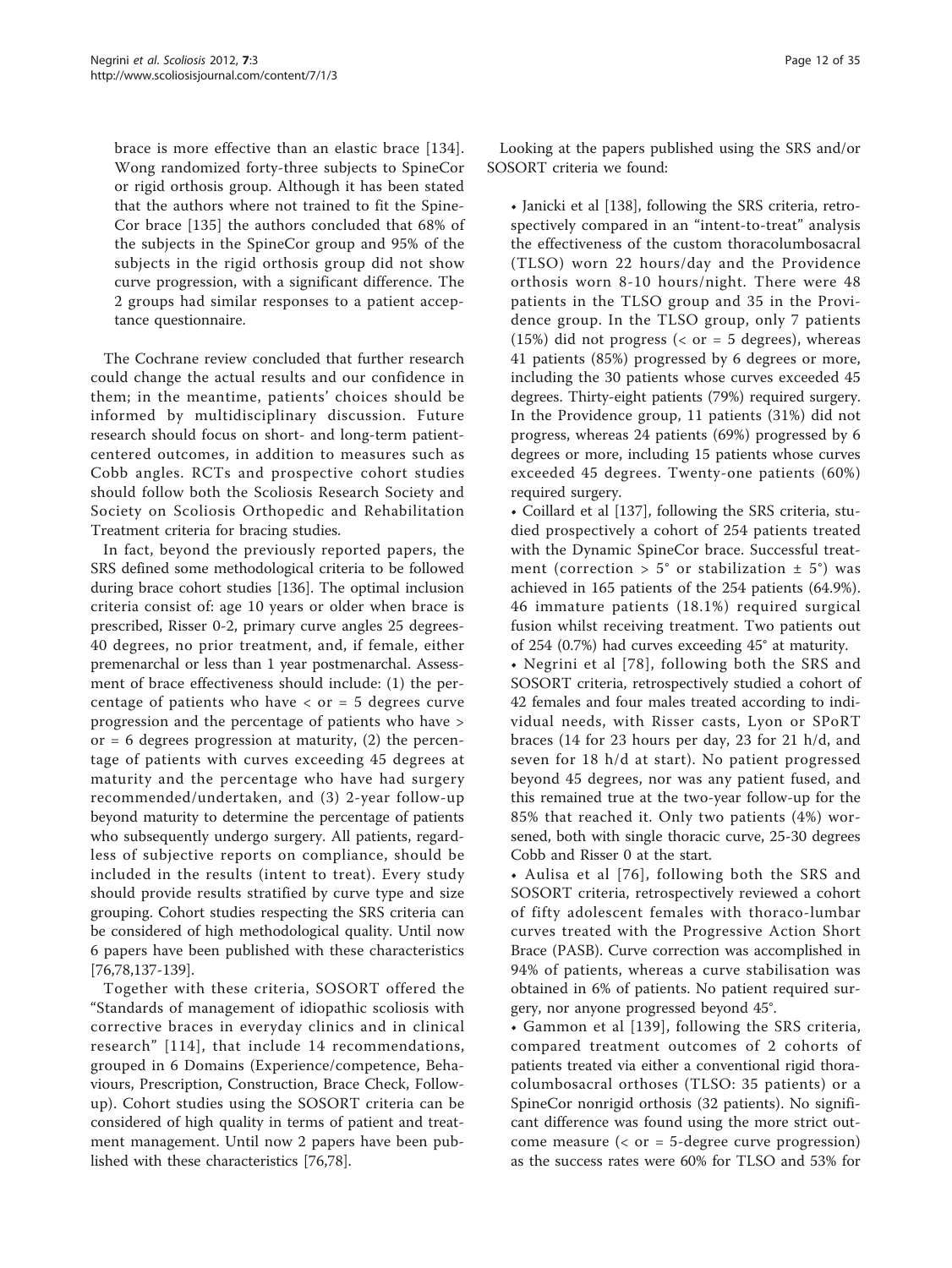SpineCor. Looking at patients who reached 45 degrees, the success rates were 80% for TLSO and 72% for SpineCor with no significant difference.

• Finally, Zaborowska-Sapeta et al [[140](#page-29-0)], including the patients according to the SRS criteria, prospectively followed 79 patients treated with Cheneau brace. At one year after weaning the brace they found improvement in 25.3%, stabilization in 22.8%, progression of the Cobb angle up to below 50° in 39.2% and progression beyond 50° in 12.7%, the latter was considered surgical indication.

In summation, these papers show that: high variability among results of bracing is confirmed [[76](#page-27-0),[78,](#page-28-0)[137](#page-29-0)-[140](#page-29-0)], and this is incredibly high mainly with rigid bracing [[76](#page-27-0),[78,](#page-28-0)[138](#page-29-0)-[140](#page-29-0)]; even if soft braces [[137,139](#page-29-0)] can have results better than [[138\]](#page-29-0), or at least comparable to [[139](#page-29-0)], some types of rigid braces, the best results have been achieved with the last, when using SOSORT criteria [[76](#page-27-0)[,78](#page-28-0),[140\]](#page-29-0). It must also be noted that high variability can be found between different publications in the type of scoliosis treated, and thus a different outcome in treatment. A geographical distribution of different types of scoliosis should be taken in consideration and all results should be presented accordingly.

When it comes to previously published results, Dolan [[141](#page-29-0)] performed a systematic review of the English literature: only studies written in English were included, if observation or a TLSO was evaluated and if the sample closely matched the current indications for bracing (skeletal immaturity, age 15 years or less, Cobb angle between 20° and 45°). Eighteen studies were included (3 observation only, 15 bracing). Despite some uniformity in surgical indications, the surgical rates were extremely variable, ranging from 1% to 43% after bracing, and from 13% to 28% after observation. When pooled, the bracing surgical rate was 23% compared with 22% in the observation group. It was concluded that, based on the evidence presented, one cannot recommend one approach over the other to prevent the need for surgery in AIS: the use of bracing relative to observation is supported by "troublingly inconsistent or inconclusive studies of any level".

Unfortunately, the inclusion criteria used by Dolan resulted in the exclusion of some retrospective papers already published at that time, since they had used exercises together with bracing [\[142-144](#page-29-0)]:

• Weiss [\[144\]](#page-29-0) considered three hundred and fortythree scoliosis patients (females only) of various etiology, with a curvature of 33.4 degrees. Forty-one patients (11.95%) had had surgery. In patients with adolescent idiopathic scoliosis, the incidence of surgery was 7.3%.

• Rigo [\[142](#page-29-0)] considered 106 patients with curves on average of 30° at start, out of which 97 were followed up, and six cases (5.6%) ultimately underwent spinal fusion. A worst case analysis, which assumes that all nine cases that were lost to follow-up had operations, brings the uppermost number of cases that could have undergone spinal fusion to 15  $(14.1\%)$ .

• Maruyama [[143](#page-29-0)] reviewed 328 females with an average 32.4 degree Cobb angle. Surgery was recommended when curvature progressed to > 50 degrees. Twenty (6.1%) were treated with spinal fusion. The remaining showed no significant increase in magnitude of curvature.

In 2008 also Negrini [[91\]](#page-28-0) reported on surgery rates in curves over 30° at first evaluation, treated with brace and exercises: they were a subgroup of 28 out of 112 patientsof 23.4 Cobb degrees at the start of treatment. The rate of surgery was 1.9% (efficacy analysis), and 9.1% (worst case) versus 0.9% and 4.5% respectively in the whole group observed. All these studies, if included in the Dolan meta-analysis, would have changed the overall results in favor of bracing.

Some years ago, Rowe [[145\]](#page-29-0) conducted a meta-analysis to compare the consistency of outcomes among several of the oldest studies. Of a total of 1910 patients, 1459 received brace treatment, 322 electrostimulation, and 129 only observation. The weighted mean success rate was 0.39 for electrostimulation, 0.49 for observation, 0.60 for braces worn 8 hr daily, 0.62 for braces worn 16 hr daily, and 0.93 for braces worn 23 hr daily, the last of which was the statistically most efficacious treatment method. The most efficacious brace system was the Milwaukee brace vs. others, while the Charleston brace, which was worn only nighttimes, was the least successful, but yet statistically still better than observation alone.

Are there braces that are better than others? In the literature there are very few studies comparing different braces. SOSORT experts, when facing the issue of trying to find a Consensus on the way to achieve the best possible correction through bracing, were not able to reach it [\[130](#page-29-0)]: while the importance of the three point system mechanism was stressed, options about proper pad placement on the thoracic convexity were divided 50% for the pad reaching or involving the apical vertebra and 50% for the pad acting caudal to the apical vertebra. There was agreement about the direction of the vector force, 85% selecting a 'dorso lateral to ventro medial' direction, but not about the shape of the pad to produce such a force. Principles related to three-dimensional correction achieved high consensus (80%-85%), but suggested methods of correction were quite diverse. This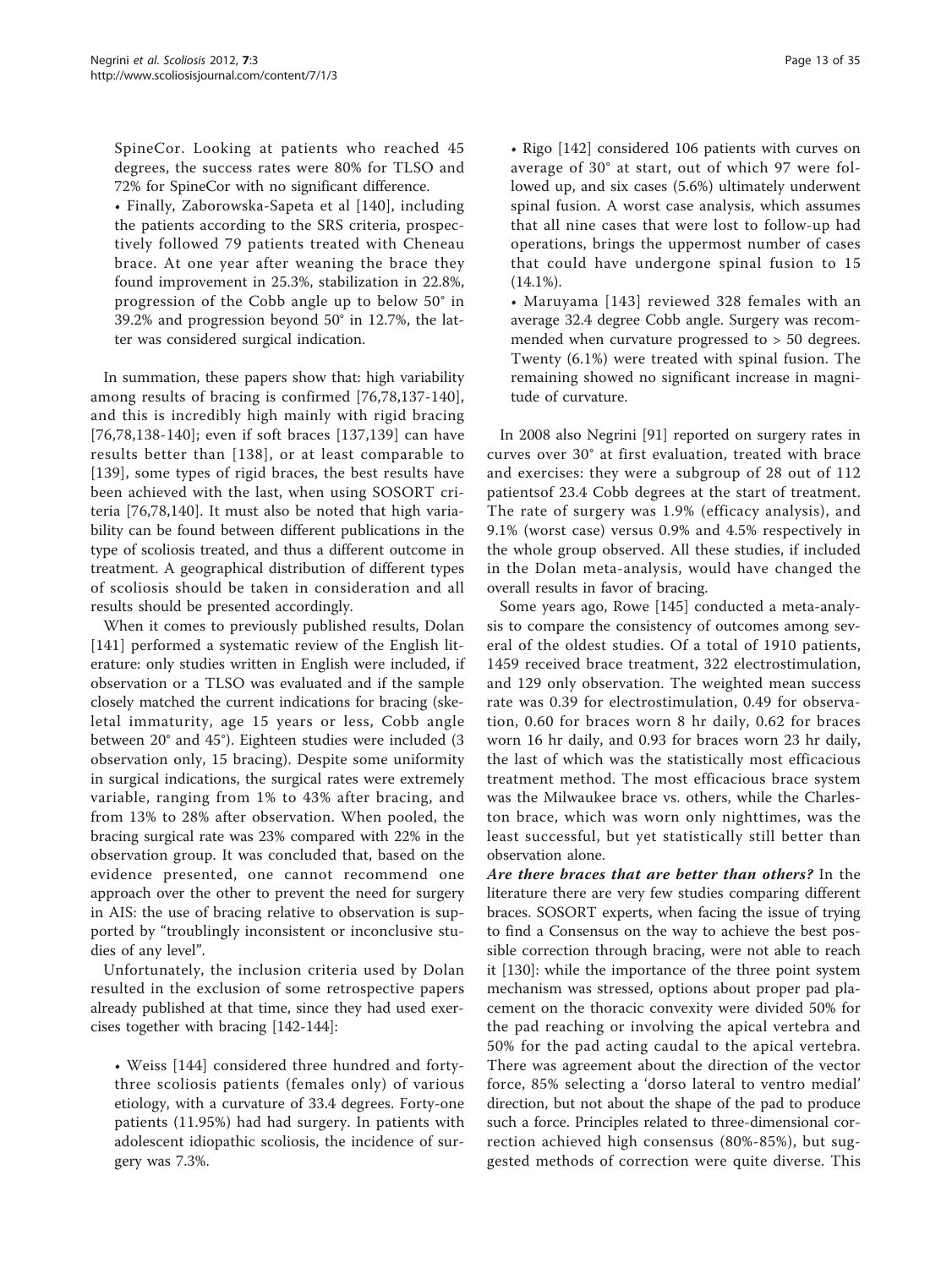situation is reflected in the different corrective systems used throughout the world.

Looking at studies comparing different braces, we have already reported some studies:

• an RCT [[134\]](#page-29-0), that found a TLSO more effective than SpineCor;

• one meta-analysis [\[145\]](#page-29-0), that was in favor of the Milwaukee brace, with Charleston being the less efficacious;

• one systematic review [[141](#page-29-0)], that found the following pooled surgery rates: Boston Brace 12-17%; various braces (Boston-Charleston-TLSOs) 27-41; nigh time braces (Providence or Charleston braces) 17- 25%; TLSO or Rosenberg brace 25-33; Wilmington 19-30%;

• two retrospective studies: one [[138](#page-29-0)] obtained the best results with the Providence night time orthosis over a TLSO, the other [[139](#page-29-0)] reported equal results with a rigid TLSO and SpineCor;

Reviewing the literature we also found:

• Among the oldest studies, Bunnell [[146\]](#page-29-0) reported similar results with a TLSO and Milwaukee brace in a preliminary retrospective study, while Montgomery [[147\]](#page-29-0) found that the Boston Brace was more successful than the Milwaukee brace irrespective of initial curve magnitude and skeletal maturity

• Katz [[148](#page-29-0)] compared the Boston Brace to the Charleston bending brace. The first was more effective than the second, both in preventing curve progression and in avoiding the need for surgery. These findings were most notable for patients with curves of 36° to 45°, in whom 83% of those treated with a Charleston brace had curve progression of more than 5 degrees, compared with 43% of those treated with the Boston Brace.

• Howard [[149\]](#page-29-0) presented a retrospective cohort study on 170 patients who completed brace treatment: Forty-five patients with TLSO showed a mean progression of the curve of 1.1 degrees, 95 with Charleston worsened 6.5 degrees, and 35 with Milwaukee 6.3 degrees. Proportion of patients with more than 10 degrees of curve progression was 14% with TLSO, 28% with Charleston, and 43% with Milwaukee brace while those who underwent surgery were 18%, 31%, and 23% respectively.

• Weiss [[79\]](#page-28-0) performed a comparison of the survival rates of the Cheneau versus SpineCor with respect to curve progression and duration of treatment during pubertal growth spurt in two cohorts of patients followed up prospectively. At 24 months of treatment, 73% of the patients with a Cheneau brace and 33% of the patients with the SpineCor where still under treatment with their original brace; at 42 months the same percentages were 80% and 8% respectively.

• Yrjonen [[150\]](#page-29-0) studied retrospectively the Providence nighttime used by 36 lumbar and thoracolumbar scoliosis consecutive female patients with less than 35 degrees: progression of the curve  $> 5$ degrees occurred in 27%, versus 36 matched patients treated with the Boston full-time that progression in 22% of cases.

• Negrini [\[151\]](#page-29-0) compared the classical Lyon brace to the newly developed Sforzesco brace, based on the SPoRT concept (Symmetric, Patient-oriented, Rigid, Three-dimensional, active) with prospective, matched pairs controlled study. All radiographic and clinical parameters decreased significantly with treatment in both groups, apart from thoracic Cobb degrees with the Lyon brace. The Sforzesco brace had better results than the Lyon brace radiographically, for sagittal profile, aesthetics, and patient recovery (12 improved and 3 unchanged vs 8 and 5). • Negrini [[112\]](#page-28-0) also studied a prospective cohort who had refused surgery treated with the Sforzesco brace to a Risser cast retrospective control group. Results were comparable between the two groups, with only minor differences in terms of scoliosis correction. On the contrary, straightening of the spine (decrease of the sagittal physiological curves) was much higher with the cast, while it was not clinically significant with the brace.

All these studies are not directly comparable, and the learning curve of the different systems can sometimes play a role in explaining the results. Moreover, in comparative studies the specific competence in making a specific brace can play a major role [[135\]](#page-29-0): in this respect, even if it is not considered a good standard, comparison with historical controls treated with braces used before by the same treating team can offer good insights [[112](#page-28-0)[,138,139,150,151](#page-29-0)]. Today it is not possible to state with any certainty which brace is better than the other, and this is one of the reasons that drove the official publication of SOSORT to develop the Brace Thematic Series [[152\]](#page-29-0), where the different concepts are presented to allow a good comparison and a greater understanding of these treatment instruments [\[153](#page-29-0)-[155](#page-29-0)]. Nevertheless it is already possible to see some trends:

• new alternative concepts have been developed trying to substitute the most invasive braces: this was true some years ago for TLSOs instead of Milwaukee, more recently for night time bending braces or SpineCor instead of TLSOs, and in the last years for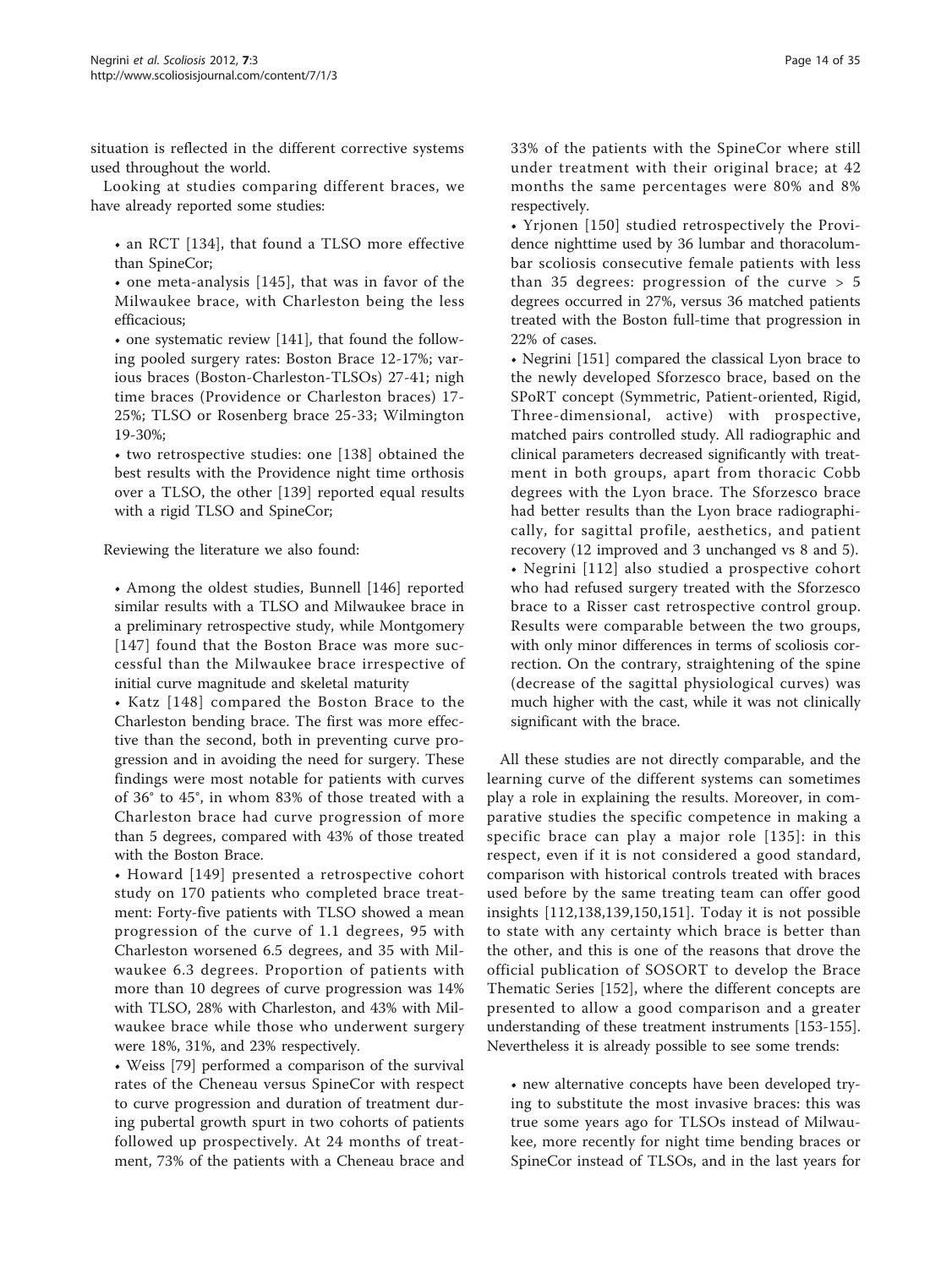the Sforzesco brace instead of casting; not all these new concepts have been able to prove their efficacy. • in the meantime there is a struggle (mainly inside SOSORT) to progressively refine and strengthen some old concepts, like the Cheneau, Boston or Lyon braces, but also newly developed ones, like the Sforzesco and SpineCor.

In summation, examining all these studies in adolescent patients, it is clearly evident that something beyond the instrument (brace) plays a role in final results. These factors can include dosage, quality of bracing, compliance to treatment [[156](#page-29-0)-[158\]](#page-29-0), family history, type of scoliosis and even a geographical distribution, but also team approach [[114\]](#page-28-0), that we will briefly review below.

Dosage, compliance and quality of bracing Looking for dosage effect, Dolan did not find differences among the groups 16-18 hours (19-34% surgery rate), 18-23 hours (21-26%) and night time (17-25%) [[141\]](#page-29-0); on the contrary, the meta-analysis by Rowe [\[145](#page-29-0)] reported that the twenty-three-hour regimens were significantly more successful than any other treatment, while the difference between the eight and sixteen-hour regimens was not significant. More recently, while Allington [[159](#page-29-0)] reported no differences between full-time and part-time brace prescription both in curves below 30° and between 30° and 40°, Katz [\[160](#page-29-0)] has been able to check the real use of the brace by the patient through an heat sensor. A logistic regression analyses showed a "dose-response" curve in which the greater number of hours of brace wear correlated with lack of curve progression. Curves did not progress in 82% of patients who wore the brace more than twelve hours per day, compared with only 31% of those who wore the brace fewer than seven hours per day. As a result, dosage can be considered a possible major factor in explaining some of the results of bracing: in fact it has been shown that the more hours of daily brace weaning, the more the deformity comes back from the maximal correction ("concertina effect") [[161](#page-29-0)].

Adherence to treatment is the second main issue to be considered. Many studies have underlined that referred compliance is correlated with final results [[156](#page-29-0),[157,162](#page-29-0)]; compliance to bracing has been correlated to Quality of Life and psychological issues [[163-166\]](#page-29-0), even if patients declare that they would adhere to treatment provided its efficacy is proven [\[167\]](#page-29-0). Since patients during clinical evaluations overstate their adherence to treatment [[168](#page-29-0)], heat sensors have been developed to check real compliance: it has been confirmed that both reported and estimated hours of brace wearing are inaccurate [[169-](#page-29-0)[174](#page-30-0)], and found that compliance is not correlated with the hours of bracing prescribed [\[173\]](#page-30-0). Night time wear is

more accepted than daytime [[175](#page-30-0)] and a "doseresponse" to bracing seems to be confirmed [\[160,](#page-29-0)[176\]](#page-30-0). It has also been proposed that it is possible to develop a progression model in single patients with a formula including the risk of progression at the beginning of brace treatment, plus the use in terms of brace tightness and wear time [[177](#page-30-0)]. Nevertheless, compliance issues should be regarded from a wider angle than what usually reported, i.e. that, since patients are not compliant, bracing is not effective. SOSORT propose that compliance should be considered in terms of management of patients: in this perspective adherence to treatment is a characteristic neither of the treatment only, nor of the patient alone, but of the good interaction between these two factors, based on the active approach by an expert treatment team able to reduce the burden of the brace and increase the coping abilities of the patient [[114,](#page-28-0)[178](#page-30-0)]. Mainly for these reasons, SOSORT proposed its Recommendations [[114](#page-28-0)].

Finally, the important factor quality of bracing. There is quite an agreement to judge it according to the inbrace correction [[156-158,](#page-29-0)[179-184](#page-30-0)], even if percentages reported in the literature as prognostic factors of final good results are quite variable from a minimum of 20- 25% to 40-50% [\[156,157,](#page-29-0)[185\]](#page-30-0). In-brace correction has become on one side the starting point to develop new braces [[67,68](#page-27-0)[,113](#page-28-0),[186-190](#page-30-0)], on the other a biomechanical reference for various studies [[183,191,192](#page-30-0)]: recently a finite element model study confirmed the importance of immediate in-brace correction to predict long-term outcome of bracing treatment [[183](#page-30-0)]. Other factors such as the absolute reduction of the Cobb angle (i.e., in rigid curves over 50 degrees) or 3D correction might also be important and should be considered in the future [\[180](#page-30-0)]: in fact, it is still possible that a great in-brace reduction corresponds to a worsening of other parameters, e.g. in the sagittal plane, finally driving to a flat-back and worse functional results [[112\]](#page-28-0). In this respect, it is mandatory not to confuse the in-brace correction with the success of an orthotic treatment: while in-brace correction studies should be considered preliminary, only results at the end of treatment and/or at minimum of 1- 2 years post treatment follow-up should be regarded as proves of efficacy. In any case, according to the actual knowledge in-brace correction should be regarded as the way to individually judge the quality of the brace applied to single patients.

All the criteria for inclusion, exclusion and outcome hava some drawbacks; one main problem is the fact that even the noncompliant patients are to be included in the studies and it seems that this is one of the criteria that is most frequently "forgotten". In this situation it is extremely difficult to compare two different studies and often the professional trying to offer the best treatment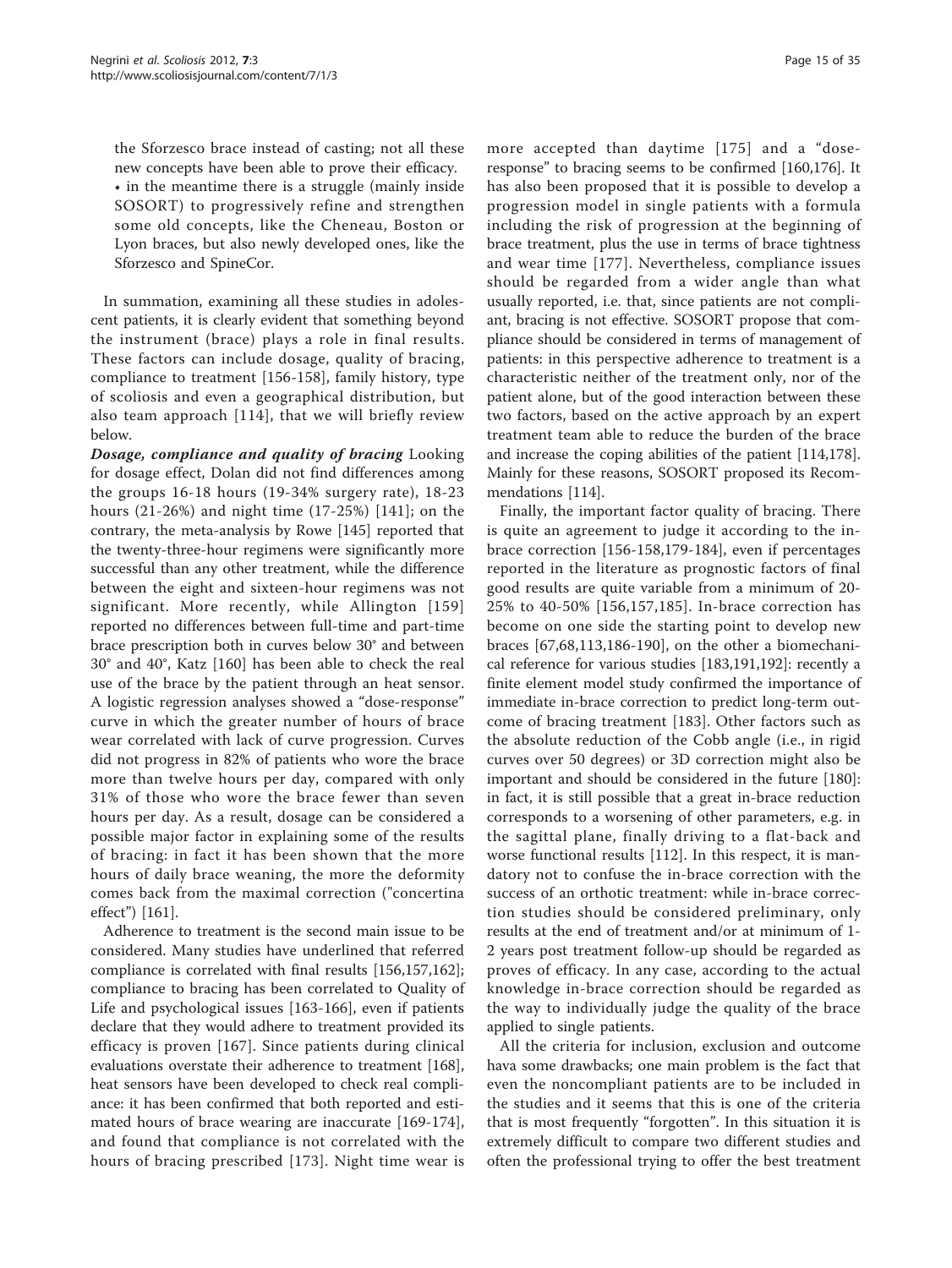for his patients has the difficult task of comparing "apples with oranges". Apart from the inclusion and exclusion criteria as well as the assessment of brace effectiveness proposed by the SRS Committee, a few more guidelines for future studies should be proposed. All patients that accepted the treatment in a given time period should be included in the study regardless of their compliance. Patients that withdrawn from the treatment (changed the type of treatment, had surgery recommendation, etc.), regardless of their outcome, should be considered as failure of that specific treatment. All the patients that accepted a specific treatment should be followed up for at least 1-2 years after the completion of treatment and measurements should be taken at the beginning of the treatment, at the weaning point and at follow-up.

**Efficacy in other populations** Adolescent idiopathic scoliosis with curves below 40-45° and still growing is the main field of brace treatment [[141](#page-29-0)], but it has been applied as well in other populations, that we will briefly review here.

In juvenile idiopathic scoliosis, historically the percentages of surgery after treatment with braces ranged widely, with Tolo [[193\]](#page-30-0) reporting 27.2%, Figueiredo [[194](#page-30-0)] 62%, Mannherz [[195](#page-30-0)] 80%, McMaster [\[196\]](#page-30-0) 86% and Kahanovitz [\[197](#page-30-0)] 100%. This clearly correlates with the difficulty in this specific population, where the expected progression rate could range between 70 and 95% [[102\]](#page-28-0). More recently Coillard [[102](#page-28-0)] reported that, with the SpineCor brace, out of 67 patients with a definite outcome, 32.9% corrected their Cobb angle by at least 5° and 10.5% had a stabilization of their Cobb angle, while 37.3% of patients where recommended for surgery before the authorized end of treatment (before skeletal maturity). Results depended on the amplitude of the Cobb angle: 26.3% of the patients with curves under 25 degrees eventually needed surgery while 51.8% of the second group (> 25°) had surgery recommended. Finally, Fusco [[198](#page-30-0)] found a percentage of 9% of juvenile patients treated conservatively who finished treatment over 45°.

Also in infantile idiopathic scoliosis reported results are quite variable, as well as the treatment applied: serial casting is the most advocated [[111](#page-28-0),[199-202](#page-30-0)], but also bracing alone has been used [[199-201,203](#page-30-0)], mainly the Milwaukee brace [[201](#page-30-0),[203](#page-30-0)]. The few case series reported generally include few patients with variable results, from a 100% surgery rate [\[204\]](#page-30-0), to around 50% [\[199\]](#page-30-0) or much less [\[201,205](#page-30-0)] (mainly if casts are used [\[199](#page-30-0)]). Mehta reported the widest case series of 136 children followed up for nine years: 94 children, referred and treated in the early stages (mean age 19 months-6 to 48, Cobb angle 32°-11° to 65°), resolved the deformity by a mean age of three years and six months, with no need of further treatment; 42 children, referred late (mean age 30 months-11 to 48, Cobb angle 52°-23° to 92°), reduced but not reversed scoliosis; 15 children (35.7%) were fused. The hypothesis of the author is that scoliosis can be reversed by harnessing the vigorous growth of the infant to early treatment by serial corrective plaster jackets [\[111](#page-28-0)].

Like in the adolescent type, puberty is the worst period also for infantile scoliosis, when surgery is mostly required [[201](#page-30-0)]; single thoracic curves seem to have the worst outcomes when compared to double structural ones [\[203\]](#page-30-0); it has also been reported that best results are obtained in progressive types if treatment is started when the angulation is still under 30 degrees [\[205](#page-30-0)], or 60° and younger age [[202\]](#page-30-0), again mainly with casting [[199,202\]](#page-30-0). When scoliosis is resolved or stabilized nonoperatively at an acceptable Cobb angle also normal cosmesis and pulmonary function is obtained; apparently this is not true if surgery is performed [\[200\]](#page-30-0).

Finally, two papers recently focused on other groups:

• scoliosis over 45° who refused to be operated [\[77](#page-27-0)]. Out of 28 patients (curve range 45-58° Cobb) who reached the end of treatment (brace and exercises for 4.5 years) two patients (7%) remained above 50° but six patients (21%) finished between 30° and 35° and 12 patients (43%) finished between 36° and 40° Cobb. Improvements have been found in 71% of patients and a 5° Cobb progression in one patient. • scoliosis of Risser 4-5 up to 20 years of age [[206](#page-30-0)] (residual growth was 0.9 cm). Out of 23 patients requiring treatment or for esthetic reasons, or to try to reduce the deformity, curve improvements were found in 48% and decrease of the Esthetic Index in 30%.

Team role in bracing SOSORT already produced a set of Recommendations in the paper "Standards of management of idiopathic scoliosis with corrective braces in everyday clinics and in clinical research" [[114\]](#page-28-0), grouped in 6 Domains: Experience/competence, Behaviours, Prescription, Construction, Brace Check, Follow-up. These recommendations, integrally reported below, constitute part of these Guidelines.

Recommendation 1 (Experience-competence)

The MD responsible for the treatment has to be experienced and should fulfill all these requirements:

1. training by a previous master (i.e. MD with at least 5 years of experience in bracing) for at least 2 years

2. at least 2 years of continuous practice in scoliosis bracing

3. prescription of at least 1 brace per working week (~45 per year) over the last 2 years

4. evaluation of at least 4 scoliosis patients per working week  $(\sim 150$  per year) over the last 2 years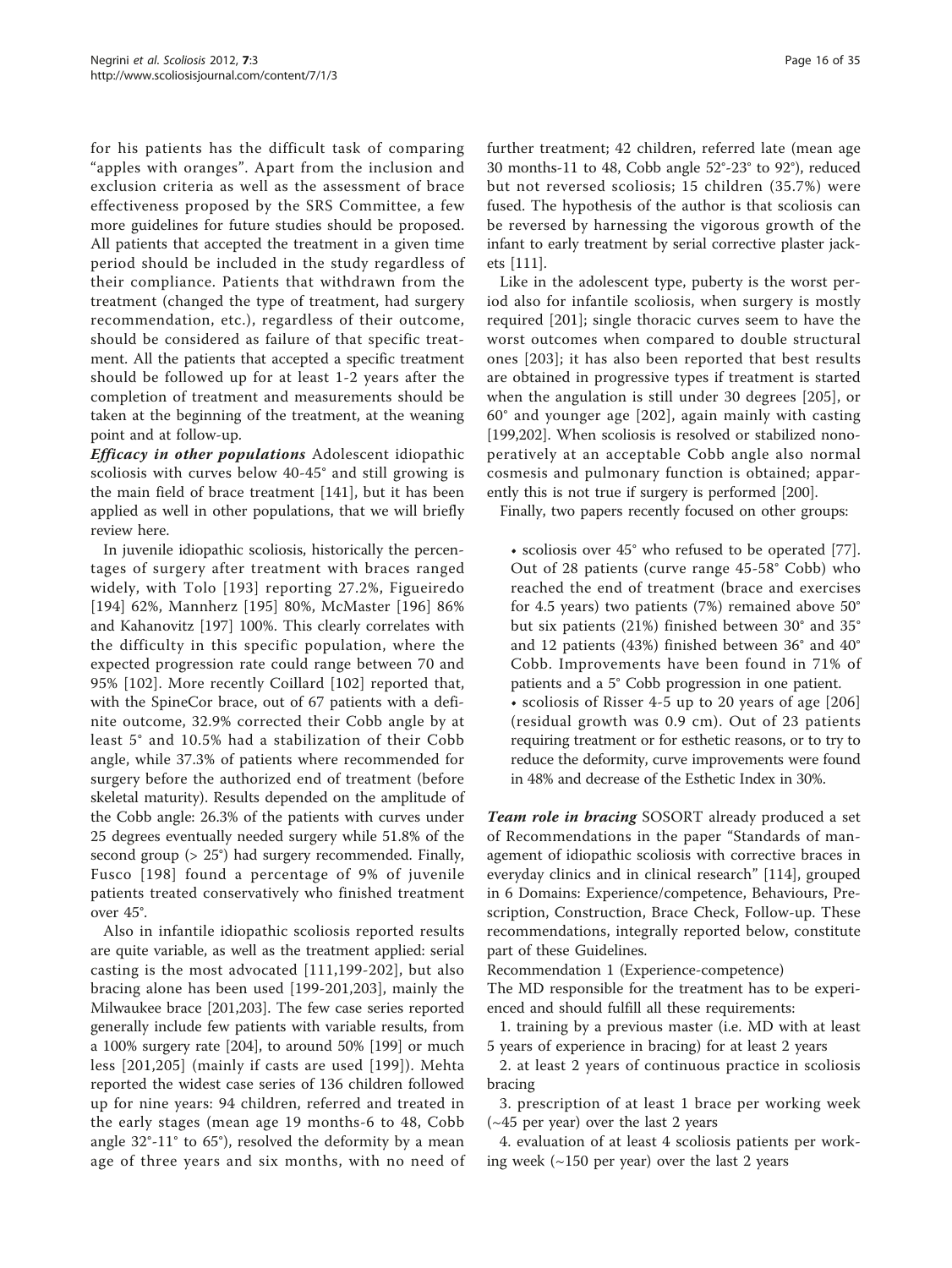Due to the actual situation of conservative treatment in many countries, this must be considered the ideal to be reached as soon as possible through education. Nevertheless, it must be recognized that experience and preparation is the only way to avoid problems to patients and reach adequate results in this field.

Recommendation 2 (Experience-competence)

The CPO constructing braces has to be experienced and should fulfill all these requirements

1. working continuously with a master MD (i.e. a MD fulfilling to recommendation 1 criteria) for at least 2 years

2. at least 2 years of continuous practice in scoliosis bracing

3. construction of at least 2 braces per working week  $({\sim}100$  per year) in the last 2 years

Due to the actual situation of conservative treatment in many countries, this must be considered the ideal to be reached as soon as possible through education. Nevertheless, it must be recognized that experience and preparation is the only way to avoid problems to patients and reach adequate results in this field.

Recommendation 3 (Behaviors)

To ensure optimum results, the MD, CPO and physiotherapist (PT) must work together as an interprofessional team. This can be accomplished, even if they are not currently located in the same workplace, through continuous exchange of information, team meetings, and verification of braces in front of single patients.

Recommendation 4 (Behaviors)

Commitment, time and counseling to increase compliance: MDs, CPOs and PTs have to give thorough advice and counseling to each single patient and family each time it is needed (at each contact for MDs and CPOs) provided they give as a team the same messages previously agreed upon.

Recommendation 5 (Behaviors)

All the phases of brace construction have to be followed for each single brace

1. prescription by a well trained and experienced MD (fulfilling recommendation 1 criteria)

2. construction by a well trained and experienced CPO (fulfilling recommendation 2 criteria)

3. checked by the MD in cooperation with the CPO, and possibly the PT

4. correction by the CPO according to MD indications

5. follow-up by the CPO, MD and PT.

Recommendation 6 (Prescription)

In each single prescription of a brace (case by case), the MD must:

1. write the details of brace construction (where to push and where to leave space, how to act on the trunk to obtain results on the spine) when not already defined "a priori" with the CPO

2. prescribe the exact number of hours of brace wearing

3. be totally convinced of the brace proposed and committed to the treatment

4. use any ethical means to increase patient compliance, including thorough explanation of the treatment, aids such as photos, brochures, video, etc.

Recommendation 7 (Construction)

In each single construction of a brace, case by case, the CPO has to:

1. check the prescription and its details and eventually discuss them with the prescribing MD, if needed, before construction

2. fully execute the agreed prescription

3. be totally convinced of the brace proposed and committed to the treatment

4. use any ethical means to increase patient compliance, including thorough explanation of the treatment, aids such as photos, brochures, video, etc.

Recommendation 8 (Brace Check)

In each single check of a brace, case by case, the responsible MD in partnership with the CPO has to:

1. verify accurately if it fits properly and fulfils the needs of the individual patient

2. check the scoliosis correction in all three planes (frontal, sagittal and horizontal)

3. check clinically the esthetic correction

4. maximize brace tolerability (reduce visibility and allow movements and activity of daily life as much as possible for the chosen technique)

5. apply all changes needed and, if necessary, even rebuild the brace without extra-charge for patients

6. check the corrections applied

7. check that the patient (and/or his/her parents) is able to apply or put on the brace properly

8. access the patient's mood and counsel with the family at brace delivery and at other follow-ups.

Recommendation 9 (Brace Check)

The check of each single brace must be a clinical and/or radiographic check.

Recommendation 10 (Follow-up)

The MD, CPO and PT must check the brace and patient compliance regularly (MDs and CPOs each time they see the patient), and reinforce the usefulness of brace treatment to the patient and his/her family.

Recommendation 11 (Follow-up)

The MD has to follow-up the braced patient regularly, at least every 3 to 6 months. Standard intervals have to be reduced according to individual needs (first brace, growth spurt, progressive or atypical curve, poor compliance, request of other team members-CPO, PT ...). Using tools (written protocols, recalls, etc.) to keep patients informed of their follow-up is strongly suggested.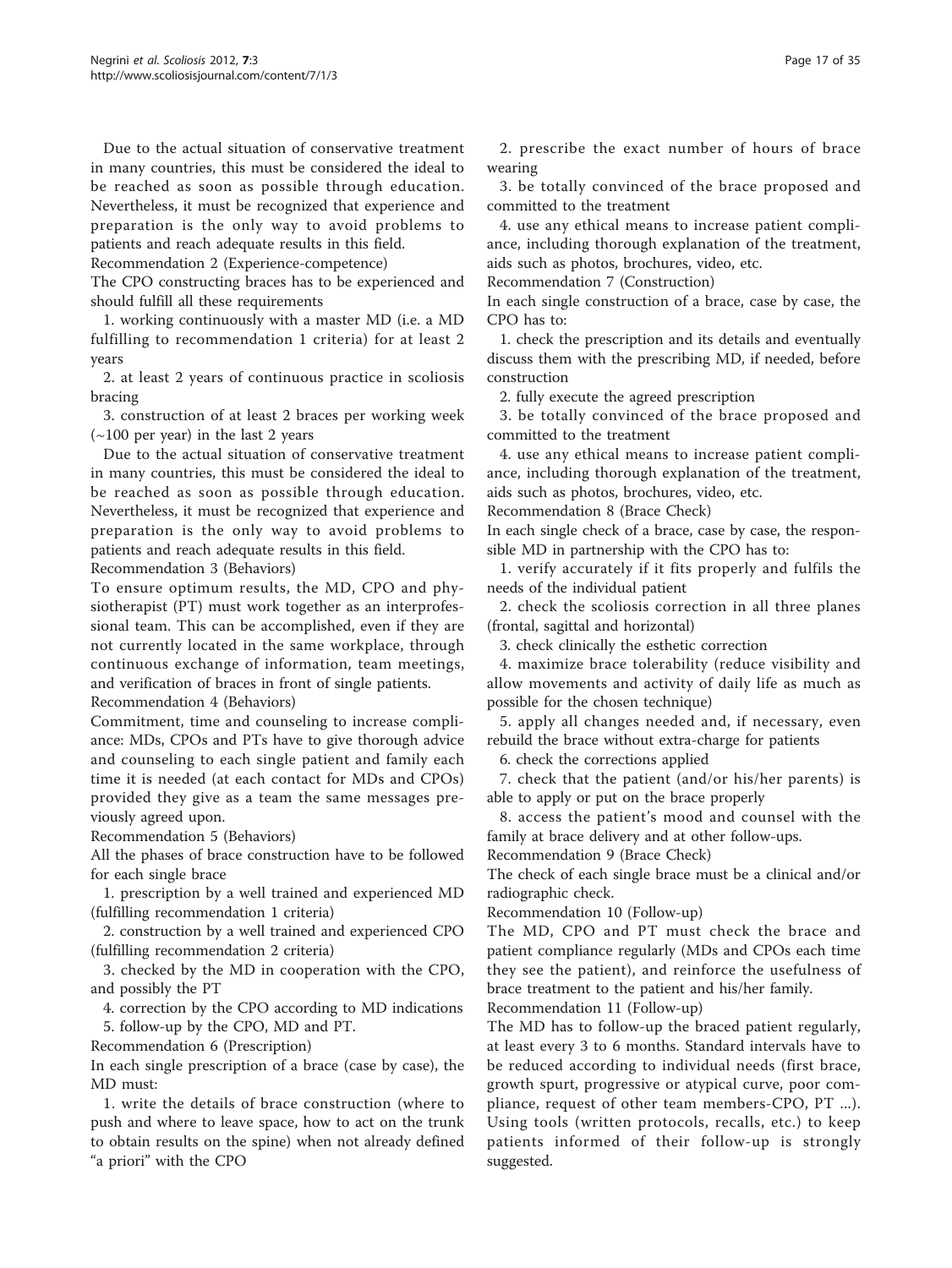### Recommendation 12 (Follow-up)

The brace has to be changed for a new one as soon as the child grows or the brace loses efficacy, and this need can be suggested by the CPO, but is the responsibility of the treating MD.

Recommendation 13 (Follow-up)

The CPO has to regularly check the brace. To avoid any problems, he/she has to refer to the treating MD.

Recommendation 14 (Follow-up)

The PT has to check the brace regularly. To avoid any problems, she/he has to refer to the treating MD. As a member of the treating team, he/she has to be trained to face the problems of compliance, or the needs for more explanation by the patient or his/her family. In case she/he is not entirely a member of the treating team the PT must not act autonomously and must refer to the treating MD.

Other issues It is not possible in this review of the literature to fully consider the complex and currently debated topics like:

• CAD-CAM versus plaster molding in brace construction: research is reaching the conclusion that the way in which the brace is constructed does not interfere with final results, nor with patients' sensations [[180,187](#page-30-0),[189,207\]](#page-30-0);

• finite element modeling of brace efficacy: models are showing the efficacy of bracing in reducing spinal load and applying corrective moments to the spine; moreover they are helping in refining brace construction, but there is still a long way to go [[183](#page-30-0),[192,208-210](#page-30-0)];

• 3D classifications and their effect on brace construction and results' evaluation: some more years are needed to reach the first clinically useful applications [[65,69-72](#page-27-0)[,211\]](#page-30-0).

These topics, and others that research will produce in the next years, will be reviewed and considered in depth in next Editions of the SOSORT Guidelines.

### Recommendations on "Bracing"

1. Bracing is recommended to treat adolescent idiopathic scoliosis (SoR: B) (SoE: III) [[76,](#page-27-0)[78,](#page-28-0)[131,132,137-139](#page-29-0)]

2. Bracing is recommended to treat juvenile and infantile idiopathic scoliosis as the first step in an attempt to avoid or at least postpone surgery to a more adequate age (SoR: B) (SoE: IV) [[102](#page-28-0),[193,194,198-201,203\]](#page-30-0)

3. Casting is recommended to treat infantile idiopathic scoliosis to try stabilizing the curve (SoR: B) (SoE: IV) [[111](#page-28-0),[199](#page-30-0)-[202](#page-30-0)]

4. It is recommended not to apply bracing to treat patients with curves below  $15 \pm 5^{\circ}$  Cobb, unless otherwise justified in the opinion of a clinician specialized in conservative treatment of spinal deformities (SoR: B) (SoE: VI)

5. Bracing is recommended to treat patients with curves above  $20 \pm 5^{\circ}$  Cobb, still growing, and demonstrated progression of deformity or elevated risk of worsening, unless otherwise justified in the opinion of a clinician specialized in conservative treatment of spinal deformities (SoR: B) (SoE: III) [[76,](#page-27-0)[78,](#page-28-0)[131,132,137-139,141\]](#page-29-0)

6. It is recommended that each treating team provide the brace that they know best and are most prepared to manage: due to the actual knowledge, there is no brace that can be recommended over the others (SoR: C) (SoE: IV) [\[134,138,139,141,145](#page-29-0)]

7. It is recommended that braces are worn full time or no less than 18 hours per day at the beginning of treatment, unless otherwise justified in the opinion of a clinician specialized in conservative treatment of spinal deformities (SoR: B) (SoE: IV) [\[145,160\]](#page-29-0)

8. Since there is a "dose-response" to treatment, it is recommended that the hours of bracing per day are in proportion with the severity of deformity, the age of the patient, the stage, aim and overall results of treatment, and the achievable compliance (SoR: B) (SoE: IV) [[145,160](#page-29-0)]

9. It is recommended that braces are worn until the end of vertebral bone growth and then the wearing time is gradually reduced, unless otherwise justified in the opinion of a clinician specialized in conservative treatment of spinal deformities (SoR: B) (SoE: V)

10. It is recommended that the wearing time of the brace is gradually reduced, while performing stabilizing exercises, to allow adaptation of the postural system and maintain results (SoR: B) (SoE: IV) [\[91,](#page-28-0)[142-144,](#page-29-0)[212\]](#page-30-0)

11. It is recommended that any mean is used to increase and monitor compliance, including heat sensors and a careful adherence to the recommendations defined in the SOSORT Guidelines for Bracing Management (SoR: B) (SoE: VI) [\[114](#page-28-0)[,169](#page-29-0)[-174](#page-30-0)]

12. It is recommended that quality of the brace is checked through an in-brace x-ray (SoR: B) (SoE: IV) [[156-158,](#page-29-0)[179-184\]](#page-30-0)

13. It is recommended that the prescribing physician and the constructing orthotist are experts according to the criteria defined in the SOSORT Guidelines for Bracing Management (SoR: B) (SoE: V) [[114](#page-28-0)]

14. It is recommended that bracing is applied by a well trained therapeutic team, including a physician, an orthotist and a therapist, according to the criteria defined in the SOSORT Guidelines for Bracing Management (SoR: B) (SoE: V) [\[114\]](#page-28-0)

15. It is recommended that all the phases of brace construction (prescription, construction, check, correction, follow-up) are carefully followed for each single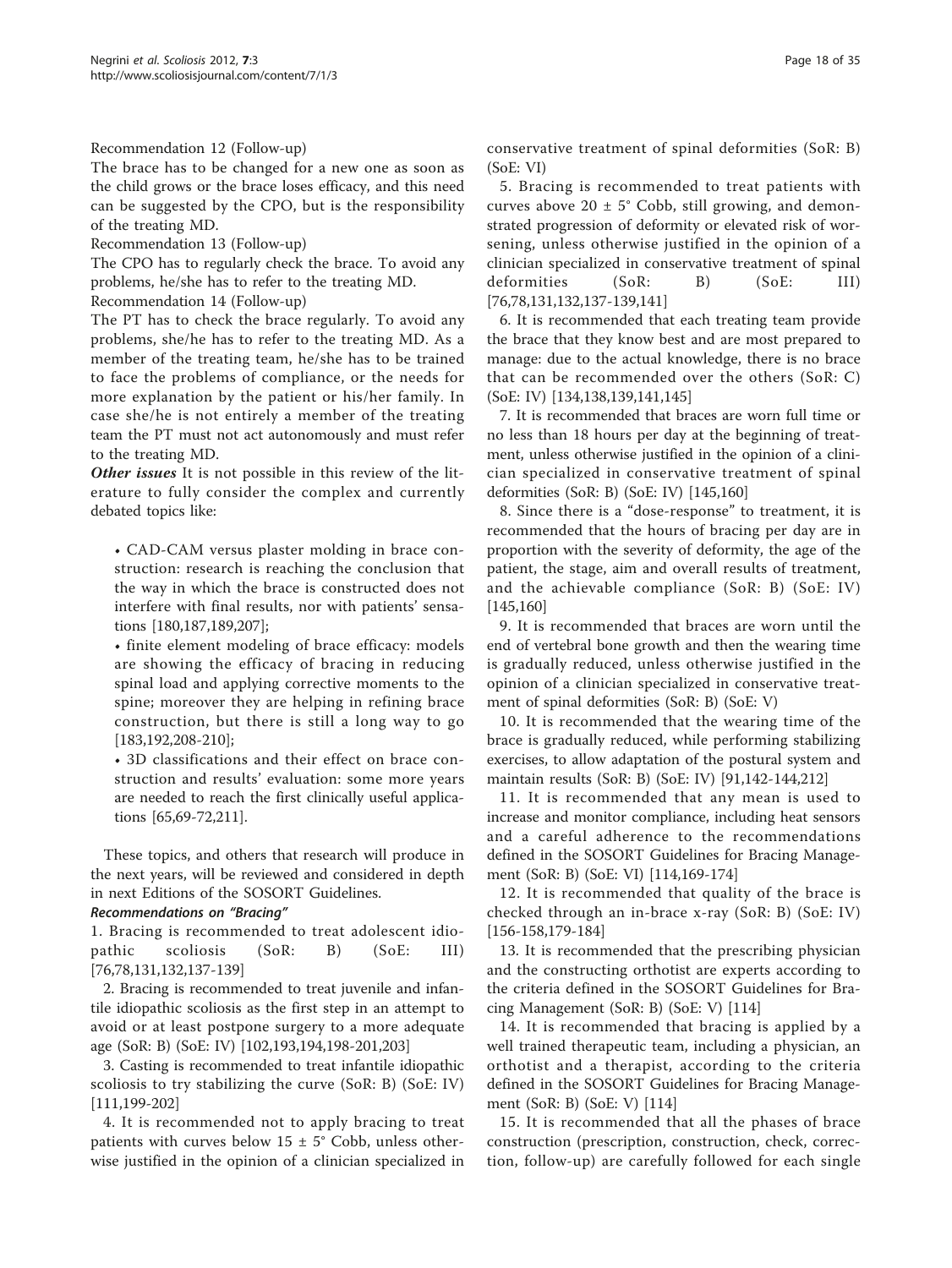brace according to the criteria defined in the SOSORT Guidelines for Bracing Management (SoR: A) (SoE: V) [[114](#page-28-0)]

16. It is recommended that the brace is specifically designed for the type of the curve to be treated (SoR: A) (SoE: V)

17. It is recommended that the brace proposed for treating a scoliotic deformity on the frontal and horizontal planes should take into account the sagittal plane as much as possible (SoR: A) (SoE: V)

18. It is recommended to use the least invasive brace in relation to the clinical situation, provided the same effectiveness, to reduce the psychological impact and to ensure better patient compliance (SoR: B) (SoE: V)

19. It is recommended that braces do not so restrict thorax excursion in a way that reduces respiratory function (SoR: A) (SoE: V)

20. It is recommended that braces are prescribed, constructed and fitted in an out-patient setting (SoR: B) (SoE: VI)

# Conservative treatments other than bracing

# Physiotherapeutic Specific Exercises to prevent scoliosis progression during growth

### Methods

In February 2011 we performed a search of Medline from its inception, with no language limitations. We used the terms ("Exercise Therapy"[Mesh]) AND "Scoliosis"[Mesh] and we found 206 papers; after reviewing the titles, 66 were considered of interest; looking at the abstracts 41 were selected and retrieved in full text. We also searched: the abstracts of all SOSORT Meetings, from the first one in 2003 to 2010; the personal files and knowledge of all the authors; the papers retrieved with all the other searches listed in these Guidelines; the references sections of all retrieved papers. The selection criteria used in all these searches were: pertinence for the topic "Physiotherapeutic Specific Exercises to prevent scoliosis progression"; presence of the abstract; numerical results in relation to scoliosis; retrievability in full text; all languages.

# Results

SOSORT has published in Scoliosis Journal a Consensus Paper titled "Physical Exercises in the Treatment of Idiopathic Scoliosis at Risk of brace treatment-SOSORT Consensus paper 2005" [\[213\]](#page-30-0): this can serve as reference for specific insights. In this Consensus some characteristics of Physiotherapeutic Specific Exercises have clearly been stated with almost unanimity among SOSORT experts: auto-correction in 3D, training in ADL, stabilizing the corrected posture, and patient education should be always included.

Moreover, a Cochrane review on exercises that follows the protocol presented in 2009 [[214\]](#page-30-0), has been

submitted and it is now under review: this review found 2 papers of high interest, one RCT that provided low quality evidence in favor of exercises used together with other treatments [[215\]](#page-30-0), and one cohort observational prospective trial with a concurrent control group that gave very low quality evidence in favor of specific versus general exercises to avoid brace prescription [\[216](#page-30-0)].

In the orthopaedic literature prevails the so-called "exercise dogma" [[217](#page-31-0),[218](#page-31-0)], that states that exercises are not useful for scoliosis treatment; this is widespread [[48](#page-27-0)[,219](#page-31-0),[220\]](#page-31-0), and presumably comes from an old paper published down in 1979 [[221\]](#page-31-0), the only one against the effectiveness of Physiotherapeutic Specific Exercises. Consequently, the old systematic reviews concluded on the inefficacy of exercises [[222](#page-31-0)]; more recently, three comprehensive systematic reviews published in last years by the same group [[223-225](#page-31-0)], and to a lesser extension another one [[226](#page-31-0),[227](#page-31-0)], have exhaustively evaluated studies on the efficacy of specific exercise programs in reducing the probability of progression of idiopathic scoliosis. These reviews found that the general methodology used in studies published so far has generally been of poor quality, even though, except for 1 study (the oldest one) [\[221\]](#page-31-0), all study results indicate that treatment is useful [\[215,216](#page-30-0),[228-244](#page-31-0)]. The authors of these systematic reviews concluded that, as far as we know today, Physiotherapeutic Specific Exercises may be proposed to patients.

The exercises papers have been tentatively classified according to the auto-correction proposed [\[225](#page-31-0)]: extrinsic (maximal correction obtained also with the help of gravity, positioning devices and/or limbs placement) [[228,235](#page-31-0)-[239,242-244\]](#page-31-0), intrinsic (maximal correction achievable without any external aids) [[216](#page-30-0),[229](#page-31-0),[230,232,234](#page-31-0)], no auto-correction but asymmetric exercises [[215](#page-30-0),[240,241](#page-31-0)], no auto-correction and symmetric exercises [\[221,231](#page-31-0),[233\]](#page-31-0). According to these reviews, until now the Physiotherapeutic Specific Exercises School with some published proves of efficacy (in alphabetical order) include: DoboMed [[235\]](#page-31-0), Lyon [[229,230](#page-31-0),[234\]](#page-31-0), MedX [[240,241\]](#page-31-0), Schroth (either as Scoliosis Intensive Rehabilitation [[228,237,242,245](#page-31-0)], or outpatient approach [\[238,244](#page-31-0)]), SEAS [\[216,](#page-30-0)[232](#page-31-0)], side shift [[236,239,243](#page-31-0)].

A major drawback, however, is the unevenness of information about the natural history of progression of scoliosis [[129](#page-29-0),[246](#page-31-0)]. The probability that the curve will worsen depends on patient age at diagnosis, type and severity of curve, sex and skeletal maturity [[129](#page-29-0),[247](#page-31-0),[248\]](#page-31-0). From 25% to 75% of curves found at screening may remain unchanged, whereas from 3% to 12% of curves may improve [[35,](#page-27-0)[129](#page-29-0)]. Treatment decisions should be individualized, considering the probability of curve progression, based on curve magnitude,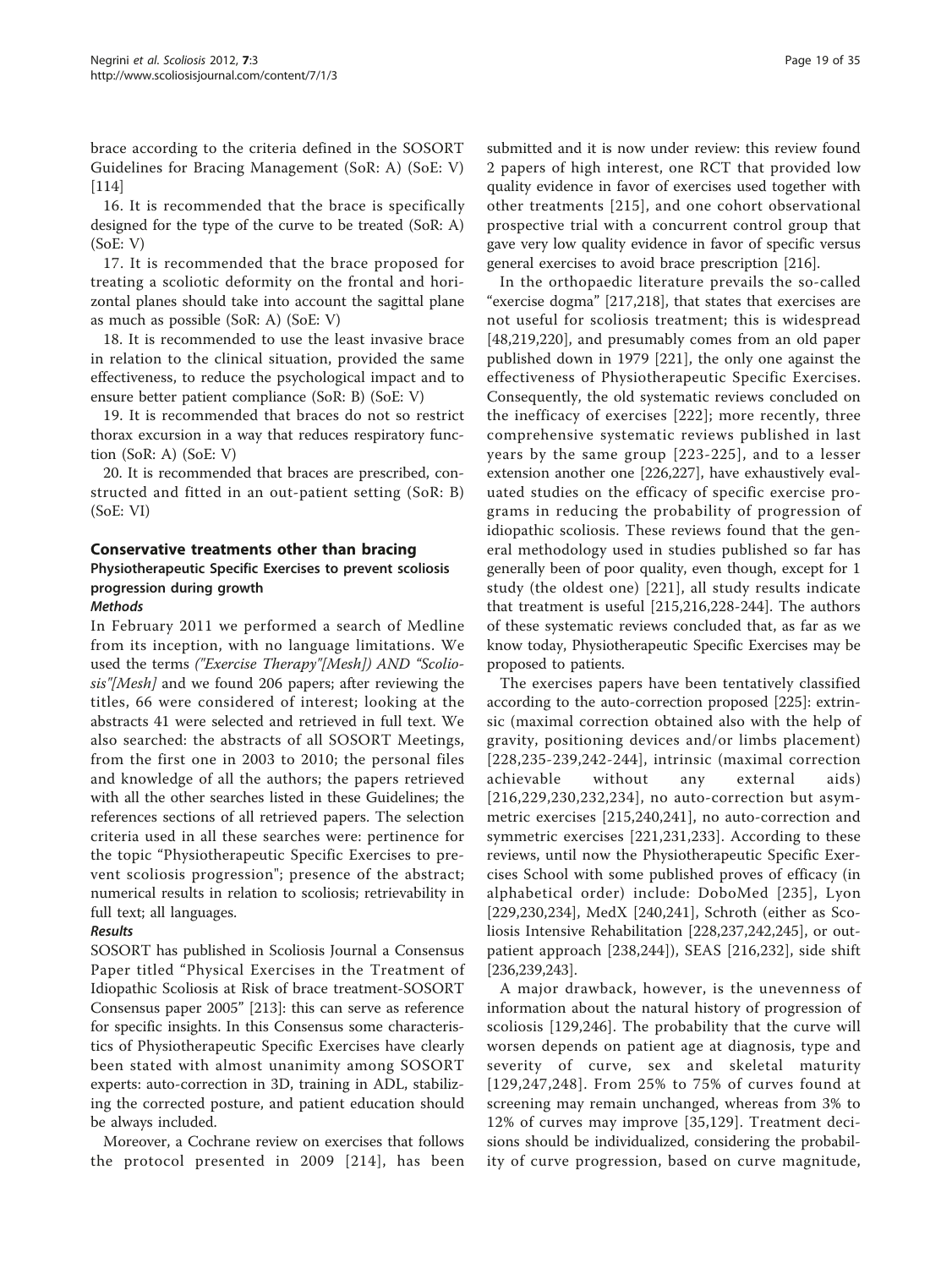skeletal maturity, patient age and sexual maturity [[48,](#page-27-0)[249](#page-31-0)].

Finally, we have to consider also the concept of acceptability of treatment together with efficacy and effectiveness: when facing a progression risk of 25%, families preferred the use of Physiotherapeutic Specific Exercises for prevention instead of awaiting a possible progression of the deformity to be later treated with a brace [[250\]](#page-31-0).

# Recommendations on "Physiotherapeutic Specific Exercises to prevent scoliosis progression during growth"

21. Physiotherapeutic Specific Exercises are recommended as the first step to treat idiopathic scoliosis to prevent/limit progression of the deformity and bracing (SoR: B) (SoE: II) [[214,215](#page-30-0)[,223-225](#page-31-0)]

22. It is recommended that Physiotherapeutic Specific Exercises follow SOSORT Consensus and are based on auto-correction in 3D, training in ADL, stabilizing the corrected posture, and patient education (SoR: B) (SoE: VI) [\[213\]](#page-30-0)

23. It is recommended that Physiotherapeutic Specific Exercises follow one of the School that have shown the effectiveness of their approach with scientific studies (SoR: B) (SoE: III) [[216,](#page-30-0)[228](#page-31-0)-[230,232,234](#page-31-0)-[244](#page-31-0)]

24. It is recommended that Physiotherapeutic Specific Exercise programs are designed by therapists specifically trained in the School they use (SoR: B) (SoE: VI)

25. It is recommended that Physiotherapeutic Specific Exercises are proposed by therapists included in scoliosis treatment teams, with close cooperation between all members (SoR: B) (SoE: V) [[114](#page-28-0)]

26. It is recommended that Physiotherapeutic Specific Exercises are individualized according to patients needs, curve pattern, and treatment phase (SoR: B) (SoE: III) [[216](#page-30-0),[228](#page-31-0)-[230](#page-31-0),[232,234](#page-31-0)-[244](#page-31-0)]

27. It is recommended that Physiotherapeutic Specific Exercises are always individualized even if performed in small groups (SoR: B) (SoE: VI)

28. It is recommended that Physiotherapeutic Specific Exercises are performed regularly throughout treatment to achieve best results (SoR: B) (SoE: VI)

# Physiotherapeutic Specific Exercises during brace treatment and surgical therapy Methods

In February 2011 we performed a search of Medline from its inception, with no language limitations. For this section we used the terms ("Exercise Therapy"[Mesh]) AND "Scoliosis"[Mesh] and "Braces"[Mesh] AND "Scoliosis"[Mesh] AND (hasabstract[text] AND (Clinical Trial [ptyp] OR Meta-Analysis[ptyp] OR Practice Guideline [ptyp] OR Randomized Controlled Trial[ptyp] OR Review  $[ptyp])$  outlined above; we also add a specific search with the terms (("Scoliosis/surgery"[Mesh]) AND

"Scoliosis/rehabilitation"[Mesh]) OR (("Scoliosis/surgery"[- Mesh]) AND "Exercise Therapy"[Mesh]). We also searched: the abstracts of all SOSORT Meetings, from the first one in 2003 to 2010; the personal files and knowledge of all the authors; the papers retrieved with all the other searches listed in these Guidelines; the references sections of all retrieved papers. We finally retrieved 40 relevant papers. The selection criteria used in all these searches were: pertinence for the topic "Physiotherapeutic Specific Exercises during brace treatment and surgical therapy"; presence of the abstract; numerical results in relation to scoliosis; retrievability in full text; all languages.

# Results

Even if in the past Physiotherapeutic Specific Exercises to be performed as a companion of brace treatment have been proposed by most of the authors who developed specific braces, such as for the Milwaukee [[251-253\]](#page-31-0), Boston [[254](#page-31-0)], Lyon [[255](#page-31-0),[256](#page-31-0)] and Chêneau braces [[257](#page-31-0)-[259\]](#page-31-0), this part of conservative scoliosis treatment seems to have been neglected as well [[260](#page-31-0)]. Nevertheless, recently Physiotherapeutic Specific Exercises, beyond the original ones, have been associated to classical braces, like side-shift for the Milwaukee brace [[143](#page-29-0),[261](#page-31-0),[262\]](#page-31-0), or Schroth for the Chêneau [[144,](#page-29-0)[179](#page-30-0)[,263-265\]](#page-31-0); moreover, the newly developed Sforzesco brace is born strictly associated with exercise performance [\[77](#page-27-0)[,91](#page-28-0)[,266\]](#page-31-0).

When compared to a systematic review of cohort studies on bracing that formally excluded all protocols with exercises [[141](#page-29-0)], all studies combining the two treatments showed very good results [\[114](#page-28-0)]: surgery rate dropped from the average of 22% (observed) or 23% (treated) [[141](#page-29-0)] to 0- 7% in the efficacy analysis [[78](#page-28-0),[91](#page-28-0)[,142](#page-29-0)-[144](#page-29-0)[,267](#page-32-0)], or 10-14% in the worst case analysis [[91](#page-28-0)[,142\]](#page-29-0). This was true independently by the brace used: Milwaukee and side-shift [[143](#page-29-0)], Chêneau and Schroth [[142,144](#page-29-0)[,268\]](#page-32-0), cast or Lyon or Sibilla and SEAS [[78](#page-28-0),[91\]](#page-28-0). The only exception to this rule is a recently published paper in which exercises have not been used, that reported a 0% surgery rate according to the SRS criteria [[76](#page-27-0)]; in this study SOSORT criteria [\[114\]](#page-28-0) have been utilized: this opens up the possibility that, beyond the specific effect of exercises, the physical therapist's approach can have a fundamental role in maintaining compliance as proposed by the SOSORT Guidelines for Brace Treatment Management [[114](#page-28-0)]. Another main point in this study that may have improved the compliance is that the patients were all managed by the same physician.

Recently, one paper winning the SOSORT Award has shown the importance of exercises in reducing the loss of correction in the brace weaning phase [[212\]](#page-30-0); another study demonstrated some usefulness of preparation to brace exercises [[233\]](#page-31-0). In this respect, an old controlled randomized study on a small population showed that in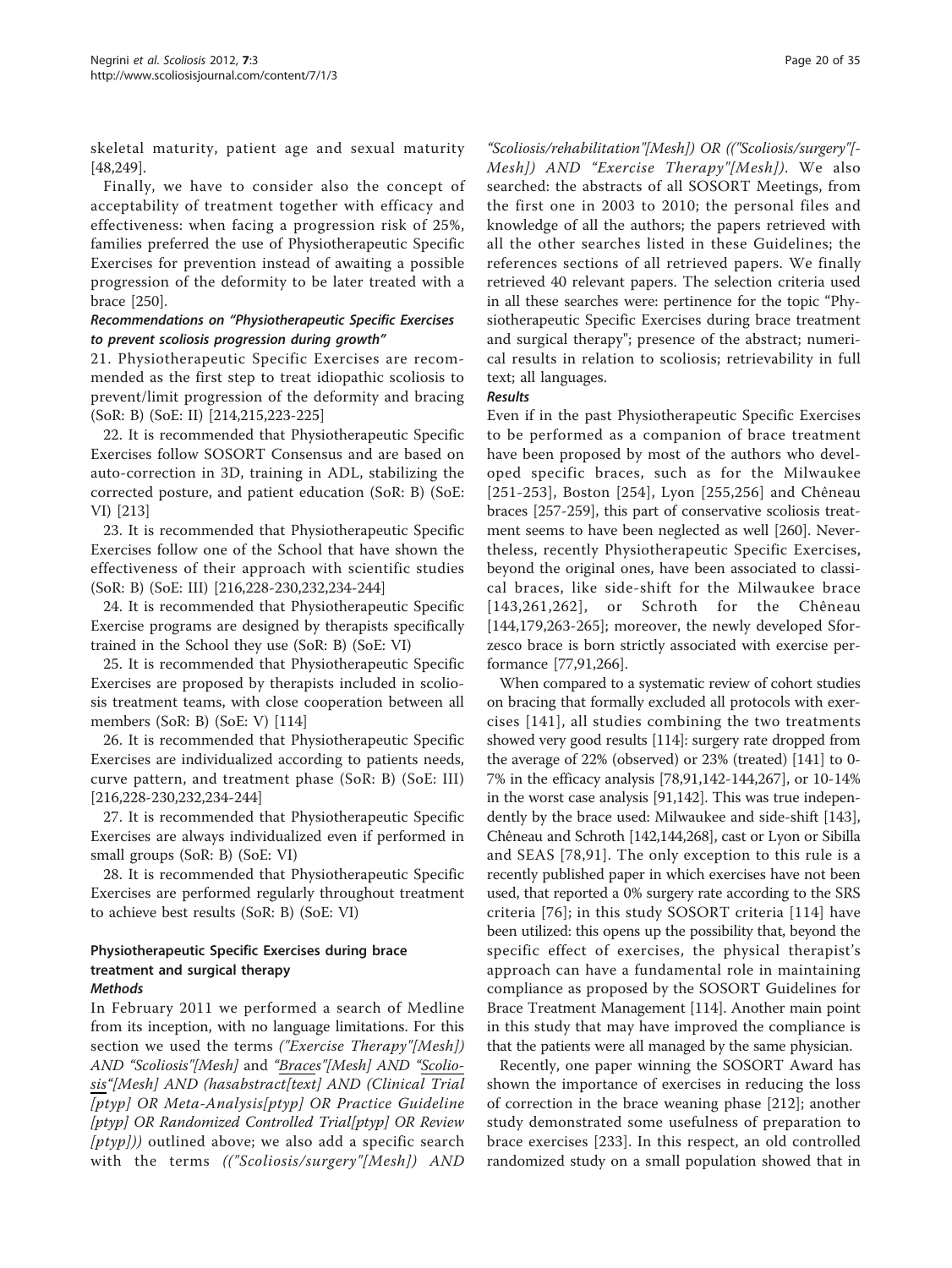adolescents wearing a brace, exercises are more effective than traction in improving curvature on lateral bending (i.e. increasing mobility, that should help brace action) [[269\]](#page-32-0). Historically it has been shown that thoracic flexion exercises are immediately effective in reducing the vertebral rotation and lateral deviation in Milwaukee brace [[270](#page-32-0)]; but in a prospective study, no significant differences have been found between 12 compliant and 12 noncompliant patients with primary right thoracic idiopathic scoliosis treated with trunk muscles strengthening exercises and Milwaukee brace [[271](#page-32-0)].

The neurophysiological basis of an integration of bracing and exercises in a complete rehabilitation program for adolescent idiopathic scoliosis has been described [[272\]](#page-32-0). Most of the Schools used the same exercises during brace treatment proposed without the orthosis, even if the Lyon [\[256](#page-31-0),[273\]](#page-32-0) and SEAS [[94](#page-28-0),[212,](#page-30-0)[233](#page-31-0)] ones propose specific preparatory and in-brace exercises, different from those usually performed without the brace.

Finally, exercises and surgical treatment. They have been advocated as an important part of the rehabilitation process following fusion [[16](#page-26-0)[,256](#page-31-0),[274\]](#page-32-0), nevertheless the Scoliosis Research Society surgeons, when inquired if they prescribed physical therapy at hospital discharge, answered that it was unlikely [\[275\]](#page-32-0). It has been reported as painful to patients 10 or more years after scoliosis surgery a highly significant pain and pain frequency reduction through a multimodal treatment including stabilizing postural and respiratory exercises lasting several hours a day (5 1/2 to 7 hours) [\[276\]](#page-32-0).

# Recommendations on "Physiotherapeutic Specific Exercises during brace treatment and surgical therapy"

29. It is recommended that Physiotherapeutic Specific Exercises are performed during brace treatment (SoR: B) (SoE: III) [\[78,91,](#page-28-0)[142-144,](#page-29-0)[267\]](#page-32-0)

30. It is recommended that, while treating with Physiotherapeutic Specific Exercises, therapists work to increase compliance of the patient to brace treatment (SoR: B) (SoE: V) [[114\]](#page-28-0)

31. It is recommended that spinal mobilization Physiotherapeutic Specific Exercises are used in preparation to bracing (SoR: B) (SoE: II) [[233](#page-31-0)[,269\]](#page-32-0)

32. It is recommended that stabilization Physiotherapeutic Specific Exercises in autocorrection are used during brace weaning period (SoR: B) (SoE: IV) [\[212\]](#page-30-0)

33. It is recommended that Physiotherapeutic Specific Exercises in painful operated patients are used to reduce pain and increase function (SoR: B) (SoE: IV) [[276](#page-32-0)]

# Other conservative treatments **Methods**

In February 2011 we performed a search of Medline from its inception, with no language limitations. We used the terms  $(((\n ("Musculoskeletal$  Manipulations"[Mesh])) OR "Homeopathy"[Mesh]) OR "Acupuncture"[Mesh]) OR "Diet"[Mesh]) AND "Scoliosis"[Mesh] and we found 68 papers; after reviewing the titles, 13 were considered of interest; looking at the abstracts 7 were maintained and retrieved in full text. We also searched: the abstracts of all SOSORT Meetings, from the first one in 2003 to 2010; the personal files and knowledge of all the authors; the papers retrieved with all the other searches listed in these Guidelines; the references sections of all retrieved papers. The selection criteria used in all these searches were: pertinence for the topic "Other conservative treatments"; presence of the abstract; numerical results in relation to scoliosis; retrievability in full text; all languages.

# Results

When looking at other conservative approaches beyond Physiotherapeutic Specific Exercises, some case reports of improvement of scoliosis with mobilisation techniques applied as a stand-alone treatment have been reported in the short- (weeks) [[277\]](#page-32-0) and medium-term (months) [\[278\]](#page-32-0); the same has been done on mobilization together with other stabilising techniques in the medium- [[279\]](#page-32-0) and long-term (years) on spinal curve [\[280](#page-32-0)] and chest expansion [[281](#page-32-0)]; a short-term case series has been reported as well [\[282\]](#page-32-0). Nevertheless, a systematic review was not able to conclude the effectiveness of manual treatment due to the lack of good studies [\[283](#page-32-0)]. Finally, there are no scientific studies on the therapeutic efficacy of shoe inserts (excluding heel lifts lifts), conventional and homeopathic medicines, acupuncture or specific dietary regimens for the correction of idiopathic scoliosis in adolescence.

### Recommendations on "Other conservative treatments"

34. It is recommended that manual therapy (gentle, short-term mobilization, or releasing soft tissues techniques) is proposed only if associated with stabilization Physiotherapeutic Specific Exercises (SoR: B) (SoE: V) [[283\]](#page-32-0)

35. It is recommended that correction of real leg length discrepancy, if needed, is decided by a clinician specialized in conservative treatment of spinal deformities (SoR: B) (SoE: VI)

36. It is recommended that shoe inserts (excluding heel lifts), conventional and homeopathic medicines, acupuncture, or specific dietary regimens are not used to correct a spinal deformity (SoR: B) (SoE: VI)

# Respiratory function and exercises Methods

In February 2011 we performed a search of Medline from its inception, with no language limitations. We used the terms ("Respiration"[Mesh]) AND "Scoliosis"[- Mesh] and we found 182 papers; after reviewing the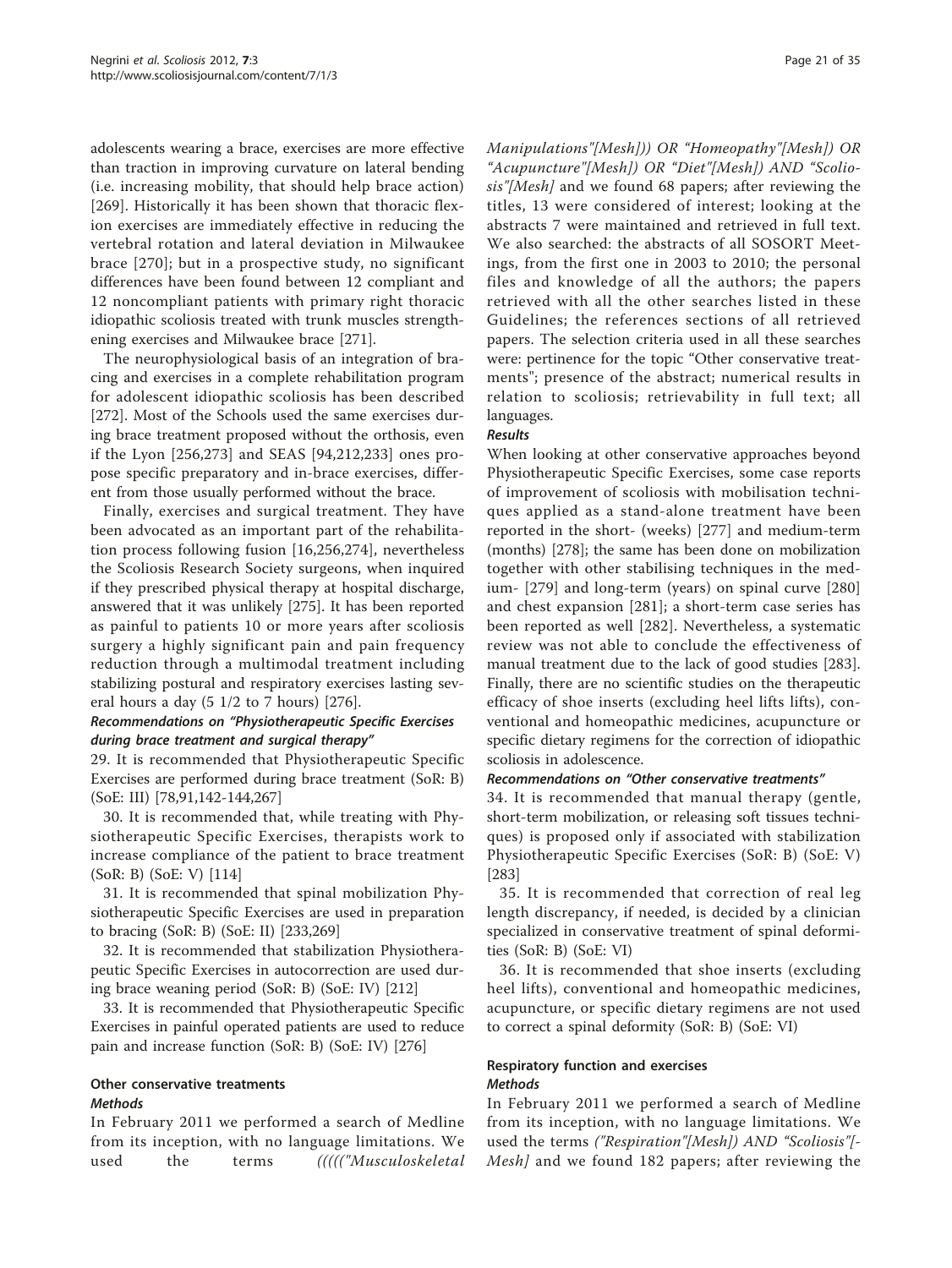titles, 42 were considered of interest; looking at the abstracts 35 were maintained and retrieved in full text. We also searched: the abstracts of all SOSORT Meetings, from the first one in 2003 to 2010; the personal files and knowledge of all the authors; the papers retrieved with all the other searches listed in these Guidelines; the references sections of all retrieved papers. The selection criteria used in all these searches were: pertinence for the topic "Respiratory exercises"; presence of the abstract; numerical results in relation to scoliosis; retrievability in full text; all languages. Results

A series of studies mainly in adolescents with scoliosis between 30 and 60° have demonstrated various types of respiratory impairments in patients: abnormal ventilation patterns, mainly restrictive [[284-286\]](#page-32-0); impaired function of respiratory muscles [[284,286\]](#page-32-0); restriction [[285,287](#page-32-0)] and asymmetric motion of the chest wall, with localized alterations [\[288](#page-32-0)]; abnormal patterns of ventilation during exercise [[289](#page-32-0)], similar to that seen in patients with severe COPD [\[290\]](#page-32-0). Among the possible causes, the deformity plays a role in terms of lateral flexion [\[284\]](#page-32-0) (with some doubts [\[291](#page-32-0)]), vertebral rotation [\[292](#page-32-0),[293\]](#page-32-0) and stiffness [\[285](#page-32-0)]; the sagittal diameter [[292\]](#page-32-0), overall dimensions [\[291,292\]](#page-32-0) and stiffness [\[285](#page-32-0)] of the thoracic cage are important as well [[294,295\]](#page-32-0)

Exercise capacity appears impaired as well [[284](#page-32-0),[296-298](#page-32-0)], but without a direct correlation with ventilatory limitations or abnormality in lung volumes [[284,297](#page-32-0),[298\]](#page-32-0): determining factors appear to be deconditioning and lack of regular aerobic exercise [[297](#page-32-0),[298\]](#page-32-0), as it can be shown also by lower limb muscle function [[284](#page-32-0)] and also the severity of the scoliosis curve [[296\]](#page-32-0).

The natural history cohort followed-up 50 years by Weinstein seems to point to the conclusion that cardiorespiratory failure is not a common problem in the adult with adolescent idiopathic scoliosis [[80](#page-28-0)], even if these results have been considered with some criticism, due to possible methodological flaws [\[49](#page-27-0)[,299](#page-32-0)]. Pehrsson [[300](#page-32-0),[301](#page-32-0)] showed that cardiorespiratory failure occurs only in cases of severe scoliosis that had its onset in pre-puberty and with a strong tendency to progression, wherein vital capacity was the strongest indicator for possible respiratory failure. An interesting study was performed in adults with infantile-onset scoliosis, showing a correlation among treatment performed and resulting pulmonary function: those whose scoliosis resolved or was stabilized by non-operative means had normal pulmonary function; those who were managed by casting or bracing and underwent surgery after age 10 had acceptable pulmonary function; but those whose deformity necessitated early surgery had recurrence of deformity and diminished respiratory function [\[200\]](#page-30-0).

All these studies point to the importance of performing general aerobic activities (including sport) and respiratory training to improve exercise capacity and respiratory muscles functioning, while decreasing deconditioning and thoracic stiffness. Nevertheless doubts could be raised in terms of asymmetric stress due to increased respiratory effort [\[302](#page-32-0)], and some old studies showed bad results [\[303](#page-32-0),[304\]](#page-32-0). Also, the role of Physiotherapeutic Specific Exercises can be discussed: while SOSORT experts suggested the use of respiratory exercises and education [[305\]](#page-32-0), one paper showed in adult scoliosis patients an increase in vital capacity and in chest wall expansion that would allow treatment of associated restrictive ventilatory diseases [[306\]](#page-32-0); another paper demonstrated improvements of electrocardiographic parameters of right-heart stress [[307\]](#page-32-0). If scoliosis is of very high degree, nocturnal nasal intermittent positive pressure ventilation (together with long-term oxygen therapy) can have a positive effect improving exercise capacity [\[308](#page-32-0)], survival rate [\[309\]](#page-32-0), health-related quality of life and decreasing the hospitalization rate [[310\]](#page-32-0).

Bracing can impact pulmonary function, even if results are contradictory [[311](#page-32-0)[-315](#page-33-0)]. In scoliosis girls wearing a Boston-type brace a two-month aerobic training sustained or improved significantly the parameters of pulmonary function, while they were reduced in the control group with no exercises in Milwaukee brace [[316](#page-33-0)]. In most of the studies, correction and surgical stabilization of the curve lead to only a slight improvement of pulmonary function, with some exceptions.

# Recommendations on "Respiratory function and exercises" 37. It is recommended that, when needed, exercises to improve respiratory function are used (SoR: B) (SoE: V)

38. It is recommended during brace treatment to use exercises to improve respiratory function (SoR: B) (SoE: IV) [\[316\]](#page-33-0)

39. It is recommended the use of Physiotherapeutic Specific Exercises to train regional respiratory strategies to promote the expansion and ventilation of specific lung compartments (SoR: B) (SoE: IV) [\[306\]](#page-32-0)

# Sports activities

# **Methods**

In February 2011 we performed a search of Medline from its inception, with no language limitations. We used the terms ("Sports"[Mesh]) AND "Scoliosis"[Mesh] and we found 105 papers; after reviewing the titles, 24 were considered of interest; looking at the abstracts 11 were maintained and retrieved in full text. We also searched: the abstracts of all SOSORT Meetings, from the first one in 2003 to 2010; the personal files and knowledge of all the authors; the papers retrieved with all the other searches listed in these Guidelines; the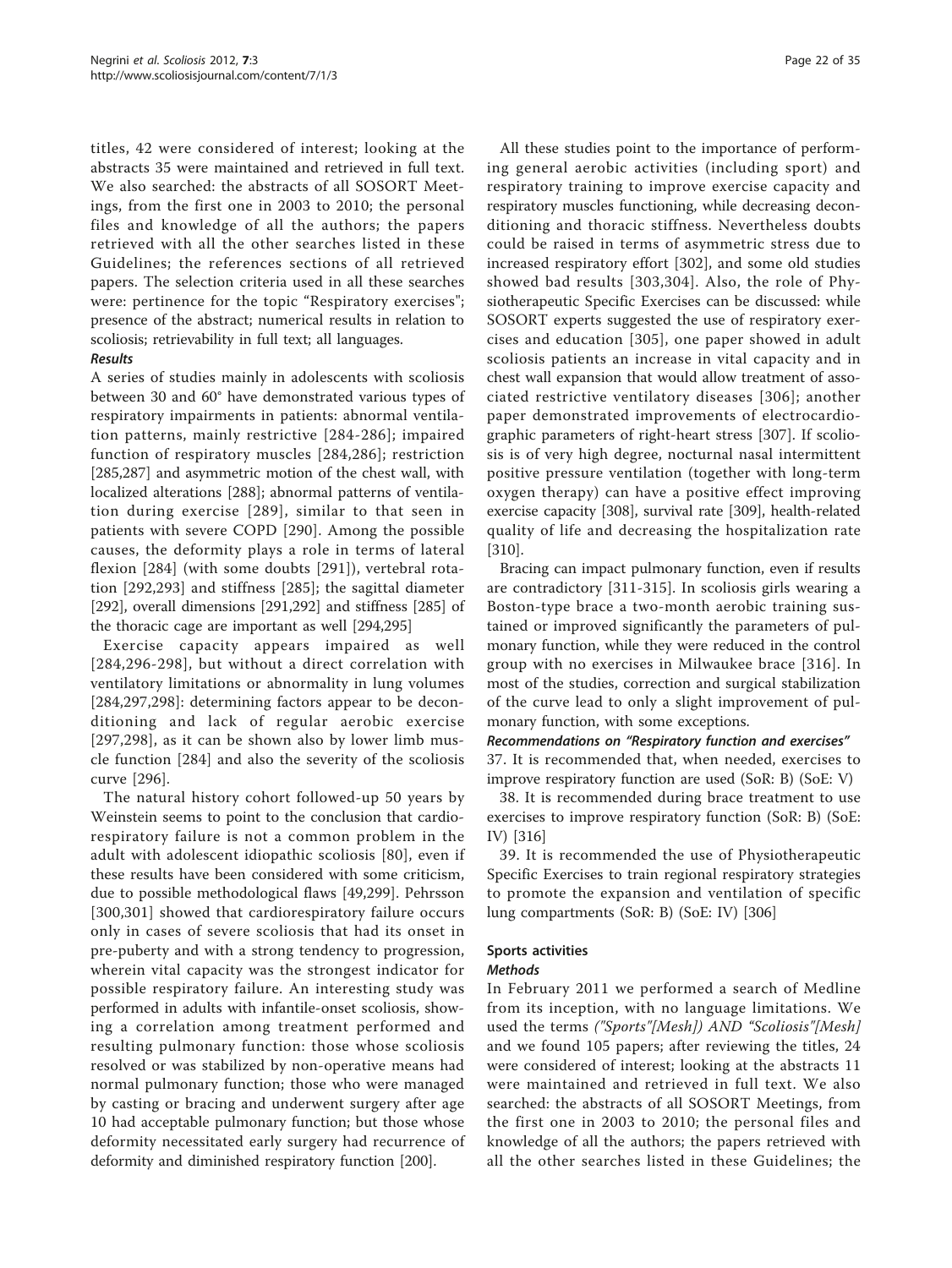references sections of all retrieved papers. The selection criteria used in all these searches were: pertinence for the topic "Sports activities"; presence of the abstract; numerical results in relation to scoliosis; retrievability in full text; all languages.

### Results

It has been suggested that general sports activities can be an active counterpart of Physiotherapeutic Specific Exercises [\[256\]](#page-31-0). Even if some confusion seems to remain in the literature between general sport activities and Physiotherapeutic Specific Exercises [[317,318\]](#page-33-0), their different role may be understood by looking at gross specific differences: Physiotherapeutic Specific Exercises are developed to purposely face scoliosis impairments and biomechanics [\[305](#page-32-0)], while the goal of sport activities is to either obtain agonistic results or improve fitness and wellness; moreover, Physiotherapeutic Specific Exercises work explicitly on the spinal muscles and posture control [\[217](#page-31-0)[,272](#page-32-0),[305,](#page-32-0)[319\]](#page-33-0), while sports activities on the big muscles related with limb movements. Nevertheless an interaction and overlap between the two types of physical activities exists and can be recognized. In particular, the specific social and educational role of sports activities in terms of play, either at or outside school, should never be neglected, since patients with scoliosis should play "the same as and even more than others" [[2\]](#page-26-0). It has been highlighted how psychological and social aspects are related to the patient's negative image of his or her own body [\[320](#page-33-0)]: physical activity allows patients to work on these aspects and to stay involved with their peer group, particularly but not only during physical education at school.

Participating in various types of sports activities doesn't seem to affect the presence or degree of scoliosis [[317\]](#page-33-0). Scoliotic patients prefer to practice sports like gymnastics (usually started before discovering scoliosis) [[321,322](#page-33-0)]: this seems to be linked to a higher prevalence of joint laxity than controls [[322\]](#page-33-0). Delay in menarche and generalized joint laxity are common in rhythmic gymnastic trainees as well, and a 10-fold higher incidence of scoliosis was found in this group (12%) than in normal controls (1.1%) [[323](#page-33-0)]: a "dangerous triad" has been hypothesized, including generalized joint laxity, delayed maturity, and asymmetric spinal loading. Similarly, an increased incidence of scoliosis has been reported in ballet dancers (24%) [\[324\]](#page-33-0), and a separate etiology for ballet and rhythmic gymnastics than in adolescent idiopathic scoliosis has been hypothesized [\[325](#page-33-0)]. However, in a pair of 13.5-year-old female monozygotic twins who were high-level athletes in synchronized swimming, only one showed a 32 degrees thoracolumbar curve: this seems to suggest that factors other than genetics and sport activities play important roles [[326\]](#page-33-0).

Looking at other sports, even if swimming has been proposed traditionally as a good sport activity for scoliosis (and even prescribed by some physicians as a treatment), a 6.9% incidence of scoliosis, 3.5-fold that in normal controls, has been reported in swimmers [[327](#page-33-0)]. There are no papers at all looking at asymmetric sports, traditionally blamed, but without any scientific evidence.

Adolescents with double major curves practice more sports activities than those with a single major curve, but both groups less than normal controls: it has been hypothesised that the first scoliosis group can be less subject to scoliosis-related biomechanical repercussions leading to a better balance control [\[321](#page-33-0)]. Over the long term, patients with important idiopathic scoliosis suffer impairment of their sports activities compared with agematched controls, due to functional impairment and back pain. Sports activity is not more restricted after extended spinal fusion than it is after non-operative treatment [[328](#page-33-0)]. In this respect, the Scoliosis Research Society surgeons return patients to noncontact sports between 6 months and 1 year post-operatively, while contact sports were generally withheld until 1 year after surgery; close to 20% of respondents required, and 35% suggested, that patients never return to collision sports. Twenty percent of surgeons reported having notable adverse outcomes attributed to athletic activity after surgery [\[275\]](#page-32-0).

### Recommendations on "Sports activities"

40. It is recommended that sports is not prescribed as a treatment for idiopathic scoliosis (SoR: C) (SoE: III) [[317,321](#page-33-0)-[324,326,327](#page-33-0)]

41. It is recommended that general sports activities are performed because of the specific benefits they offer to patients in terms of psychological, neuromotor and general organic well-being (SoR: B) (SoE: V)

42. It is recommended that, during all treatment phases, physical education at school is continued. Based on the severity of the curve and progression of the deformity and the opinion of a clinician specialized in conservative treatment of spinal deformities, restrictions may be placed on practicing certain types of sports activities (SoR: B) (SoE: V)

43. It is recommended that sports activities are continued also during brace treatment because of the physical (aerobic capacity) and psychological benefits these activities provide (SoR: B) (SoE: IV) [[316](#page-33-0)]

44. It is recommended that, during brace treatment, contact or highly dynamic sport activities are performed with caution (SoR: B) (SoE: VI)

45. It is recommended that competitive activities that greatly mobilize the spine are avoided in patients with scoliosis at high risk of progression (SoR: C) (SoE: III) [[284-287,](#page-32-0)[317,322](#page-33-0)-[324](#page-33-0)]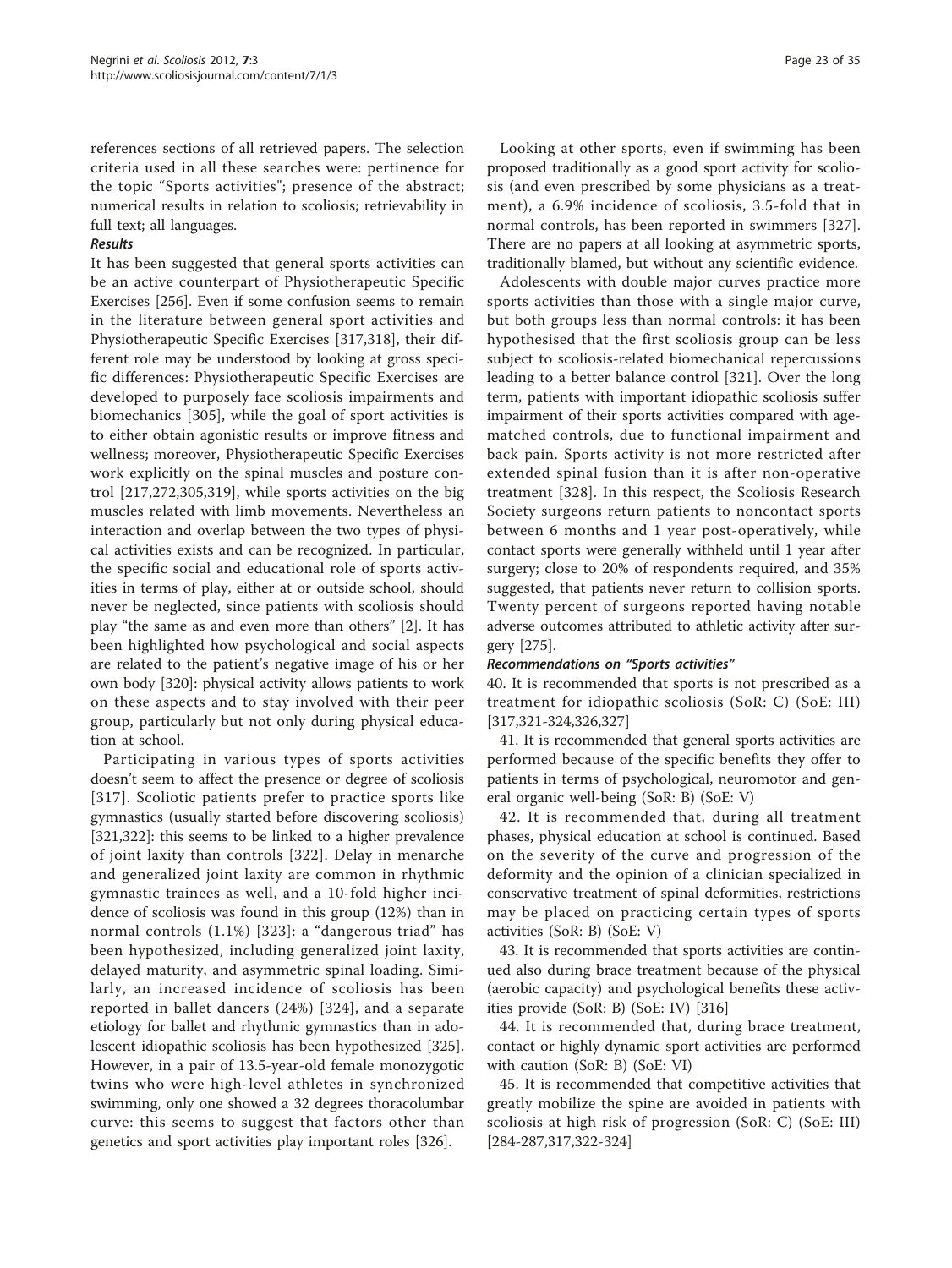### Assessment

SOSORT has published in Scoliosis Journal a Consensus Paper titled "Methodology of evaluation of morphology of the spine and the trunk in idiopathic scoliosis and other spinal deformities-6th SOSORT consensus paper" [[329](#page-33-0)]: this can serve as reference for specific insights.

Since scoliosis is diagnosed as idiopathic only by exclusion, it is mandatory at the first evaluation to collect family and personal clinical history and perform a full medical and neurological exam [\[329](#page-33-0)].

The main evaluation test in the clinical examination of patients with scoliosis is the Adam's forward bending test. A positive result to the test is pathognomic for scoliosis [[330](#page-33-0)]. The test's positive predictive value varies since it is proportional to the degree of curvature and depends on operator experience [[331](#page-33-0)].

The Scoliometer [[332](#page-33-0),[333\]](#page-33-0) measures the hump appearing as a consequence of the Adam's test: it is an evaluation tool that has proven highly useful. The Scoliometer measures the angle of trunk inclination (ATI, or ATR-Angle of Trunk Rotation) and has a high interobserver reproducibility, which permits the determination of cut-off points above which a radiographic study is indicated. It has a sensitivity of about 100% and a specificity of about 47% when an ATI angle of 5° is chosen. At an ATI angle of 7° sensitivity drops to 83% but specificity rises to 86% [\[28](#page-27-0)[,334,335](#page-33-0)]. While 7° can be considered a good cut-off in a surgical setting, when prevention is desired through a good conservative approach, 5° is a better cut-off.

Measurement of the hump is another instrument that can provide a further parameter of evaluation and differs from the Scoliometer in that it measures the height of the difference between curve concavity and convexity [[89](#page-28-0),[336\]](#page-33-0). A cut-off point of 5 mm has been defined as significant for measuring back hump [[336,337\]](#page-33-0), and the reliability of this measurement has been reported [[89](#page-28-0)[,334\]](#page-33-0). A new instrument demonstrating high reproducibility has also been recently tested [[338](#page-33-0)].

Being aesthetics a major concern for AIS patients [\[42](#page-27-0)], a specific assessment of trunk asymmetries should be used. The TRACE scale has been recently proposed and validated: it's a 12 point scale based on a visual assessment of shoulders, scapulae, waist and hemithorax asymmetries. Intra-rater repeatability was fair, being the minimum significant change three out of twelve, while inter-raters was poor being the minimum significant change four [\[88](#page-28-0)]. Also the self-evaluation by patients is very important in this respect, and validated scales like the Walter-Reed and TAPS have been proposed [[339-342\]](#page-33-0).

Quality of life (QoL) issues and disability are other main points to be considered in the treatment of IS patients [\[42\]](#page-27-0). A series of instruments (questionnaires) have been proposed in these years to evaluate QoL, starting for the first one that almost constitutes a standard, the SRS-22 [[343-346\]](#page-33-0). Nevertheless, for clinical everyday conservative use the SRS-22 shows some limits, and other questionnaires have been developed like the BrQ [\[163,](#page-29-0)[347-350\]](#page-33-0) and the BSSQ [\[347,351-354\]](#page-33-0).

The sagittal profile of the spine is frequently modified in scoliosis patients, and a sagittal measurement is recommended. Many different tools exist, like the plumbline, the Inclimed and the Arcometer [[355](#page-33-0)-[357\]](#page-33-0).

Radiographic examination remains the reference standard: it is important to use one of the clinical cut-off points mentioned above (ATI or hump), before ordering a radiographic study, and during regular follow-up to reduce the burden of radiations [[329\]](#page-33-0). Cobb angle measurements on the same radiographic image had an intra- and inter-observer variability of 3-5° and 6-7°, respectively [[358\]](#page-33-0); this classically reported error increases when the postural, and even diurnal changes in different exams are considered [[358,](#page-33-0)[359\]](#page-34-0). Radiographic measurement of the vertebral rotation using Perdriolle's torsiometer has been shown to be reproducible [[360\]](#page-34-0). Based on the same principle, use of Raimondi's tables or ruler makes measurement easier and slightly more reproducible [\[361\]](#page-34-0).

In infantile idiopathic scoliosis frontal plane radiographs a very important measurement has been proposed by Mehta: the rib-vertebra angle, that provide a prognostic factor allowing the examiner to distinguish between evolving and resolving scoliosis [\[111,](#page-28-0)[362,363](#page-34-0)].

The radiographic exam of the sagittal plane is important, but it has inherent difficulties due to the need to move the arm from the anatomical position to show the spine [[357,](#page-33-0)[364-366](#page-34-0)]: as a consequence, after performing it for diagnostic purposes, surface measurements can substitute it in follow-up of the patients [\[329](#page-33-0)[,367,368\]](#page-34-0).

The Risser sign [[369](#page-34-0)] constitutes a further parameter for radiographic evaluation and is useful in indicating the patient's growth status, since Risser grading can be done using the same radiographic film to evaluate the scoliosis [[128](#page-29-0)[,370-372](#page-34-0)]. Other essential parameters to be considered are radiographic maturity of the ring apophyses (annular apophyses), appearance of menarche in girls, and Tanner staging [\[329\]](#page-33-0). Other diagnostic imaging procedures are in use in idiopathic scoliosis, like various radiographic technique beyond classical projections [[373](#page-34-0)], MRI [[373](#page-34-0),[374](#page-34-0)], neurophysiological exams [[375](#page-34-0)]. Nevertheless, beyond their importance in the surgical setting, in the everyday use for conservative purposes, these techniques are not supported by the actual evidence, unless there are symptoms and signs of neurological compromise: only in these cases, in fact, a specific diagnosis is useful [[376\]](#page-34-0).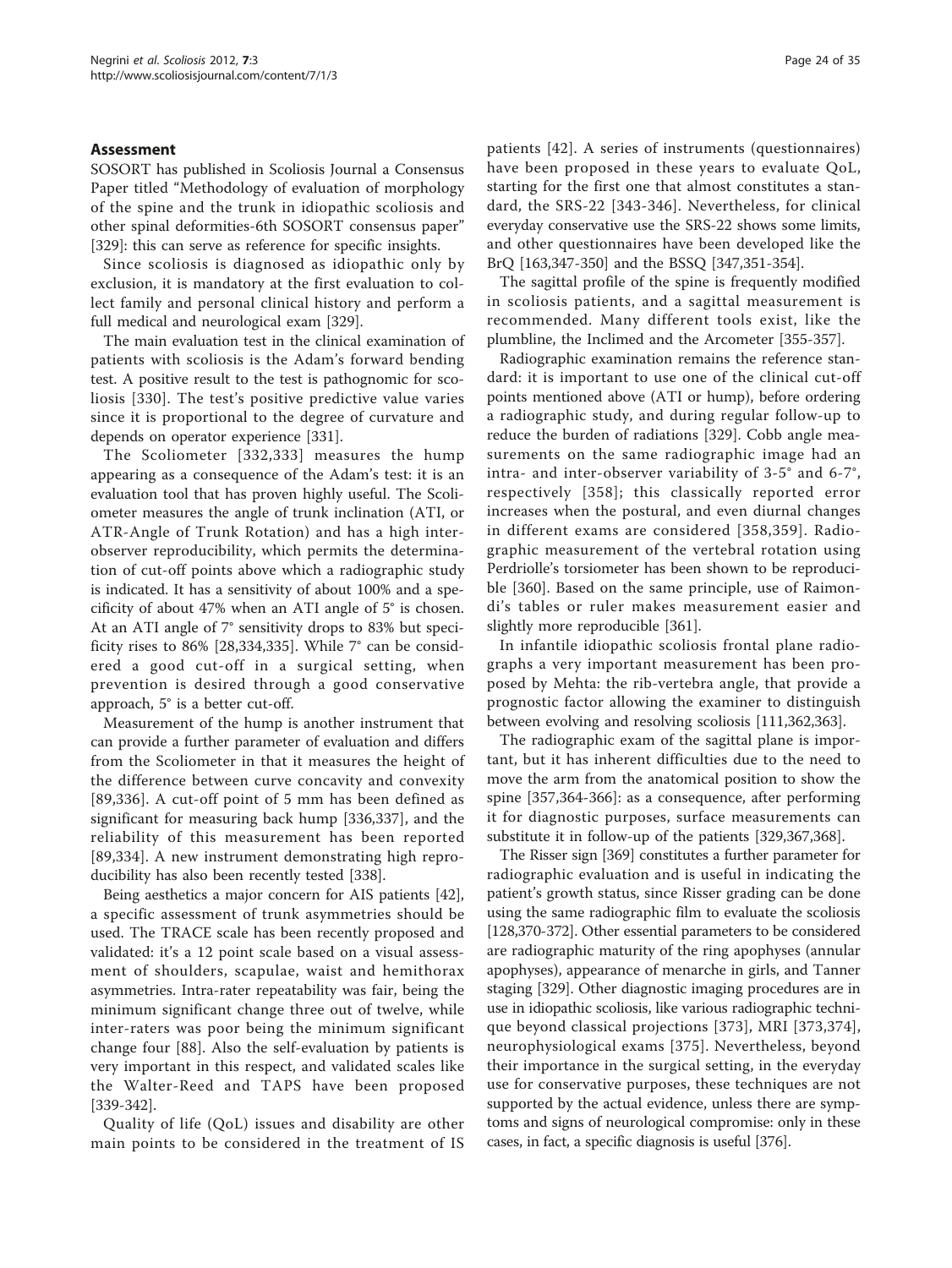"Hot" topics of research that are almost ready to enter in the everyday clinical world and that will presumably be addressed in a few years with the next edition of these Guidelines include:

• Surface topography measurements, that have been widely used for research purposes in these years, but only recently are apparently entering the clinical everyday world [[329](#page-33-0),[367,368\]](#page-34-0). Esthetics and sagittal plane evaluations could presumably become everyday clinics quite rapidly.

• Genetic evaluation [Ogilvie: 123-126]. Nevertheless, prudence is advised in using these tools to decide if to treat or not patients: in fact, moving from research, even if performed in wide samples of some hundreds of patients, to the general population requires caution.

Finally, a key point to be considered in the assessment of idiopathic scoliosis is screening: through an initial general surface measurement, and a subsequent selected clinical expert evaluation to eventually reach a final radiographic exam, the deformity can be detected early and treated to avoid progression. Even if doubts have been raised, screening for idiopathic scoliosis in asymptomatic adolescents is to be recommended [[377\]](#page-34-0). SOSORT has published in Scoliosis Journal a Consensus Paper titled "SOSORT consensus paper: school screening for scoliosis: Where are we today?"[\[377\]](#page-34-0): this can serve as reference for specific insights.

### Recommendations

46. School screening programs are recommended for the early diagnosis of idiopathic scoliosis (SoR: B) (SoE: IV)

47. It is recommended that, every time they evaluate children aged from 8 to 15 years, pediatricians, general practitioners and sports physicians perform the Adam's test for scoliosis screening purposes, using the Scoliometer (SoR: A) (SoE: V)

48. It is recommended that the Adam's test use is spread in the school community and among all people that are engaged in the health of children (parents included) (SoR: B) (SoE: V)

49. It is recommended that diagnostic evaluation is carried out by clinicians specialized in spinal deformities (SoR: B) (SoE: IV)

50. It is recommended that patients are always examined by the same clinicians specialized in spinal deformities. In settings in which this is not possible, it is recommended regular standardization and validation processes of the methods used (SoR: B) (SoE: IV)

51. It is recommended for clinical follow-up the use of validated assessment methods and standard clinical data collection forms (SoR: A) (SoE: V)

52. It is recommended that the assessment include pathologic, cosmetic, psychological, functional and family aspects (SoR: B) (SoE: V)

53. It is recommended that the sagittal alignment of the spine is evaluated (SoR: A) (SoE: V)

54. It is recommended the Scoliometer and Humpmeter for clinical evaluation and follow-up of patients (SoR: B) (SoE: V)

55. It is recommended during growth that clinical follow-up examinations are performed at least twice a year, a part periods of rapid growth (pubertal spurt, first three years of life) (SoR: B) (SoE: V)

56. It is recommended not to perform x-rays if the Adam's test is negative and the Scoliometer value is below 5°, unless otherwise justified in the opinion of a clinician specialized in conservative treatment of spinal deformities (SoR: B) (SoE: IV)

57. It is recommended that the decision whether to perform a radiographic study should be made by a physician specialized in spinal deformities (SoR: A) (SoE: V)

58. It is recommended that frontal radiographic studies are made postero-anteriorly, using digital films with a ratio x-rays, including visualization of the femoral heads and protection of the gonads, in any standing position without the use of support aids or indication of correct posture, unless otherwise justified in the opinion of a clinician specialized in spinal deformities (SoR: A) (SoE: IV)

59. It is recommended that curve magnitude is measured using the Cobb method (SoR: A) (SoE: V)

60. It is recommended that vertebral rotation is measured on the apical vertebra using either the Perdriolle torsiometer or the Raimondi tables/ruler (SoR: B) (SoE: IV)

61. It is recommended that the first and last radiographic evaluation include also a standing lateral view (SoR: A) (SoE: V)

62. On radiographic lateral view, the patient's upper extremities should be placed in a position to uncover the upper thoracic spine. The recommended positions comprise: (1) 45° angle flexion of the arms, elbows extended and hands resting on a support to preserve the sagittal curvature of the spine, (2) the arms crossed over the breasts, (3) the hand resting on the ipsilateral shoulder without pressing it (SoR: B) (SoE: IV)

63. To reduce the invasiveness of follow-up, it is recommended that no more than 1 radiographic study per year should be performed, unless it is truly necessary and is decided by a clinician specialized in spinal diseases (SoR: B) (SoE: IV)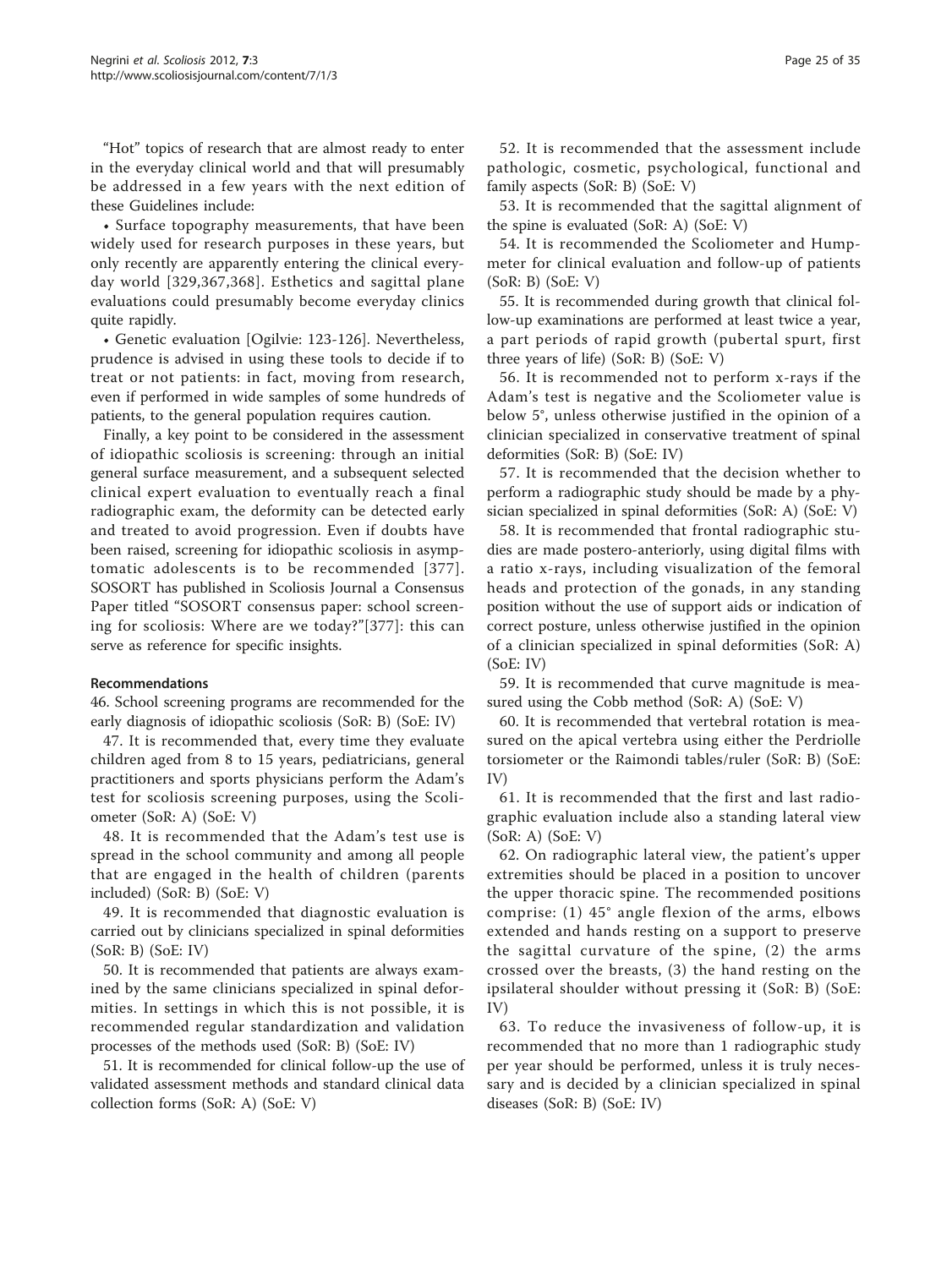### <span id="page-25-0"></span>Table 8 Strength of Evidence of the approved Recommendations

|                                                                   |          | Ш        | Ш | IV | v  | VI | Total |
|-------------------------------------------------------------------|----------|----------|---|----|----|----|-------|
| <b>Bracing</b>                                                    |          |          |   |    | 8  |    | 20    |
| Specific exercises to prevent scoliosis progression during growth |          |          |   |    |    |    |       |
| Specific exercises during brace treatment and surgical therapy    |          |          |   |    |    |    |       |
| Other conservative treatments                                     |          |          |   |    |    |    |       |
| Respiratory function and exercises                                |          | $\Omega$ |   |    |    |    |       |
| Sports activities                                                 |          |          |   |    |    |    |       |
| Assessment                                                        |          |          |   | 8  |    |    | 20    |
| <b>Total</b>                                                      | $\Omega$ | ว        |   | 20 | 26 | 10 | 65    |

### Table 9 Strength of Recommendations

| Δ | 5  |  | <b>Total</b><br>20 |
|---|----|--|--------------------|
|   |    |  |                    |
|   |    |  |                    |
|   |    |  |                    |
|   |    |  |                    |
|   |    |  |                    |
|   |    |  |                    |
|   |    |  |                    |
|   |    |  |                    |
|   | 49 |  | 65                 |
|   |    |  |                    |

64. To reduce the invasiveness of follow-up, it is recommended that the least number of projections is made on radiographic studies (SoR: A) (SoE: V)

65. It is recommended that all idiopathic scoliosis patients, even if not treated, are regularly followed-up (SoR: A) (SoE: V)

# Conclusions and future research needs

These Guidelines represent a significant improvement when compared to the previous experiences produced either internationally by SOSORT or nationally by other groups [[1](#page-26-0)-[4,](#page-26-0)[378\]](#page-34-0). They have been a big effort of the Commission and the Society to paint the actual situation in this field, starting from the actual evidence, and trying to fill at best all the gray areas not covered by the literature, through the well experimented SOSORT Consensus methodology [[38](#page-27-0),[42](#page-27-0)[,101,114,](#page-28-0)[130,](#page-29-0)[305](#page-32-0),[329](#page-33-0)[,379](#page-34-0)].

Like always, Guidelines offers an overview of the evidence in a specific field, and consequently give insights to researchers on which area should be studied more. Looking at Tables 8 and 9, that resume the final grading of the Recommendations in terms of Strength of Evidence and Strength of Recommendations respectively, it is possible to understand the already underlined lack of research in general in this specific area [[99,100](#page-28-0),[260](#page-31-0)[,380](#page-34-0)]: no evidences of strength level I, very few of level II.

We invite researchers to join this effort, and clinicians to develop good research strategies allowing us the collection of useful data and new evidence.

# Additional material

[Additional file 1: A](http://www.biomedcentral.com/content/supplementary/1748-7161-7-3-S1.DOC)ppendix-Methods. This file contains a complete and accurate description of the methodology followed during of these Guidelines development. It also includes contributions of the single authors, as well as explicative tables.

### Acknowledgements

We wish to thanks all participants to this work, that have been listed (if they agreed) in the Additional File 1-Appendix.

There has been no funding for this project, that has been developed on a voluntary basis by the Commission Members.

### Author details

<sup>1</sup> Physical and Rehabilitation Medicine, University of Brescia, Italy. <sup>2</sup> Don Gnocchi Foundation, Milan, Italy. <sup>3</sup>ISICO (Italian Scientific Spine Institute) Milan, Italy. <sup>4</sup>Orthopaedics and Traumatology Division, Bambino Gesù Children's Hospital, Institute of Scientific Research, Piazza San Onofrio 4, 00165, Rome, Italy. <sup>5</sup>Department of Orthopaedics, Catholic University of the Sacred Heart, University Hospital 'Agostino Gemelli', L.go F. Vito, 1-00168 Rome, Italy. <sup>6</sup> Sainte Justine Hospital, University of Montreal, Canada.<br><sup>7</sup> Clinique du Pars Juon France. <sup>8</sup> Department of Pobabilitation. Med Clinique du Parc, Lyon, France. <sup>8</sup>Department of Rehabilitation, Medical University of Silesia and University Hospital, Katowice, Poland. <sup>9</sup>Department of Trauma and Orthopaedics, "Tzanio" General Hospital, Tzani and Afendouli 1 st, Piraeus 18536, Greece. <sup>10</sup>Rosalind Franklin University of Medicine and Science, North Chicago, Illinois, 60064, USA. <sup>11</sup>Spine Disorders Unit,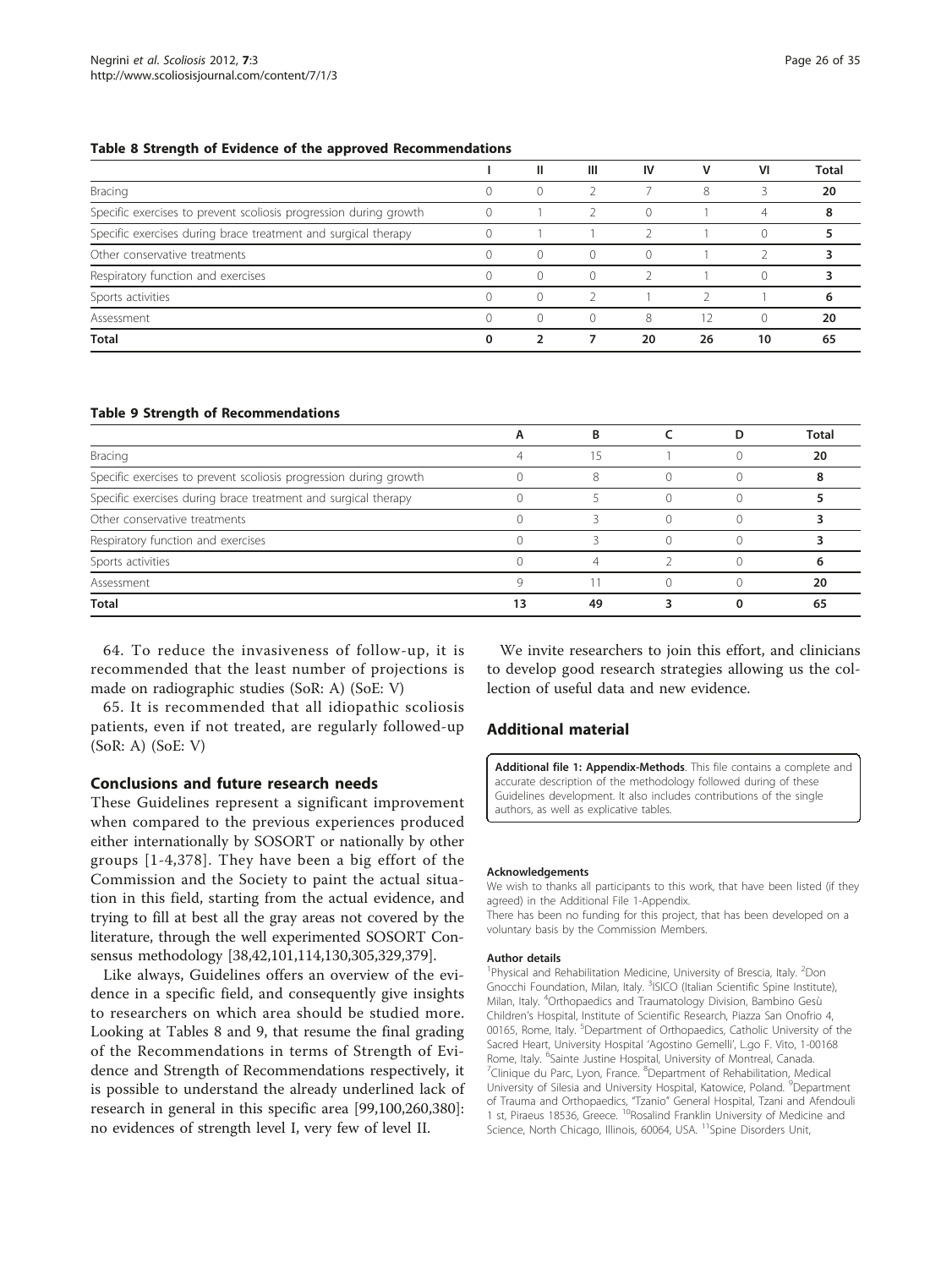<span id="page-26-0"></span>Department of Pediatric Orthopedics and Traumatology, University of Medical Sciences, Poznan, Poland. <sup>12</sup>Department of Orthopaedic Surgery, Saitama Medical Center, Saitama Medical University, Japan. 13Cochrane Review Group on Drugs and Alcohol. Department of Epidemiology. Lazio Region. Via di Santa Costanza, 53. 00198 Rome. Italy. <sup>14</sup>National Scoliosis Foundation, Boston, USA. <sup>15</sup>Spondylos Laser Spine Lab, Orthopaedic Facility and Rehabilitation Center, 74, Messogion Ave, 115 27, Athens, Greece. <sup>16</sup>Institut Elena Salvá. Vía Augusta 185. 08021 Barcelona, Spain. <sup>17</sup>Boston Brace Co., Boston, USA. <sup>18</sup>Gesundheitsforum Nahetal. Alzeyer Str. 23. D-55457 Gensingen, Germany.

### Authors' contributions

SN prepared all versions of the document collating all suggestions; proposed, and made the final version of methodology; prepared all versions of flow-charts collating all suggestions. AGA reviewed and approved methodology; revised the initial document; contributed to the development of the clinical practice flow-charts. LA reviewed and approved methodology; revised the initial document; contributed to the development of the clinical practice flow-charts. ABC reviewed and approved methodology; contributed to the development of the clinical practice flow-charts. JCDM reviewed and approved methodology; revised the initial document; contributed to the development of the clinical practice flow-charts. JD revised the initial document; contributed to the development of the clinical practice flowcharts. TBG revised the initial document; contributed to the development of the clinical practice flow-charts. PK approved the flow-charts. TK reviewed and approved methodology; revised the initial document; contributed to the development of the clinical practice flow-charts. TM contributed to the development of the clinical practice flow-charts. SM reviewed and approved methodology; made the final methodological review of the manuscript. JOB made the final practical review of the manuscript. DP reviewed and approved methodology; revised the initial document. MaRi reviewed and approved methodology; revised the initial document; contributed to the development of the clinical practice flow-charts. CHR revised the initial document; contributed to the development of the clinical practice flowcharts. MiRo reviewed and approved methodology; revised the initial document. JHW reviewed and approved methodology; revised the initial document. MV reviewed and approved methodology; revised the initial document. HRW approved the flow-charts. FZ reviewed and approved methodology; revised the initial document; contributed to the development of the clinical practice flow-charts. All authors read and approved the final manuscript.

#### Competing interests

All Commission Members are physicians, orthothists and physiotherapists who earn from their own work. The conflict of interests declared by the authors are:

Stefano Negrini has a stock of ISICO (Italian Scientific Spine Institute), Italy Dimitris Papadopoulos is the major shareholder of Spondylos Laser Spine Lab, Greece.

Manuel Rigo is advisor of Ortholutions, Germany.

Charles H Rivard is consultant to Spinecorporation Ltd, UK. Michele Romano has a stock of ISICO (Italian Scientific Spine Institute), Italy Hans-Rudolf Weiss is advisor of Koob-Scolitech, Abtweiler, Germany. James H. Wynne is an employee of Boston Brace Corp., USA:

No other conflict of interests have been declared.

### Received: 28 December 2011 Accepted: 20 January 2012 Published: 20 January 2012

### References

- 1. Weiss H-R, Negrini S, Rigo M, Kotwicki T, Hawes M, Grivas T, Maruyama T, Landauer F, committee Sg: Indications for conservative management of scoliosis (guidelines). Scoliosis 2006, 1(1):5.
- 2. Negrini S, Aulisa L, Ferraro C, Fraschini P, Masiero S, Simonazzi P, Tedeschi C, Venturin A: Italian guidelines on rehabilitation treatment of adolescents with scoliosis or other spinal deformities. Eura Medicophys 2005, 41(2):183-201.
- 3. Scoliose structurale évolutive (dont l'angle est égal ou supérieur à 25°) jusqu'à maturation rachidienne. [[http://www.has-sante.fr\]](http://www.has-sante.fr).
- Kotwicki T, Durmala J, Czaprowski D, Glowacki M, Kolban M, Snela S, Sliwinski Z, Kowalski IM: Conservative management of idiopathic

scoliosis-guidelines based on SOSORT 2006 Consensus. Ortop Traumatol Rehabil 2009, 11(5):379-395.

- 5. Vasiliadis ES, Grivas TB, Kaspiris A: Historical overview of spinal deformities in ancient Greece. Scoliosis 2009, 4(1):6.
- 6. Grivas TB, Burwell GR, Vasiliadis ES, Webb JK: A segmental radiological study of the spine and rib-cage in children with progressive Infantile Idiopathic Scoliosis. Scoliosis 2006, 1:17.
- 7. Grivas TB, Vasiliadis ES, Rodopoulos G, Bardakos N: The role of the intervertebral disc in correction of scoliotic curves. A theoretical model of idiopathic scoliosis pathogenesis. Stud Health Technol Inform 2008, 140:33-36.
- 8. Grivas TB, Vasiliadis ES, Rodopoulos G: Aetiology of Idiopathic Scoliosis. What have we learned from school screening? Stud Health Technol Inform 2008, 140:240-244.
- 9. Nachemson A, Sahlstrand T: Etiologic factors in adolescent idiopathic scoliosis. Spine 1977, 1(2):176-184.
- 10. Burwell RG, Cole AA, Cook TA, Grivas TB, Kiel AW, Moulton A, Thirlwall AS, Upadhyay SS, Webb JK, Wemyss-Holden SA, et al: Pathogenesis of idiopathic scoliosis. The Nottingham concept. Acta Orthop Belg 1992, 58(Suppl 1):33-58.
- 11. Grivas TB, Burwell RG, Purdue M, Webb JK, Moulton A: A segmental analysis of thoracic shape in chest radiographs of children. Changes related to spinal level, age, sex, side and significance for lung growth and scoliosis. J Anat 1991, 178:21-38.
- 12. Burwell RG, Aujla RK, Grevitt MP, Dangerfield PH, Moulton A, Randell TL, Anderson SI: Pathogenesis of adolescent idiopathic scoliosis in girls-a double neuro-osseous theory involving disharmony between two nervous systems, somatic and autonomic expressed in the spine and trunk: possible dependency on sympathetic nervous system and hormones with implications for medical therapy. Scoliosis 2009, 4:24.
- 13. Grivas TB, Samelis P, Chadziargiropoulos T, Polyzois B: Study of the rib cage deformity in children with 10 degrees-20 degrees of Cobb angle late onset idiopathic scoliosis, using rib-vertebra angles–aetiologic implications. Stud Health Technol Inform 2002, 91:20-24.
- 14. Weinstein SL: Natural history. Spine 1999, 24(24):2592-2600
- 15. Grivas TB, Dangas S, Polyzois BD, Samelis P: The Double Rib Contour Sign (DRCS) in lateral spinal radiographs: aetiologic implications for scoliosis. Stud Health Technol Inform 2002, 88:38-43.
- 16. Stagnara P: Les deformations du rachis. Paris: Masson; 1985.
- 17. Perdriolle R: La scoliose. Son ètude tridimensionelle. Maloine Edieur, Paris 1979.
- 18. Dubousset J: Importance of the three-dimensional concept in the treatment of scoliotic deformities. In International Symposium on 3D Scoliotic deformities joined with the VIIth International Symposium on Spinal Deformity and Surface Topography. Edited by: Dansereau J. Germany: Gustav Fisher Verlag; 1992:302-311.
- 19. Kotwicki T, Kinel E, Stryla W, Szulc A: Discrepancy in clinical versus radiological parameters describing deformity due to brace treatment for moderate idiopathic scoliosis. Scoliosis 2007, 2:18.
- 20. Xiong B, Sevastik JA, Hedlund R, Sevastik B: Radiographic changes at the coronal plane in early scoliosis. Spine (Phila Pa 1976) 1994, 19(2):159-164.
- 21. Burwell RG, James NJ, Johnson F, Webb JK, Wilson YG: Standardised trunk asymmetry scores. A study of back contour in healthy school children. J Bone Joint Surg Br 1983, 65(4):452-463.
- 22. Brooks H, Azen S, Gerberg E, Brooks R, Chan L: Scoliosis: a prospective epidemiological study. Journal of Bone and Joint Surgery 1975, 57:968-972.
- 23. Wong HK, Hui JH, Rajan U, Chia HP: Idiopathic scoliosis in Singapore schoolchildren: a prevalence study 15 years into the screening program. Spine 2005, 30(10):1188-1196.
- 24. Grivas TB, Vasiliadis E, Mouzakis V, Mihas C, Koufopoulos G: Association between adolescent idiopathic scoliosis prevalence and age at menarche in different geographic latitudes. Scoliosis 2006, 1:9.
- 25. Dickson RA: Scoliosis in the community. Br Med J (Clin Res Ed) 1983, 286(6379):1745.
- 26. Soucacos PN, Soucacos PK, Zacharis KC, Beris AE, Xenakis TA: Schoolscreening for scoliosis. A prospective epidemiological study in northwestern and central Greece. J Bone Joint Surg Am 1997, 79(10):1498-1503.
- 27. Pin LH, Mo LY, Lin L, Hua LK, Hui HP, Hui DS, Chang BD, Chang YY, Yuan L: Early diagnosis of scoliosis based on school-screening. J Bone Joint Surg Am 1985, 67(8):1202-1205.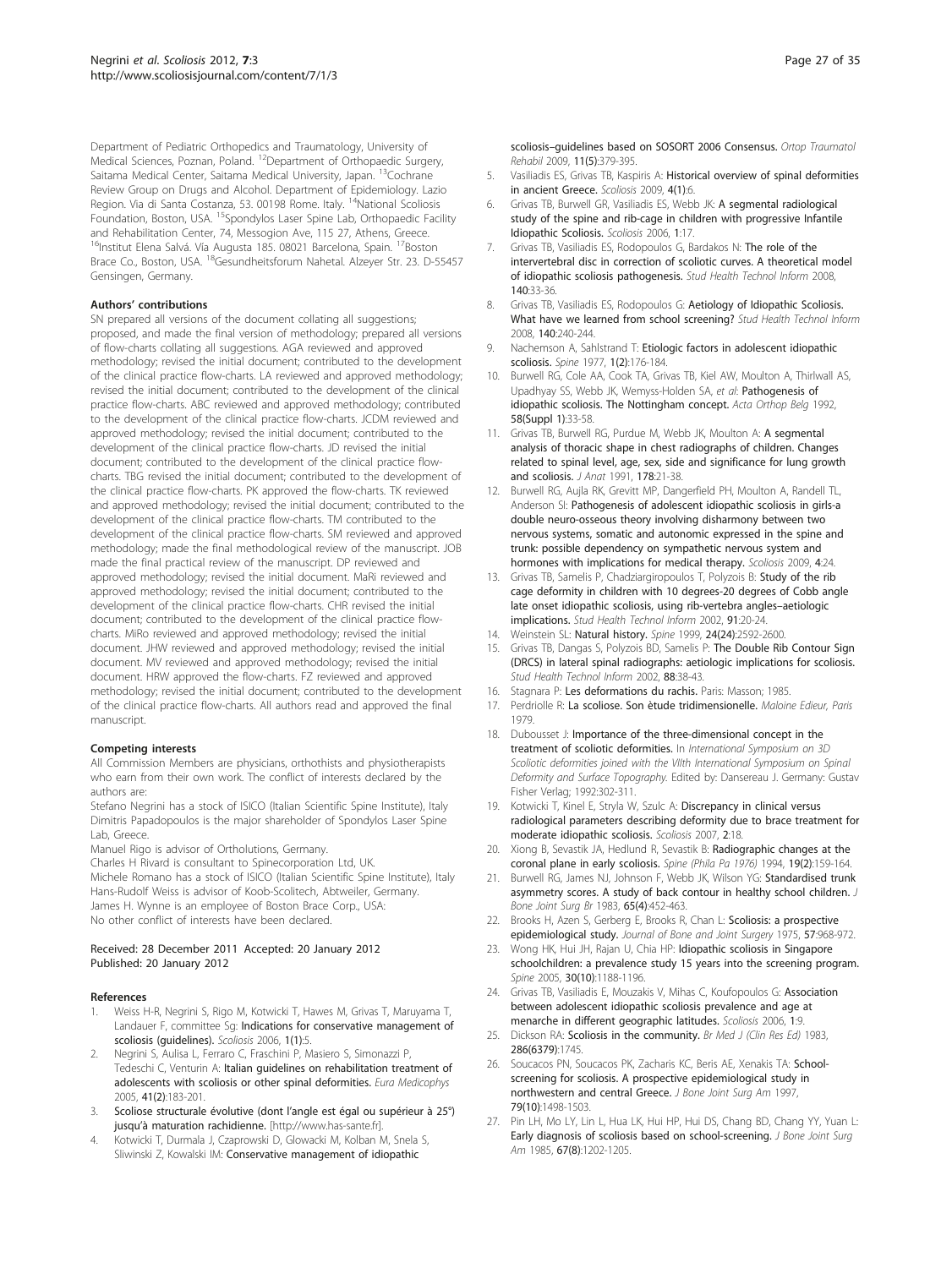- <span id="page-27-0"></span>28. Huang SC: Cut-off point of the Scoliometer in school scoliosis screening. Spine (Phila Pa 1976) 1997, 22(17):1985-1989.
- 29. Nissinen M, Heliovaara M, Ylikoski M, Poussa M: Trunk asymmetry and screening for scoliosis: a longitudinal cohort study of pubertal schoolchildren. Acta Paediatr 1993, 82(1):77-82.
- 30. Willner S, Uden A: A prospective prevalence study of scoliosis in Southern Sweden. Acta Orthop Scand 1982, 53(2):233-237.
- 31. Laulund T, Sojbjerg JO, Horlyck E: Moire topography in school screening for structural scoliosis. Acta Orthop Scand 1982, 53(5):765-768.
- 32. Morais T, Bernier M, Turcotte F: Age- and sex-specific prevalence of scoliosis and the value of school screening programs. Am J Public Health 1985, 75(12):1377-1380.
- 33. Yawn BP, Yawn RA, Hodge D, Kurland M, Shaughnessy WJ, Ilstrup D, Jacobsen SJ: A population-based study of school scoliosis screening. Jama 1999, 282(15):1427-1432.
- 34. Gore DR, Passehl R, Sepic S, Dalton A: Scoliosis screening: results of a community project. Pediatrics 1981, 67(2):196-200.
- 35. Rogala EJ, Drummond DS, Gurr J: Scoliosis: incidence and natural history. A prospective epidemiological study. J Bone Joint Surg Am 1978, 60(2):173-176.
- 36. Shands AR Jr, Eisberg HB: The incidence of scoliosis in the state of Delaware; a study of 50,000 minifilms of the chest made during a survey for tuberculosis. J Bone Joint Surg Am 1955, 37-A(6):1243-1249.
- 37. Koukourakis I, Giaourakis G, Kouvidis G, Kivernitakis E, Blazos J, Koukourakis M: Screening school children for scoliosis on the island of Crete. J Spinal Disord 1997, 10(6):527-531.
- 38. Grivas TB, Wade MH, Negrini S, O'Brien JP, Maruyama T, Hawes MC, Rigo M, Weiss HR, Kotwicki T, Vasiliadis ES, et al: SOSORT consensus paper: school screening for scoliosis. Where are we today? Scoliosis 2007, 2:17.
- 39. Grivas TB, Vasiliadis E, Savvidou O, Mouzakis V, Koufopoulos G: Geographic latitude and prevalence of adolescent idiopathic scoliosis. Stud Health Technol Inform 2006, 123:84-89.
- 40. Parent S, Newton PO, Wenger DR: Adolescent idiopathic scoliosis: etiology, anatomy, natural history, and bracing. Instr Course Lect 2005, 54:529-536.
- 41. Lonstein JE: Scoliosis: surgical versus nonsurgical treatment. Clin Orthop Relat Res 2006, 443:248-259.
- 42. Negrini S, Grivas TB, Kotwicki T, Maruyama T, Rigo M, Weiss HR: Why do we treat adolescent idiopathic scoliosis? What we want to obtain and to avoid for our patients. SOSORT 2005 Consensus paper. Scoliosis 2006, 1:4.
- 43. Kindsfater K, Lowe T, Lawellin D, Weinstein D, Akmakjian A: Levels of platelet calmodulin for the prediction of progression and severity of AIS. Journal of Bone and Joint Surgery 1994, , 76-A: 1186-1192.
- 44. Aulisa L, Papaleo P, Pola E, Angelini F, Aulisa AG, Tamburrelli FC, Pola P, Logroscino CA: Association between IL-6 and MMP-3 gene polymorphisms and adolescent idiopathic scoliosis: a case-control study. Spine (Phila Pa 1976) 2007, 32(24):2700-2702.
- 45. Negrini A, Parzini S, Negrini MG, Romano M, Atanasio S, Zaina F, Negrini S: Adult scoliosis can be reduced through specific SEAS exercises: a case report. Scoliosis 2008, 3:20.
- 46. Aebi M: The adult scoliosis. Eur Spine J 2005, 14(10):925-948.
- 47. Bunnell WP: The natural history of idiopathic scoliosis. Clin Orthop Relat Res 1988, , 229: 20-25.
- 48. Weinstein SL, Dolan LA, Cheng JC, Danielsson A, Morcuende JA: Adolescent idiopathic scoliosis. Lancet 2008, 371(9623):1527-1537.
- 49. Hawes MC: Health and function of patients with untreated idiopathic scoliosis. Jama 2003, 289(20):2644, author reply 2644-2645.
- 50. Zmurko MG, Mooney JF, Podeszwa DA, Minster GJ, Mendelow MJ, Guirgues A: Inter- and intraobserver variance of Cobb angle measurements with digital radiographs. J Surg Orthop Adv 2003, 12(4):208-213.
- 51. Pruijs JE, Hageman MA, Keessen W, van der Meer R, van Wieringen JC: Variation in Cobb angle measurements in scoliosis. Skeletal Radiol 1994, 23(7):517-520.
- 52. Ylikoski M, Tallroth K: Measurement variations in scoliotic angle, vertebral rotation, vertebral body height, and intervertebral disc space height. J Spinal Disord 1990, 3(4):387-391.
- 53. Carman DL, Browne RH, Birch JG: Measurement of scoliosis and kyphosis radiographs. Intraobserver and interobserver variation. J Bone Joint Surg Am 1990, 72(3):328-333.
- 54. Morrissy RT, Goldsmith GS, Hall EC, Kehl D, Cowie GH: Measurement of the Cobb angle on radiographs of patients who have scoliosis. Evaluation of intrinsic error. J Bone Joint Surg Am 1990, 72(3):320-327.
- 55. Goldberg MS, Poitras B, Mayo NE, Labelle H, Bourassa R, Cloutier R: Observer variation in assessing spinal curvature and skeletal development in adolescent idiopathic scoliosis. Spine 1988, 13(12):1371-1377.
- 56. Ponseti IV, Friedman B: Prognosis in idiopathic scoliosis. J Bone Joint Surg Am 1950, 32A(2):381-395.
- 57. Schulthess W: Die pathologie und Therapie der Ruckgratsverkrummungen.Edited by: Chirurgie HdO. Germany, Jena: Joachimsthal. G.; 1:1905-1907.
- 58. Winter R: Classification and Terminology. Moe's Textbook of Scoliosis and Other Spinal Deformities 1995, 39-43.
- 59. Lenke LG, Edwards CC, Bridwell KH: The Lenke classification of adolescent idiopathic scoliosis: how it organizes curve patterns as a template to perform selective fusions of the spine. Spine 2003, 28(20):S199-207.
- 60. Lenke LG, Betz RR, Clements D, Merola A, Haher T, Lowe T, Newton P, Bridwell KH, Blanke K: Curve prevalence of a new classification of operative adolescent idiopathic scoliosis: does classification correlate with treatment? Spine 2002, 27(6):604-611.
- 61. Lenke LG, Betz RR, Harms J, Bridwell KH, Clements DH, Lowe TG, Blanke K: Adolescent idiopathic scoliosis: a new classification to determine extent of spinal arthrodesis. J Bone Joint Surg Am 2001, 83-A(8):1169-1181.
- 62. King H: The selection of fusion levels in thoracic idiopathic scoliosis. J Bone Joint Surg 1983, 65-A:1302-1313.
- King HA: Selection of fusion levels for posterior instrumentation and fusion in idiopathic scoliosis. Orthop Clin North Am 1988, 19(2):247-255.
- Rigo M: Intraobserver reliability of a new classification correlating with brace treatment. Pediatric Rehabilitation 2004, 7:63.
- 65. Rigo MD, Villagrasa M, Gallo D: A specific scoliosis classification correlating with brace treatment: description and reliability. Scoliosis 2009, 5(1):1.
- 66. Lehnert-Schroth C: Three-Dimensional Treatment for Scoliosis. The Schroth Orthopedic Breathing System. A Physiotherapeutic Method to Improve Deformities of the Spine. Palo Alto (CA): The Martindale Press; 2007.
- 67. Weiss HR, Werkmann M: "Brace Technology" Thematic Series-The ScoliOlogiC(R) Cheneau light brace in the treatment of scoliosis. Scoliosis 2010, 5:19.
- 68. Weiss HR: "Brace technology" thematic series-the Gensingen brace in the treatment of scoliosis. Scoliosis 2010, 5:22.
- 69. Negrini A, Negrini S: The three-dimensional easy morphological (3-DEMO) classification of scoliosis, part II: repeatability. Scoliosis 2006, 1:23.
- 70. Negrini S, Negrini A: The three-dimensional easy morphological (3-DEMO) classification of scoliosis-Part III, correlation with clinical classification and parameters. Scoliosis 2007, 2:5.
- 71. Negrini S, Negrini A, Atanasio S, Santambrogio GC: Three-dimensional easy morphological (3-DEMO) classification of scoliosis, part I. Scoliosis 2006, 1:20.
- 72. Duong L, Cheriet F, Labelle H: Three-dimensional classification of spinal deformities using fuzzy clustering. Spine 2006, 31(8):923-930.
- 73. Poncet P, Dansereau J, Labelle H: Geometric Torsion in Idiopathic Scoliosis: A Third 3D Analysis and a Proposal to a New Classification. Proceeding of the Second Biannual Meeting of the International Research Society of Spinal Deformities: 1998 Amsterdam: IOS; 1998, 122-125.
- 74. Sangole AP, Aubin CE, Labelle H, Stokes IA, Lenke LG, Jackson R, Newton P: Three-dimensional classification of thoracic scoliotic curves. Spine (Phila Pa 1976) 2009, 34(1):91-99.
- 75. Stokes IA, Sangole AP, Aubin CE: Classification of scoliosis deformity three-dimensional spinal shape by cluster analysis. Spine (Phila Pa 1976) 2009, 34(6):584-590.
- 76. Aulisa AG, Guzzanti V, Galli M, Perisano C, Falciglia F, Aulisa L: Treatment of thoraco-lumbar curves in adolescent females affected by idiopathic scoliosis with a progressive action short brace (PASB): assessment of results according to the SRS committee on bracing and nonoperative management standardization criteria. Scoliosis 2009, 4:21.
- 77. Negrini S, Negrini F, Fusco C, Zaina F: Idiopathic scoliosis patients with curves more than 45 Cobb degrees refusing surgery can be effectively treated through bracing with curve improvements. Spine J 2011.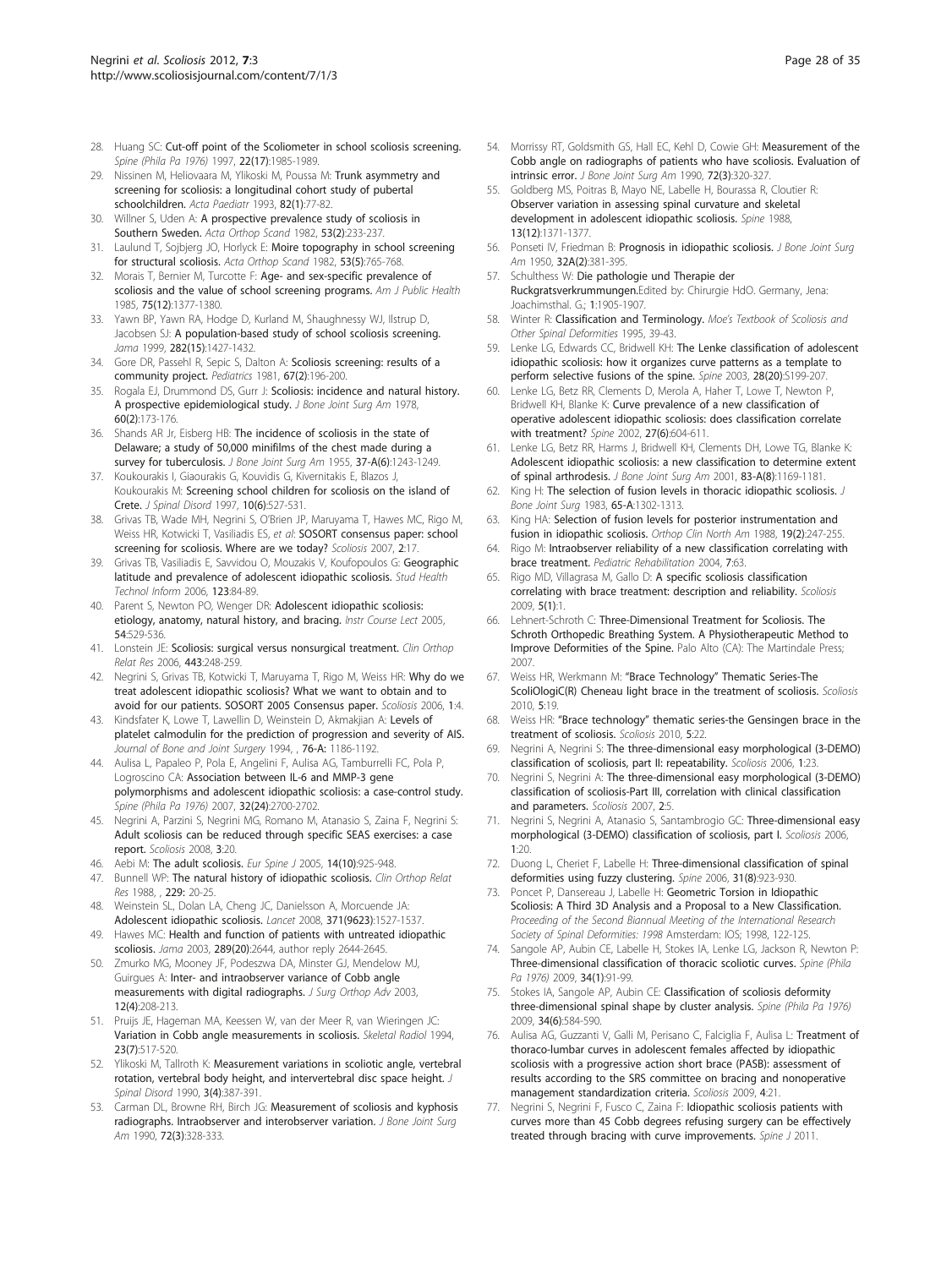- <span id="page-28-0"></span>78. Negrini S, Atanasio S, Fusco C, Zaina F: Effectiveness of complete conservative treatment for adolescent idiopathic scoliosis (bracing and exercises) based on SOSORT management criteria: results according to the SRS criteria for bracing studies-SOSORT Award 2009 Winner. Scoliosis 2009, 4:19.
- 79. Weiss HR, Weiss GM: Brace treatment during pubertal growth spurt in girls with idiopathic scoliosis (IS): a prospective trial comparing two different concepts. Pediatr Rehabil 2005, 8(3):199-206.
- 80. Weinstein SL, Dolan LA, Spratt KF, Peterson KK, Spoonamore MJ, Ponseti IV: Health and function of patients with untreated idiopathic scoliosis: a 50 year natural history study. Jama 2003, 289(5):559-567.
- 81. Mayo NE, Goldberg MS, Poitras B, Scott S, Hanley J: The Ste-Justine Adolescent Idiopathic Scoliosis Cohort Study. Part III: Back pain. Spine 1994, 19(14):1573-1581.
- 82. Goldberg MS, Mayo NE, Poitras B, Scott S, Hanley J: The Ste-Justine Adolescent Idiopathic Scoliosis Cohort Study. Part II: Perception of health, self and body image, and participation in physical activities. Spine 1994, 19(14):1562-1572.
- 83. Danielsson AJ, Nachemson AL: Back pain and function 23 years after fusion for adolescent idiopathic scoliosis: a case-control study-part II. Spine 2003, 28(18):E373-383.
- 84. Danielsson AJ, Nachemson AL: Back pain and function 22 years after brace treatment for adolescent idiopathic scoliosis: a case-control studypart I. Spine 2003, 28(18):2078-2085, discussion 2086.
- 85. Danielsson AJ, Wiklund I, Pehrsson K, Nachemson AL: Health-related quality of life in patients with adolescent idiopathic scoliosis: a matched follow-up at least 20 years after treatment with brace or surgery. Eur Spine 1 2001, **10(4)**:278-288.
- 86. Weiss H: Scoliosis related pain in adults-treatment influences. Eur J Phys Med Rehab 1993, 3:91-94.
- 87. Weiss H, Verres C, Lohschmidt K, El Obeidi N: Pain and scoliosis-is there any relationship? Orthop Prax 1998, 34:602-606.
- 88. Zaina F, Negrini S, Atanasio S: TRACE (Trunk Aesthetic Clinical Evaluation), a routine clinical tool to evaluate aesthetics in scoliosis patients: development from the Aesthetic Index (AI) and repeatability. Scoliosis 2009, 4(1):3.
- 89. Aulisa AG, Guzzanti V, Perisano C, Marzetti E, Menghi A, Giordano M, Aulisa L: Correlation between Hump Dimensions and Curve Severity in Idiopathic Scoliosis before and after Conservative Treatment. Spine (Phila Pa 1976) 2011.
- 90. Negrini S, Romano M, Negrini A, Parzini S: End-growth final results of an effective conservative treatment: a retrospective case series. 4th International Conference on Conservative Management of Spinal Deformities: 13-16 May 2007 2007 Boston: SOSORT (Society on Scoliosis Orthopaedic and Rehabilitation Treatment); 2007.
- 91. Negrini S, Atanasio S, Zaina F, Romano M, Parzini S, Negrini A: End-growth results of bracing and exercises for adolescent idiopathic scoliosis. Prospective worst-case analysis. Stud Health Technol Inform 2008, 135:395-408.
- 92. Sibilla P: Trent'anni di scoliosi. Lezione "non" magistrale. In Rachide & Riabilitazione 2002. Volume 1. Edited by: Negrini S, Rainero G. Vigevano: Gruppo di Studio Scoliosi e patologie vertebrali; 2002:73-92.
- 93. Sibilla P: Il trattamento conservativo attivo della scoliosi idiopatica in Italia. In Le deformità vertebrali: stato dell'arte. Volume 2. Edited by: Negrini S. Sibilla P. Vigevano: Gruppo di Studio Scoliosi e patologie vertebrali; 2001:20-41.
- 94. Negrini S: The Evidence-Based ISICO Approach to Spinal Deformities. 1 edition. Milan, Boston: ISICO; 2007.
- 95. Fowler PB: Evidence-based medicine. Lancet 1995, 346(8978):838.
- 96. White KL: Evidence-based medicine. Lancet 1995, 346(8978):837-838, author reply 840.
- 97. Naylor CD: Grey zones of clinical practice: some limits to evidence-based medicine. Lancet 1995, 345(8953):840-842.
- 98. Sackett DL, Rosenberg WM: The need for evidence-based medicine.  $J \, R$ Soc Med 1995, 88(11):620-624.
- 99. Negrini S, Grivas TB: Introduction to the "Scoliosis" Journal Brace Technology Thematic Series: increasing existing knowledge and promoting future developments. Scoliosis 2010, 5(1):2.
- 100. Rigo MD, Grivas TB: "Rehabilitation schools for scoliosis" thematic series: describing the methods and results. Scoliosis 2010, 5:27.
- 101. Grivas TB, de Mauroy JC, Negrini S, Kotwicki T, Zaina F, Wynne JH, Stokes IA, Knott P, Pizzetti P, Rigo M, et al: Terminology-glossary including acronyms and quotations in use for the conservative spinal deformities treatment: 8th SOSORT consensus paper. Scoliosis 2010, 5:23.
- 102. Coillard C, Circo AB, Rivard CH: SpineCor treatment for Juvenile Idiopathic Scoliosis: SOSORT award 2010 winner. Scoliosis 2010, 5:25.
- 103. Coillard C, Vachon V, Circo AB, Beausejour M, Rivard CH: Effectiveness of the SpineCor brace based on the new standardized criteria proposed by the scoliosis research society for adolescent idiopathic scoliosis. J Pediatr Orthop 2007, 27(4):375-379.
- 104. Wynne JH: The Boston Brace and TriaC systems. Disabil Rehabil Assist Technol 2008, 3(3):130-135.
- 105. Veldhuizen AG, Cheung J, Bulthuis GJ, Nijenbanning G: A new orthotic device in the non-operative treatment of idiopathic scoliosis. Med Eng Phys 2002, 24(3):209-218.
- 106. de Mauroy JC, Fender P, Tato B, Lusenti P, Ferracane G: Lyon brace. Stud Health Technol Inform 2008, 135:327-340.
- 107. de Mauroy JC, Lecante C, Barral F, Daureu D, Gualerzi S, Gagliano R: The Lyon brace. Disabil Rehabil Assist Technol 2008, 3(3):139-145.
- 108. de Mauroy JC, Lecante C, Barral F: "Brace Technology" Thematic Series-The Lyon approach to the conservative treatment of scoliosis. Scoliosis 2011, 6(1):4.
- 109. Mammano S, Scapinelli R: Plaster casts for the correction of idiopathic scoliosis. Acta Orthop Belg 1992, 58(Suppl 1):81-84.
- 110. Risser JC: Scoliosis treated by cast correction and spine fusion. Clin Orthop Relat Res 1976, , 116: 86-94.
- 111. Mehta MH: Growth as a corrective force in the early treatment of progressive infantile scoliosis. J Bone Joint Surg Br 2005, 87(9):1237-1247.
- 112. Negrini S, Atanasio S, Negrini F, Zaina F, Marchini G: The Sforzesco brace can replace cast in the correction of adolescent idiopathic scoliosis: A controlled prospective cohort study. Scoliosis 2008, 3(1):15.
- 113. Negrini S, Marchini G: Efficacy of the Symmetric, Patient-oriented, Rigid, Three-dimensional, active (SPoRT) concept of bracing for scoliosis: a prospective study of the Sforzesco versus Lyon brace. Eura Medicophys 2006.
- 114. Negrini S, Grivas TB, Kotwicki T, Rigo M, Zaina F: Guidelines on "Standards of management of idiopathic scoliosis with corrective braces in everyday clinics and in clinical research": SOSORT Consensus 2008. Scoliosis 2009, 4(1):2
- 115. Bunnell WP: Selective screening for scoliosis. Clin Orthop Relat Res 2005, , 434: 40-45.
- 116. Asher MA, Burton DC: Adolescent idiopathic scoliosis: natural history and long term treatment effects. Scoliosis 2006, 1(1):2.
- 117. Grivas TB, Dangas S, Samelis P, Maziotou C, Kandris K: Lateral spinal profile in school-screening referrals with and without late onset idiopathic scoliosis 10 degrees-20 degrees. Stud Health Technol Inform 2002, 91:25-31.
- 118. Rigo M, Quera-Salva G, Villagrasa M: Sagittal configuration of the spine in girls with idiopathic scoliosis: progressing rather than initiating factor. Stud Health Technol Inform 2006, 123:90-94.
- 119. Bagnall K: How can we achieve success in understanding the aetiology of AIS? Stud Health Technol Inform 2008, 135:61-74.
- 120. Bagnall KM: Using a synthesis of the research literature related to the aetiology of adolescent idiopathic scoliosis to provide ideas on future directions for success. Scoliosis 2008, 3:5.
- 121. Bagnall KM, Grivas TB, Alos N, Asher M, Aubin CE, Burwell RG, Dangerfield PH, Edouard T, Hill D, Lou E, et al: The International Research Society of Spinal Deformities (IRSSD) and its contribution to science. Scoliosis 2009, 4(1):28.
- 122. Grivas TB, Vasiliadis E, Malakasis M, Mouzakis V, Segos D: Intervertebral disc biomechanics in the pathogenesis of idiopathic scoliosis. Stud Health Technol Inform 2006, 123:80-83.
- 123. Ogilvie JW, Braun J, Argyle V, Nelson L, Meade M, Ward K: The search for idiopathic scoliosis genes. Spine (Phila Pa 1976) 2006, 31(6):679-681.
- 124. Miller NH: Idiopathic scoliosis: cracking the genetic code and what does it mean? J Pediatr Orthop 2011, 31(1 Suppl):S49-52.
- 125. Ogilvie JW: Update on prognostic genetic testing in adolescent idiopathic scoliosis (AIS). J Pediatr Orthop 2011, 31(1 Suppl):S46-48.
- 126. Ward K, Ogilvie JW, Singleton MV, Chettier R, Engler G, Nelson LM: Validation of DNA-based prognostic testing to predict spinal curve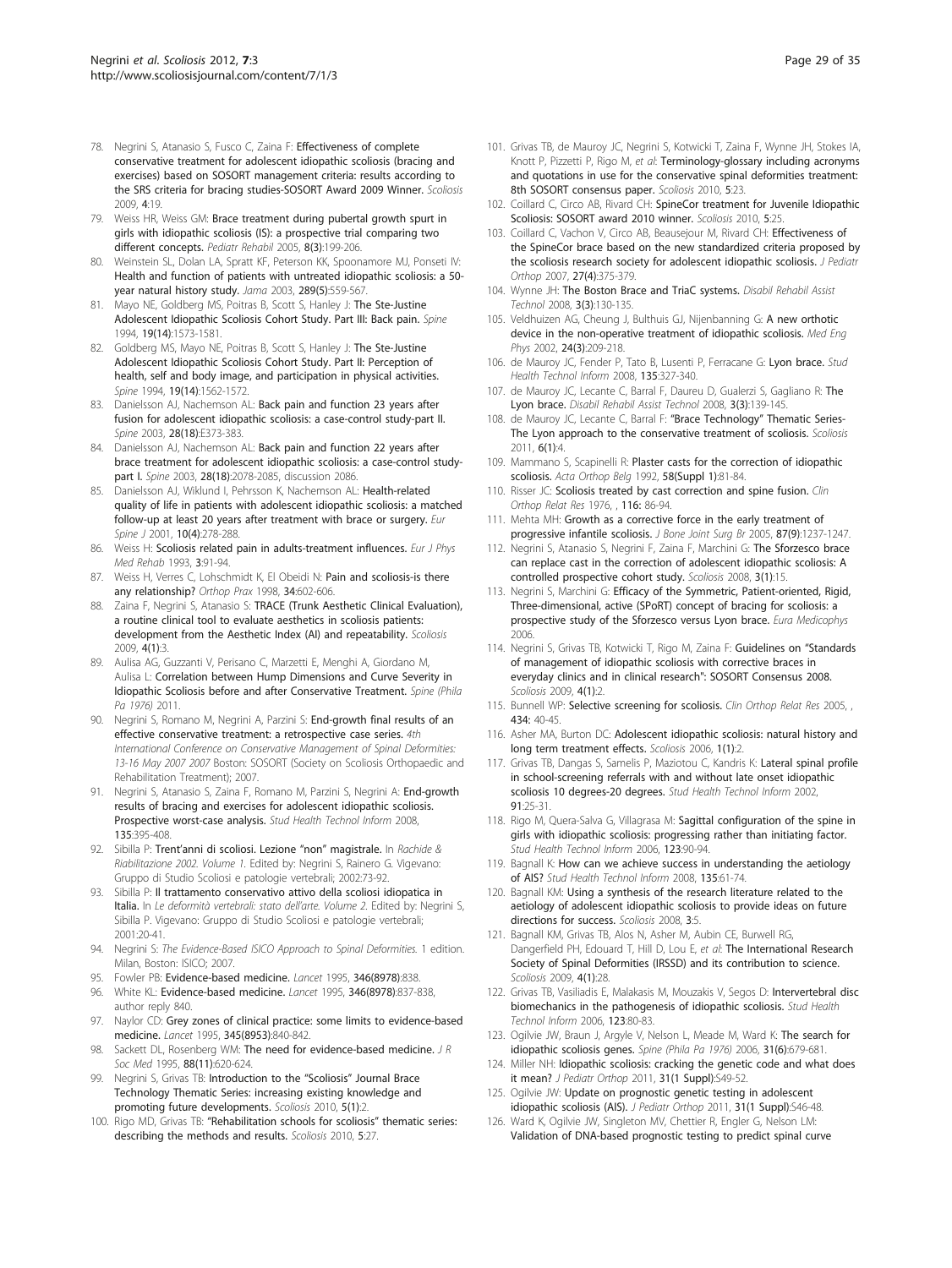<span id="page-29-0"></span>progression in adolescent idiopathic scoliosis. Spine (Phila Pa 1976) 2011, 35(25):E1455-1464.

- 127. Peterson LE, Nachemson AL: Prediction of progression of the curve in girls who have adolescent idiopathic scoliosis of moderate severity. Logistic regression analysis based on data from The Brace Study of the Scoliosis Research Society. J Bone Joint Surg Am 1995, 77(6):823-827.
- 128. Little DG, Song KM, Katz D, Herring JA: Relationship of peak height velocity to other maturity indicators in idiopathic scoliosis in girls. J Bone Joint Surg Am 2000, 82(5):685-693.
- 129. Lonstein JE, Carlson JM: The prediction of curve progression in untreated idiopathic scoliosis during growth. J Bone Joint Surg Am 1984, 66(7):1061-1071.
- 130. Rigo M, Negrini S, Weiss H, Grivas T, Maruyama T, Kotwicki T: 'SOSORT consensus paper on brace action: TLSO biomechanics of correction (investigating the rationale for force vector selection)'. Scoliosis 2006, 1:11.
- 131. Negrini S, Minozzi S, Bettany-Saltikov J, Zaina F, Chockalingam N, Grivas TB, Kotwicki T, Maruyama T, Romano M, Vasiliadis ES: Braces for idiopathic scoliosis in adolescents. Spine (Phila Pa 1976) 35(13):1285-1293.
- 132. Negrini S, Minozzi S, Bettany-Saltikov J, Zaina F, Chockalingam N, Grivas TB, Kotwicki T, Maruyama T, Romano M, Vasiliadis ES: Braces for idiopathic scoliosis in adolescents. Cochrane Database Syst Rev 2010, , 1: CD006850.
- 133. Nachemson AL, Peterson LE: Effectiveness of treatment with a brace in girls who have adolescent idiopathic scoliosis. A prospective, controlled study based on data from the Brace Study of the Scoliosis Research Society. J Bone Joint Surg Am 1995, 77(6):815-822.
- 134. Wong MS, Cheng JC, Lam TP, Ng BK, Sin SW, Lee-Shum SL, Chow DH, Tam SY: The effect of rigid versus flexible spinal orthosis on the clinical efficacy and acceptance of the patients with adolescent idiopathic scoliosis. Spine 2008, 33(12):1360-1365.
- 135. Rivard CH: Re: Wong MS, Cheng JC, Lam TP, et al. The effect of rigid versus flexible spinal orthosis on the clinical efficacy and acceptance of the patients with adolescent idiopathic scoliosis. Spine 2008;33:1360-5. Spine (Phila Pa 1976) 2008, 33(25):2837, author reply 2837-2838.
- 136. Richards BS, Bernstein RM, D'Amato CR, Thompson GH: Standardization of criteria for adolescent idiopathic scoliosis brace studies: SRS Committee on Bracing and Nonoperative Management. Spine 2005, 30(18):2068-2075, discussion 2076-2067.
- 137. Coillard C, Circo AB, Rivard CH: Effectiveness of the SpineCor brace based on the standardized criteria proposed by the S.R.S. for adolescent idiopathic scoliosis-up to date results. 6th International Conference on Conservative Management of Spinal Deformites: 2009; Lyon 2009, saa15.
- 138. Janicki JA, Poe-Kochert C, Armstrong DG, Thompson GH: A comparison of the thoracolumbosacral orthoses and providence orthosis in the treatment of adolescent idiopathic scoliosis: results using the new SRS inclusion and assessment criteria for bracing studies. J Pediatr Orthop 2007, 27(4):369-374.
- 139. Gammon SR, Mehlman CT, Chan W, Heifetz J, Durrett G, Wall EJ: A comparison of thoracolumbosacral orthoses and SpineCor treatment of adolescent idiopathic scoliosis patients using the Scoliosis Research Society standardized criteria. J Pediatr Orthop 2010, 30(6):531-538.
- 140. Zaborowska-Sapeta K, Kowalski IM, Kotwicki T, Protasiewicz-Faldowska H, Kiebzak W: Effectiveness of Cheneau brace treatment for idiopathic scoliosis: prospective study in 79 patients followed to skeletal maturity. Scoliosis 2011, 6(1):2.
- 141. Dolan LA, Weinstein SL: Surgical rates after observation and bracing for adolescent idiopathic scoliosis: an evidence-based review. Spine 2007, 32(19 Suppl):S91-S100.
- 142. Rigo M, Reiter C, Weiss HR: Effect of conservative management on the prevalence of surgery in patients with adolescent idiopathic scoliosis. Pediatr Rehabil 2003, 6(3-4):209-214.
- 143. Maruyama T, Kitagawa T, Takeshita K, Mochizuki K, Nakamura K: Conservative treatment for adolescent idiopathic scoliosis: can it reduce the incidence of surgical treatment? Pediatr Rehabil 2003, 6(3-4):215-219.
- 144. Weiss HR, Weiss G, Schaar HJ: Incidence of surgery in conservatively treated patients with scoliosis. Pediatr Rehabil 2003, 6(2):111-118.
- 145. Rowe DE, Bernstein SM, Riddick MF, Adler F, Emans JB, Gardner-Bonneau D: A meta-analysis of the efficacy of non-operative treatments for idiopathic scoliosis. J Bone Joint Surg Am 1997, 79(5):664-674.
- 146. Bunnell WP, MacEwen GD, Jayakumar S: The use of plastic jackets in the non-operative treatment of idiopathic scoliosis. Preliminary report. J Bone Joint Surg Am 1980, 62(1):31-38.
- 147. Montgomery F, Willner S: Prognosis of brace-treated scoliosis. Comparison of the Boston and Milwaukee methods in 244 girls. Acta Orthop Scand 1989, 60(4):383-385.
- 148. Katz DE, Richards BS, Browne RH, Herring JA: A comparison between the Boston Brace and the Charleston bending brace in adolescent idiopathic scoliosis. Spine 1997, 22(12):1302-1312.
- 149. Howard A, Wright JG, Hedden D: A comparative study of TLSO, Charleston, and Milwaukee braces for idiopathic scoliosis. Spine 1998, 23(22):2404-2411.
- 150. Yrjonen T, Ylikoski M, Schlenzka D, Kinnunen R, Poussa M: Effectiveness of the Providence nighttime bracing in adolescent idiopathic scoliosis: a comparative study of 36 female patients. Eur Spine J 2006, 15(7):1139-1143.
- 151. Negrini S, Marchini G: Efficacy of the symmetric, patient-oriented, rigid, three-dimensional, active (SPoRT) concept of bracing for scoliosis: a prospective study of the Sforzesco versus Lyon brace. Eura Medicophys 2007, 43(2):171-181, discussion 183-174.
- 152. Negrini S, Grivas TB: Introduction to the "Scoliosis" Journal Brace Technology Thematic Series: increasing existing knowledge and promoting future developments. Scoliosis 5(1):2.
- 153. Grivas TB, Bountis A, Vrasami I, Bardakos NV: Brace technology thematic series: the dynamic derotation brace. Scoliosis 2010, 5:20.
- 154. Weiss HR: "Brace technology" thematic series-the Gensingen brace in the treatment of scoliosis. Scoliosis 5:22.
- 155. Weiss HR, Werkmann M: "Brace Technology" Thematic Series-The ScoliOlogiC(R) Cheneau light brace in the treatment of scoliosis. Scoliosis 5:19.
- 156. Katz DE, Durrani AA: Factors that influence outcome in bracing large curves in patients with adolescent idiopathic scoliosis. Spine 2001, 26(21):2354-2361.
- 157. Landauer F, Wimmer C, Behensky H: Estimating the final outcome of brace treatment for idiopathic thoracic scoliosis at 6-month follow-up. Pediatr Rehabil 2003, 6(3-4):201-207.
- 158. Upadhyay SS, Nelson IW, Ho EK, Hsu LC, Leong JC: New prognostic factors to predict the final outcome of brace treatment in adolescent idiopathic scoliosis. Spine 1995, 20(5):537-545.
- 159. Allington NJ, Bowen JR: Adolescent idiopathic scoliosis: treatment with the Wilmington brace. A comparison of full-time and part-time use. J Bone Joint Surg Am 1996, 78(7):1056-1062.
- 160. Katz DE, Herring JA, Browne RH, Kelly DM, Birch JG: Brace wear control of curve progression in adolescent idiopathic scoliosis. J Bone Joint Surg Am 2010, 92(6):1343-1352.
- 161. Negrini S, Fusco C, Romano M, Zaina F, Atanasio S: Clinical and postural behaviour of scoliosis during daily brace weaning hours. Stud Health Technol Inform 2008, 140:303-306.
- 162. Seifert J, Selle A, Flieger C, Gunther KP: [Compliance as a prognostic factor in the treatment of idiopathic scoliosis]. Orthopade 2009, 38(2):151-158.
- 163. Rivett L, Rothberg A, Stewart A, Berkowitz R: The relationship between quality of life and compliance to a brace protocol in adolescents with idiopathic scoliosis: a comparative study. BMC Musculoskelet Disord 2009, 10:5.
- 164. Lindeman M, Behm K: Cognitive strategies and self-esteem as predictors of brace-wear noncompliance in patients with idiopathic scoliosis and kyphosis. J Pediatr Orthop 1999, 19(4):493-499.
- 165. Birbaumer N, Flor H, Cevey B, Dworkin B, Miller NE: Behavioral treatment of scoliosis and kyphosis. J Psychosom Res 1994, 38(6):623-628.
- 166. MacLean WE Jr, Green NE, Pierre CB, Ray DC: Stress and coping with scoliosis: psychological effects on adolescents and their families. J Pediatr Orthop 1989, 9(3):257-261.
- 167. Bunge EM, de Bekker-Grob EW, van Biezen FC, Essink-Bot ML, de Koning HJ: Patients' preferences for scoliosis brace treatment: a discrete choice experiment. Spine (Phila Pa 1976) 2010, 35(1):57-63.
- 168. DiRaimondo CV, Green NE: Brace-wear compliance in patients with adolescent idiopathic scoliosis. J Pediatr Orthop 1988, 8(2):143-146.
- 169. Morton A, Riddle R, Buchanan R, Katz D, Birch J: Accuracy in the prediction and estimation of adherence to bracewear before and during treatment of adolescent idiopathic scoliosis. J Pediatr Orthop 2008, 28(3):336-341.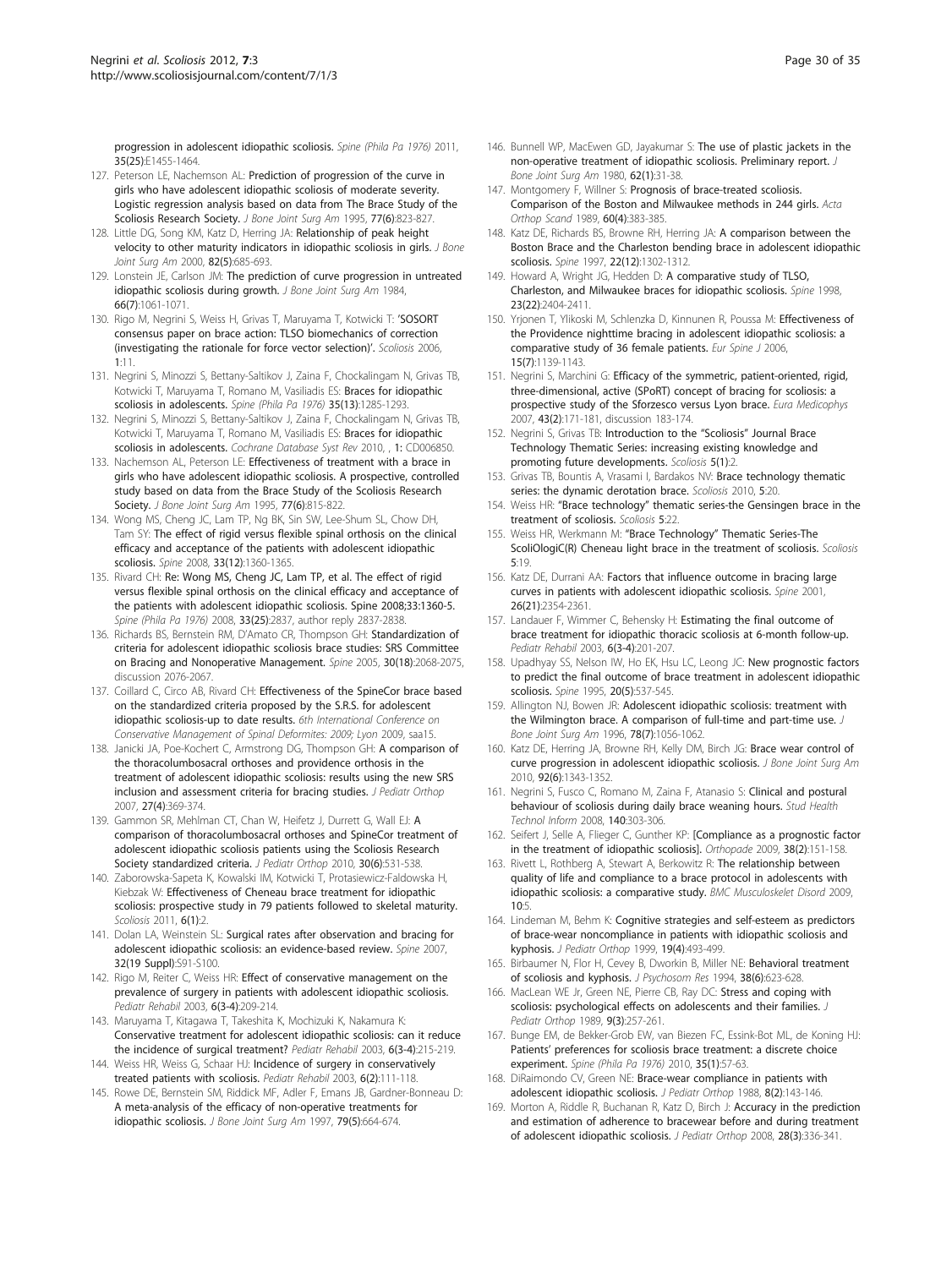- <span id="page-30-0"></span>170. Helfenstein A, Lankes M, Ohlert K, Varoga D, Hahne HJ, Ulrich HW, Hassenpflug J: The objective determination of compliance in treatment of adolescent idiopathic scoliosis with spinal orthoses. Spine (Phila Pa 1976) 2006, 31(3):339-344.
- 171. Havey R, Gavin T, Patwardhan A, Pawelczak S, Ibrahim K, Andersson GB, Lavender S: A reliable and accurate method for measuring orthosis wearing time. Spine (Phila Pa 1976) 2002, 27(2):211-214.
- 172. Lou E, Raso J, Hill D, Durdle N, Mahood J, Moreau M: Brace monitoring system for the treatment of scoliosis. Stud Health Technol Inform 2002, 88:218-221.
- 173. Takemitsu M, Bowen JR, Rahman T, Glutting JJ, Scott CB: Compliance monitoring of brace treatment for patients with idiopathic scoliosis. Spine 2004, 29(18):2070-2074, discussion 2074.
- 174. Vandal S, Rivard CH, Bradet R: Measuring the compliance behavior of adolescents wearing orthopedic braces. Issues Compr Pediatr Nurs 1999, 22(2-3):59-73.
- 175. Nicholson GP, Ferguson-Pell MW, Smith K, Edgar M, Morley T: The objective measurement of spinal orthosis use for the treatment of adolescent idiopathic scoliosis. Spine 2003, 28(19):2243-2250, discussion 2250-2241.
- 176. Rahman T, Bowen JR, Takemitsu M, Scott C: The association between brace compliance and outcome for patients with idiopathic scoliosis. J Pediatr Orthon 2005, 25(4):420-422.
- 177. Lou E, Hill D, Parent E, Raso J, Mahood J, Moreau M, Hedden D: Preliminary validation of curve progression model for brace treatment. Stud Health Technol Inform 2008, 140:294-298.
- 178. Negrini S: Bracing adolescent idiopathic scoliosis today. Disabil Rehabil Assist Technol 2008, 3(3):107-111.
- 179. Weiss HR, Rigo M: The cheneau concept of bracing–actual standards. Stud Health Technol Inform 2008, 135:291-302.
- 180. Weiss HR, Rigo M: Expert-driven Cheneau applications: Description and in-brace corrections. Physiother Theory Pract 2011, 27(1):61-67.
- 181. Noonan KJ, Weinstein SL, Jacobson WC, Dolan LA: Use of the Milwaukee brace for progressive idiopathic scoliosis. J Bone Joint Surg Am 1996, 78(4):557-567.
- 182. Spoonamore MJ, Dolan LA, Weinstein SL: Use of the Rosenberger brace in the treatment of progressive adolescent idiopathic scoliosis. Spine 2004, 29(13):1458-1464.
- 183. Clin J, Aubin CE, Sangole A, Labelle H, Parent S: Correlation between immediate in-brace correction and biomechanical effectiveness of brace treatment in adolescent idiopathic scoliosis. Spine (Phila Pa 1976) 2010, 35(18):1706-1713.
- 184. Lou E, Hill D, Raso J: Brace treatment for adolescent idiopathic scoliosis. Stud Health Technol Inform 2008, 135:265-273.
- 185. Emans JB, Kaelin A, Bancel P, Hall JE, Miller ME: The Boston bracing system for idiopathic scoliosis. Follow-up results in 295 patients. Spine 1986, 11(8):792-801.
- 186. Kessler Jl: Efficacy of a new computer-aided design/computer-aided manufacture orthosis in the treatment of adolescent idiopathic scoliosis. J Pediatr Orthop B 2008, 17(4):207-211.
- 187. Sankar WN, Albrektson J, Lerman L, Tolo VT, Skaggs DL: Scoliosis in-brace curve correction and patient preference of CAD/CAM versus plaster molded TLSOs. J Child Orthop 2007, 1(6):345-349.
- 188. Weiss HR, Werkmann M, Stephan C: The ScoliOlogiC "Cheneau light" brace–does the reduction of material affect the desired correction? Stud Health Technol Inform 2006, 123:250-254.
- 189. Wong MS, Cheng JC, Lo KH: A comparison of treatment effectiveness between the CAD/CAM method and the manual method for managing adolescent idiopathic scoliosis. Prosthet Orthot Int 2005, 29(1):105-111.
- 190. Castro FP Jr: Adolescent idiopathic scoliosis, bracing, and the Hueter-Volkmann principle. Spine J 2003, 3(3):180-185.
- 191. Beausejour M, Petit Y, Grimard G, Aubin CE, Dansereau J, Labelle H: Relationships between strap tension, interface pressures and spine correction in brace treatment of scoliosis. Stud Health Technol Inform 2002, 88:207-211.
- 192. Perie D, Aubin CE, Lacroix M, Lafon Y, Labelle H: Biomechanical modelling of orthotic treatment of the scoliotic spine including a detailed representation of the brace-torso interface. Med Biol Eng Comput 2004, 42(3):339-344.
- 193. Tolo VT, Gillespie R: The characteristics of juvenile idiopathic scoliosis and results of its treatment. J Bone Joint Surg Br 1978, 60-B(2):181-188.
- 194. Figueiredo UM, James JI: Juvenile idiopathic scoliosis. J Bone Joint Surg Br 1981, 63-B(1):61-66.
- 195. Mannherz RE, Betz RR, Clancy M, Steel HH: Juvenile idiopathic scoliosis followed to skeletal maturity. Spine (Phila Pa 1976) 1988, 13(10):1087-1090.
- 196. McMaster MJ: Infantile idiopathic scoliosis: can it be prevented? J Bone Joint Surg Br 1983, 65(5):612-617.
- 197. Kahanovitz N, Levine DB, Lardone J: The part-time Milwaukee brace treatment of juvenile idiopathic scoliosis. Long-term follow-up. Clin Orthop Relat Res 1982, , 167: 145-151.
- 198. Fusco C, Zaina F, Negrini S: End-growth results in juvenile idiopathic scoliosis treated with conservative approach. Scoliosis 2010, 5(Suppl 1): O71.
- 199. Smith JR, Samdani AF, Pahys J, Ranade A, Asghar J, Cahill P, Betz RR: The role of bracing, casting, and vertical expandable prosthetic titanium rib for the treatment of infantile idiopathic scoliosis: a single-institution experience with 31 consecutive patients. Clinical article. *J Neurosurg* Spine 2009, 11(1):3-8.
- 200. Goldberg CJ, Gillic I, Connaughton O, Moore DP, Fogarty EE, Canny GJ, Dowling FE: Respiratory function and cosmesis at maturity in infantileonset scoliosis. Spine 2003, 28(20):2397-2406.
- 201. Mener G, Rigault P, Pouliquen JC, Tanguy D: [Results of the orthopedic treatment of scoliosis in children under 7 years of age. Apropos of 75 cases]. Rev Chir Orthop Reparatrice Appar Mot 1986, 72(5):355-366.
- 202. Sanders JO, D'Astous J, Fitzgerald M, Khoury JG, Kishan S, Sturm PF: Derotational casting for progressive infantile scoliosis. J Pediatr Orthop 2009, 29(6):581-587.
- 203. McMaster MJ, Macnicol MF: The management of progressive infantile idiopathic scoliosis. *J Bone Joint Sura Br* 1979, 61(1):36-42.
- 204. James JI: The management of infants with scoliosis. J Bone Joint Surg Br 1975, 57(4):422-429.
- 205. Bergoin M: [Treatment of idiopathic scoliosis in children]. Ann Pediatr (Paris) 1993, 40(4):259-269.
- 206. Negrini S, Atanasio S, Fusco C, Zaina F: Efficacy of bracing immediately after the end of growth: final results of a retrospective case series. Scoliosis 2009, 4(Suppl 2):049.
- 207. Wong MS, Cheng JC, Wong MW, So SF: A work study of the CAD/CAM method and conventional manual method in the fabrication of spinal orthoses for patients with adolescent idiopathic scoliosis. Prosthet Orthot Int 2005, 29(1):93-104.
- 208. Perie D, Aubin CE, Petit Y, Labelle H, Dansereau J: Personalized biomechanical simulations of orthotic treatment in idiopathic scoliosis. Clin Biomech (Bristol, Avon) 2004, 19(2):190-195.
- 209. Perie D, Aubin CE, Petit Y, Beausejour M, Dansereau J, Labelle H: Boston Brace correction in idiopathic scoliosis: a biomechanical study. Spine 2003, 28(15):1672-1677.
- 210. Gignac D, Aubin CE, Dansereau J, Labelle H: Optimization method for 3D bracing correction of scoliosis using a finite element model. Eur Spine J 2000, 9(3):185-190.
- 211. Poncet P, Dansereau J, Labelle H: Geometric torsion in idiopathic scoliosis: three-dimensional analysis and proposal for a new classification. Spine 2001, 26(20):2235-2243.
- 212. Zaina F, Negrini S, Atanasio S, Fusco C, Romano M, Negrini A: Specific exercises performed in the period of brace weaning can avoid loss of correction in Adolescent Idiopathic Scoliosis (AIS) patients: Winner of SOSORT's 2008 Award for Best Clinical Paper. Scoliosis 2009, 4(1):8.
- 213. Weiss H, Negrini S, Hawes M, Rigo M, Kotwicki T, Grivas T, SOSORT Mamot: Physical Exercises in the Treatment of Idiopathic Scoliosis at Risk of brace treatment-SOSORT Consensus paper 2005. Scoliosis 2005.
- 214. Romano M, Minozzi S, Bettany-Saltikov J, Zaina F, Chockalingam N, Weiss H-R, Maier-Hennes A, Negrini S: Exercises for adolescent idiopathic scoliosis. Cochrane Database of Systematic Reviews 2009, , 2: CD007837.
- 215. Wan L, Wang G-x, Bian R: Exercise therapy in treatment of essential Sshaped scoliosis: evaluation of Cobb angle in breast and lumbar segment through a follow-up of half a year. Zhongguo Linchuang Kangfu (Chinese Journal of Clinical Rehabilitation) 2005, 9(34):82-84.
- 216. Negrini S, Zaina F, Romano M, Negrini A, Parzini S: Specific exercises reduce brace prescription in adolescent idiopathic scoliosis: A prospective controlled cohort study with worst-case analysis. J Rehabil Med 2008, 40(6):451-455.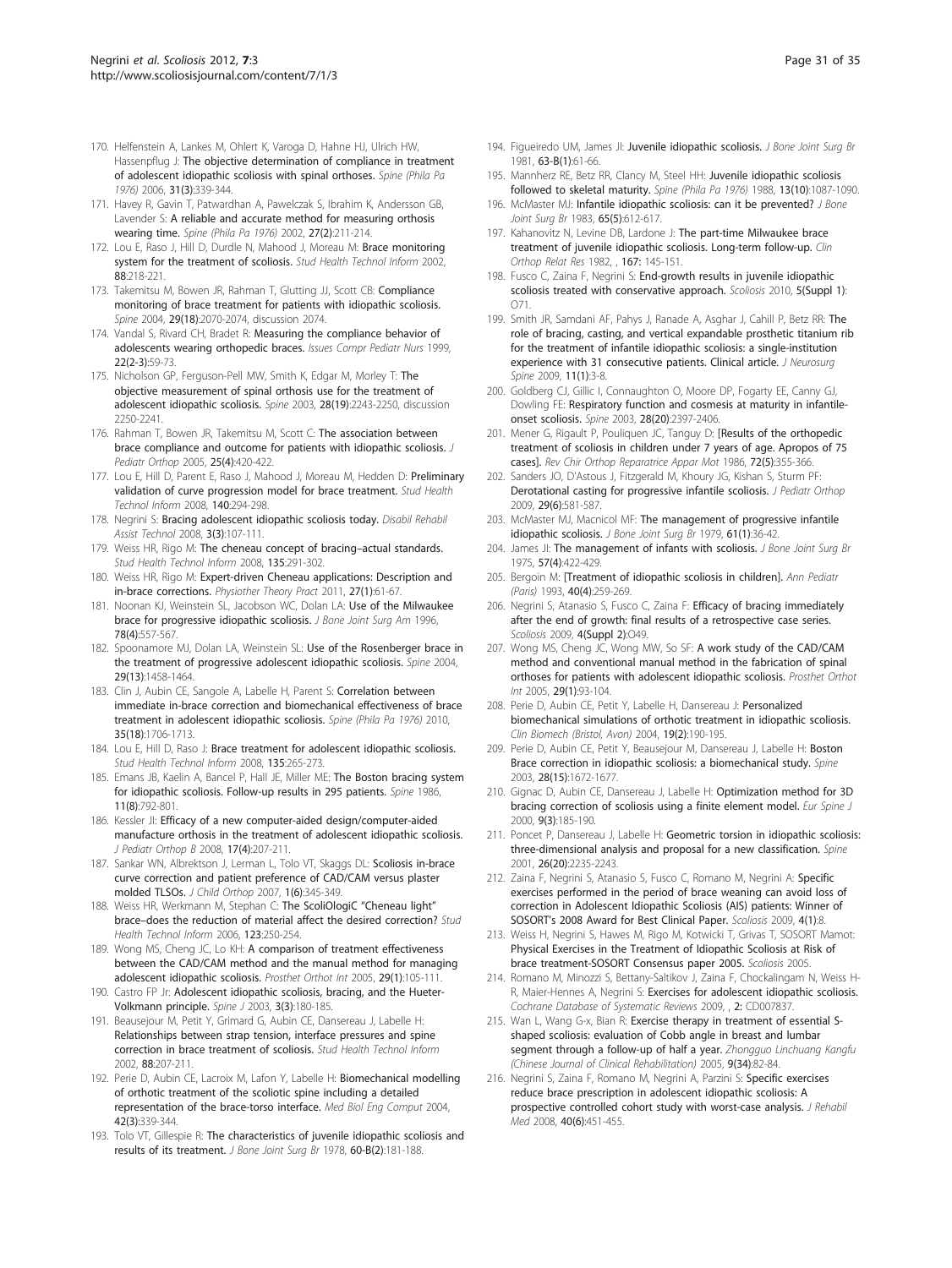- <span id="page-31-0"></span>217. Hawes MC: The use of exercises in the treatment of scoliosis: an evidence-based critical review of the literature. Pediatr Rehabil 2003, 6(3- 4):171-182.
- 218. Hawes MC: The use of exercises in the treatment of scoliosis. An evidence-based critical review of the literature. 4th International Conference on Conservative Management of Spinal Deformities: 2007 Boston: SOSORT (Society on Scoliosis Orthopaedic and Rehabilitation Treatment); 2007.
- 219. Sponseller PD: Bracing for adolescent idiopathic scoliosis in practice today. J Pediatr Orthop 2011, 31(1 Suppl):S53-60.
- 220. Schiller JR, Thakur NA, Eberson CP: Brace management in adolescent idiopathic scoliosis. Clin Orthop Relat Res 2010, 468(3):670-678.
- 221. Stone B, Beekman C, Hall V, Guess V, Brooks HL: The effect of an exercise program on change in curve in adolescents with minimal idiopathic scoliosis. A preliminary study. Phys Ther 1979, 59(6):759-763.
- 222. Focarile FA, Bonaldi A, Giarolo MA, Ferrari U, Zilioli E, Ottaviani C: Effectiveness of nonsurgical treatment for idiopathic scoliosis. Overview of available evidence. Spine 1991, 16(4):395-401.
- 223. Fusco C, Zaina F, Atanasio S, Romano M, Negrini A, Negrini S: Physical exercises in the treatment of adolescent idiopathic scoliosis: an updated systematic review. Physiother Theory Pract 2011, 27(1):80-114.
- 224. Negrini S, Antonini G, Carabalona R, Minozzi S: Physical exercises as a treatment for adolescent idiopathic scoliosis. A systematic review. Pediatr Rehabil 2003, 6(3-4):227-235.
- 225. Negrini S, Fusco C, Minozzi S, Atanasio S, Zaina F, Romano M: Exercises reduce the progression rate of adolescent idiopathic scoliosis: results of a comprehensive systematic review of the literature. Disabil Rehabil 2008, 30(10):772-785.
- 226. Lenssinck ML, Frijlink AC, Berger MY, Bierman-Zeinstra SM, Verkerk K, Verhagen AP: Effect of bracing and other conservative interventions in the treatment of idiopathic scoliosis in adolescents: a systematic review of clinical trials. Phys Ther 2005, 85(12):1329-1339.
- 227. Negrini S, Romano M: On "effect of bracing..." Lenssinck et al Phys Ther 2005;85:1329-1339. Phys Ther 2007, 87(1):112, author reply 112-113.
- 228. Weiss HR, Weiss G, Petermann F: Incidence of curvature progression in idiopathic scoliosis patients treated with scoliosis in-patient rehabilitation (SIR): an age- and sex-matched controlled study. Pediatr Rehabil 2003, 6(1):23-30.
- 229. Mollon G, Rodot J: Scolioses structurales mineures et kinèsitherapie. Etude statistique compareative des rèsultas. Kinesithérapie scientifique 1986, , 244: 47-56.
- 230. Ducongè P: La rèèducation de la scoliose. Mythè ou rèalitè? Rèsonance Europeennes Du Rachis 2002, , 10: 1229-1236.
- 231. Klisic P, Nikolic Z: Scoliotic attitudes and idiopathic scoliosis. In Proceedings of the International Congress on Prevention of Scoliosis in Schoolchildren. Volume 1. Milan: Edizioni Pro-Juventute; 1985:91-92.
- 232. Negrini S, Negrini A, Romano M, Verzini N, Parzini S: A controlled prospective study on the efficacy of SEAS.02 exercises in preventing progression and bracing in mild idiopathic scoliosis. Stud Health Technol Inform 2006, 123:523-526.
- 233. Negrini S, Negrini A, Romano M, Verzini N, Parzini S: A controlled prospective study on the efficacy of SEAS.02 exercises in preparation to bracing for idiopathic scoliosis. Stud Health Technol Inform 2006, 123:519-522.
- 234. Ferraro C, Masiero S, Venturin A: Effect of esercise therapy on mild idiopathic scoliosis. Europa Medicophysica 1998, , 34: 25-31.
- 235. Durmala J, Dobosiewicz K, Kotwicki T, Jendrzejek H: Influence of asymmetric mobilisation of the trunk on the Cobb angle and rotation in idiopathic scoliosisin children and adolescents. Ortop Traumatol Rehab 2003, 5(1):80-85.
- 236. den Boer WA, Anderson PG, v Limbeek J, Kooijman MA: Treatment of idiopathic scoliosis with side-shift therapy: an initial comparison with a brace treatment historical cohort. Eur Spine J 1999, 8(5):406-410.
- 237. Weiss HR, Lohschmidt K, el-Obeidi N, Verres C: Preliminary results and worst-case analysis of in patient scoliosis rehabilitation. Pediatr Rehabil 1997, 1(1):35-40.
- 238. Otman S, Kose N, Yakut Y: The efficacy of Schroth s 3-dimensional exercise therapy in the treatment of adolescent idiopathic scoliosis in Turkey. Saudi Med J 2005, 26(9):1429-1435.
- 239. Mamyama T, Kitagawal T, Takeshita K, Nakainura K; Side shift exercise for idiopathic scoliosis after skeletal maturity. Stud Health Technol Inform 2002, 91:361-364.
- 240. Mooney V, Gulick J, Pozos R: A preliminary report on the effect of measured strength training in adolescent idiopathic scoliosis. J Spinal Disord 2000, 13(2):102-107.
- 241. McIntire K, Asher M, Burton D, Liu W: Trunk rotational strength training for the management of adolescent idiopathic scoliosis (AIS). Stud Health Technol Inform 2006, 123:273-280.
- 242. Weiss HR: Influence of an in-patient exercise program on scoliotic curve. Ital J Orthop Traumatol 1992, 18(3):395-406.
- 243. Maruyama T, Matsushita T, Takeshita K, Kitagawa K, Nakamura K, Kurokawa T: Side shift exercises for idiopathic scoliosis after skeletal maturity. J Bone and Joint Surgery (Br) 2003, 85 B(Suppl. 1).
- 244. Rigo M, Quera-Salva G, Puigdevall N: Effect of the exclusive employment of physiotherapy in patients with idiopathic scoliosis. Proceedings Book of the 11th International Congress of the World Confederation for Physical Therapy. London 1991, 3:1319-1321.
- 245. Weiss H, Weiss G, Petermann F: Incidence of curvature progression in idiopathic scoliosis patients treated with scoliosis in-patient rehabilitation (SIR): an age- and sex-matched cotrolled study. Pediatric Rehabilitation 2003, 6:23-30.
- 246. Soucacos P, Zacharis K, Soultanis K, Gelalis J, Kalos N, Beris A, Xenakis T, Johnson E: Assessment of curve progression in Idiopathic Scoliosis. European Spine Journal 1998, 7:270-277.
- 247. Bunnell WP: The natural history of idiopathic scoliosis before skeletal maturity. Spine 1986, 11(8):773-776.
- 248. Lonstein JE: Natural history and school screening for scoliosis. Orthop Clin North Am 1988, 19(2):227-237.
- 249. Weinstein S: Natural history. Spine 1999, 24:2592-2600.
- 250. Negrini S, Carabalona R: Social acceptability of treatments for adolescent idiopathic scoliosis: a cross-sectional study. Scoliosis 2006, 1:14.
- 251. Neugebauer H: [Active scoliosis in a modified Milwaukee brace (author's transl)]. Z Orthop Ihre Grenzgeb 1977, 115(3):391-396.
- 252. Blount WP, Schmidt A: The Milwaukee brace in the treatment of scoliosis. J Bone Joint Surg 1957, 37:693.
- 253. Blount W, Moe J: The Milwaukee Brace. Baltimore: The William and Wilkins Company; 1973.
- 254. Watts HG, Hall JE, Stanish W: The Boston Brace system for the treatment of low thoracic and lumbar scoliosis by the use of a girdle without superstructure. Clin Orthop Relat Res 1977, , 126: 87-92.
- 255. Stagnara P: Les deformations du rachis. Paris: Expansion Scientifique Francaise; 1976.
- 256. Stagnara P, Mollon G, De Mauroy J: Reeducation des scolioses. Paris: Expansion Scientifique Francaise; 1990.
- 257. Biel T, Bach-Otho I, Kovermann S: [Functional treatment of idiopathic scoliosis in the Cheneau corset. Exercise therapy guidelines for patients]. Fortschr Med 1983, 101(29):1335-1339.
- 258. Cheneau J: Das Cheneau-Korsett. Ein Handbuch. Dortmund: Orthopadie Technik; 19931.
- 259. Cheneau J: Corset-Cheneau. Manuel d'Orthopèdie des scolioses suivant la technique originale. Paris: Frison Roche; 19941.
- 260. Negrini S: Approach to scoliosis changed due to causes other than evidence: patients call for conservative (rehabilitation) experts to join in team orthopedic surgeons. Disabil Rehabil 2008, 30(10):731-741.
- 261. Maruyama T, Takeshita K, Kitagawa T: Side-shift exercise and hitch exercise. Stud Health Technol Inform 2008, 135:246-249.
- 262. Wong MS, Evans JH: Biomechanical evaluation of the Milwaukee brace. Prosthet Orthot Int 1998, 22(1):54-67.
- 263. Rigo M, Quera-Salva G, Puigdevall N, Martinez M: Retrospective results in immature idiopathic scoliotic patients treated with a Cheneau brace. Stud Health Technol Inform 2002, 88:241-245.
- 264. Rigo M, Reiter C, Weiss H: Effect of conservative management on the prevalence of surgery in patients with adolescent idiopathic scoliosis. Pediatric Rehabilitation 2003, 6:209-214.
- 265. Weiss HR, Maier-Hennes A: Specific exercises in the treatment of scoliosis-differential indication. Stud Health Technol Inform 2008, 135:173-190.
- 266. Negrini S, Atanasio S, Fzaina F, Romano M: Rehabilitation of adolescent idiopathic scoliosis: results of exercises and bracing from a series of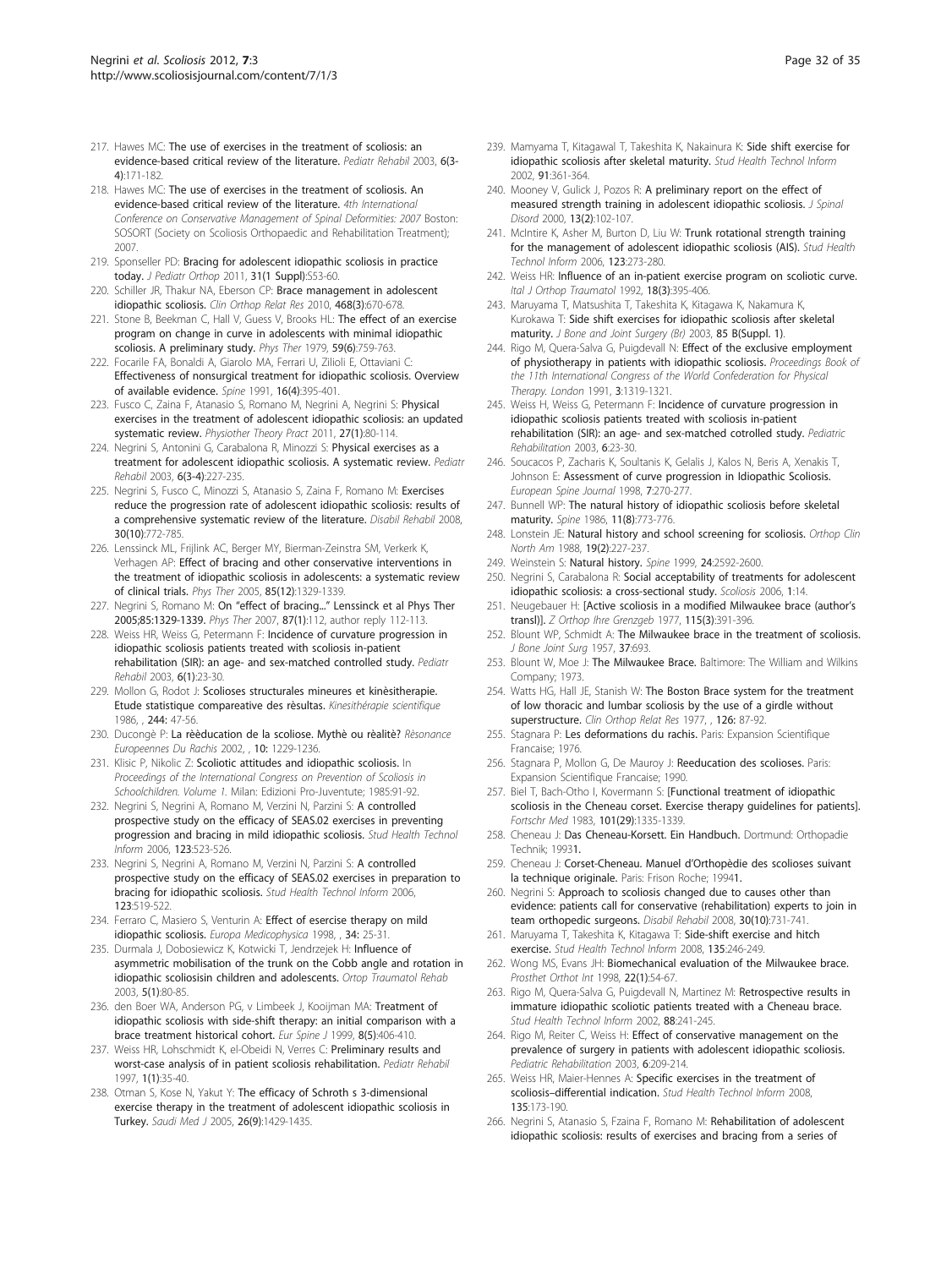<span id="page-32-0"></span>clinical studies. Europa Medicophysica-SIMFER 2007 Award Winner. Eur J Phys Rehabil Med 2008, 44(2):169-176.

- 267. Weiss HR, Weiss G: Meta Analysis of Prevalence of Surgery in Patients with Scoliosis Following Conservative Treatment. International Research Society on Spinal Deformities: 2004; Vancouver 2004, 416-419.
- 268. Weiss H, Weiss G: Meta Analysis of Prevalence of Surgery in Patients with Scoliosis Following Conservative Treatment. International Research on Spinal Deformities; Vancouver 2004, 416-419.
- 269. Dickson RA, Leatherman KD: Cotrel traction, exercises, casting in the treatment of idiopathic scoliosis. A pilot study and prospective randomized controlled clinical trial. Acta Orthop Scand 1978, 49(1):46-48.
- 270. Miyasaki RA: Immediate influence of the thoracic flexion exercise on vertebral position in Milwaukee brace wearers. Phys Ther 1980, 60(8):1005-1009.
- 271. Carman D, Roach JW, Speck G, Wenger DR, Herring JA: Role of exercises in the Milwaukee brace treatment of scoliosis. J Pediatr Orthop 1985, 5(1):65-68.
- 272. Smania N, Picelli A, Romano M, Negrini S: Neurophysiological basis of rehabilitation of adolescent idiopathic scoliosis. Disabil Rehabil 2008, 30(10):763-771.
- 273. Mollon G: Kinesitérapie des scolioses. Encycl Med Chir 26300A10 4607 1990.
- 274. Stoboy H, Speierer B: [Pulmonary function tests and spiroergometric parameters during rehabilitation of patients with idiopathic scoliosis (fusion of the spine with Harrington rod and training) (author's transl)]. Arch Orthop Unfallchir 1975, 81(3):247-254.
- 275. Rubery PT, Bradford DS: Athletic activity after spine surgery in children and adolescents: results of a survey. Spine (Phila Pa 1976) 2002, 27(4):423-427.
- 276. Weiss HR: Rehabilitation of scoliosis patients with pain after surgery. Stud Health Technol Inform 2002, 88:250-253.
- 277. Lewis C, Erhard R, Drysdale G: Kyphoscoliosis improvement while treating a patient for adhesive capsulitis using the active therapeutic movement version 2. J Manipulative Physiol Ther 2008, 31(9):715-722.
- 278. Chen KC, Chiu EH: Adolescent idiopathic scoliosis treated by spinal manipulation: a case study. J Altern Complement Med 2008, 14(6):749-751.
- 279. Aspegren DD, Cox JM: Correction of progressive idiopathic scoliosis utilizing neuromuscular stimulation and manipulation: a case report. J Manipulative Physiol Ther 1987, 10(4):147-156.
- 280. Hawes MC, Brooks WJ: Reversal of the signs and symptoms of moderately severe idiopathic scoliosis in response to physical methods. Stud Health Technol Inform 2002, 91:365-368.
- 281. Hawes MC, Brooks WJ: Improved chest expansion in idiopathic scoliosis after intensive, multiple-modality, nonsurgical treatment in an adult. Chest 2001, 120(2):672-674.
- 282. Morningstar MW, Woggon D, Lawrence G: Scoliosis treatment using a combination of manipulative and rehabilitative therapy: a retrospective case series. BMC Musculoskelet Disord 2004, 5:32.
- 283. Romano M, Negrini S: Manual therapy as a conservative treatment for adolescent idiopathic scoliosis: a systematic review. Scoliosis 2008, 3:2.
- 284. Martinez-Llorens J, Ramirez M, Colomina MJ, Bago J, Molina A, Caceres E, Gea J: Muscle dysfunction and exercise limitation in adolescent idiopathic scoliosis. Eur Respir J 2010, 36(2):393-400.
- 285. Leong JC, Lu WW, Luk KD, Karlberg EM: Kinematics of the chest cage and spine during breathing in healthy individuals and in patients with adolescent idiopathic scoliosis. Spine 1999, 24(13):1310-1315
- 286. Lisboa C, Moreno R, Fava M, Ferretti R, Cruz E: Inspiratory muscle function in patients with severe kyphoscoliosis. Am Rev Respir Dis 1985, 132(1):48-52.
- 287. Kotani T, Minami S, Takahashi K, Isobe K, Nakata Y, Takaso M, Inoue M, Maruta T, Akazawa T, Ueda T, et al: An analysis of chest wall and diaphragm motions in patients with idiopathic scoliosis using dynamic breathing MRI. Spine 2004, 29(3):298-302.
- 288. Kotani T, Minami S, Takahashi K, Isobe K, Nakata Y, Takaso M, Inoue M, Nishikawa S, Maruta T, Tamaki T, et al: Three dimensional analysis of chest wall motion during breathing in healthy individuals and patients with scoliosis using an ultrasonography-based system. Stud Health Technol Inform 2002, 91:135-139.
- 289. Smyth RJ, Chapman KR, Wright TA, Crawford JS, Rebuck AS: Ventilatory patterns during hypoxia, hypercapnia, and exercise in adolescents with mild scoliosis. Pediatrics 1986, 77(5):692-697.
- 290. Estenne M, Derom E, De Trover A: Neck and abdominal muscle activity in patients with severe thoracic scoliosis. Am J Respir Crit Care Med 1998, 158(2):452-457.
- 291. Kafer ER: Idiopathic scoliosis. Mechanical properties of the respiratory system and the ventilatory response to carbon dioxide. J Clin Invest 1975, 55(6):1153-1163.
- 292. Takahashi S, Suzuki N, Asazuma T, Kono K, Ono T, Toyama Y: Factors of thoracic cage deformity that affect pulmonary function in adolescent idiopathic thoracic scoliosis. Spine (Phila Pa 1976) 2007, 32(1):106-112.
- 293. Padua S, Aulisa L, Fieri C, Ciappi G, Di Marzo A: Valutazione dei valori polmonari in scoliosi idiopatiche dorsali e rapporti con la rotazione vertebrale prima e dopo l'iintervento di artrodesi. Progressi in Patologie Vertebrali 1979, 11:81-91.
- 294. Piazzini DB, Aulisa AG: Alterazioni della meccanica respiratoria nella scoliosi idiopatica. Eura Medicophys 2003, 39:291-293.
- 295. Giordano A, Fuso L, Galli M, Calcagni ML, Aulisa L, Pagliari G, Pistelli R: Evaluation of pulmonary ventilation and diaphragmatic movement in idiopathic scoliosis using radioaerosol ventilation scintigraphy. Nucl Med Commun 1997, 18(2):105-111.
- 296. Barrios C, Perez-Encinas C, Maruenda JI, Laguia M: Significant ventilatory functional restriction in adolescents with mild or moderate scoliosis during maximal exercise tolerance test. Spine 2005, 30(14):1610-1615.
- 297. Kesten S, Garfinkel SK, Wright T, Rebuck AS: Impaired exercise capacity in adults with moderate scoliosis. Chest 1991, 99(3):663-666.
- 298. DiRocco PJ, Breed AL, Carlin JI, Reddan WG: Physical work capacity in adolescent patients with mild idiopathic scoliosis. Arch Phys Med Rehabil 1983, 64(10):476-478.
- 299. Hawes MC: Scoliosis and the human spine. Tucson, Arizona, USA: West Press;, Second 2003.
- 300. Pehrsson K, Bake B, Larsson S, Nachemson A: Lung function in adult idiopathic scoliosis: a 20 year follow up. Thorax 1991, 46(7):474-478.
- 301. Pehrsson K, Nachemson A, Olofson J, Strom K, Larsson S: Respiratory failure in scoliosis and other thoracic deformities. A survey of patients with home oxygen or ventilator therapy in Sweden. Spine 1992, 17(6):714-718.
- 302. Vercauteren M, Van Beneden M, Verplaetse R, Croene P, Uyttendaele D, Verdonk R: Trunk asymmetries in a Belgian school population. Spine (Phila Pa 1976) 1982, 7(6):555-562.
- 303. Shneerson JM, Madgwick R: The effect of physical training on exercise ability in adolescent idiopathic scoliosis. Acta Orthop Scand 1979, 50(3):303-306.
- 304. Shneerson JM: Cardiac and respiratory responses to exercise in adolescent idiopathic scoliosis. Thorax 1980, 35(5):347-350.
- 305. Weiss HR, Negrini S, Hawes MC, Rigo M, Kotwicki T, Grivas TB, Maruyama T: Physical exercises in the treatment of idiopathic scoliosis at risk of brace treatment-SOSORT consensus paper 2005. Scoliosis 2006, 1:6.
- 306. Weiss HR: The effect of an exercise program on vital capacity and rib mobility in patients with idiopathic scoliosis. Spine 1991, 16(1):88-93.
- 307. Weiss H, Bickert W: Improvement of the parameters of right-heart stress evidenced by electrocardiographic examinations by the in-patient rehabilitation program according to Schroth in adult patients with scoliosis. Orthop Prax 1996, 32:450-453.
- 308. Fuschillo S, De Felice A, Gaudiosi C, Balzano G: Nocturnal mechanical ventilation improves exercise capacity in kyphoscoliotic patients with respiratory impairment. Monaldi Arch Chest Dis 2003, 59(4):281-286.
- 309. Buyse B, Meersseman W, Demedts M: Treatment of chronic respiratory failure in kyphoscoliosis: oxygen or ventilation? Eur Respir J 2003, 22(3):525-528.
- 310. Nauffal D, Domenech R, Martinez Garcia MA, Compte L, Macian V, Perpina M: Noninvasive positive pressure home ventilation in restrictive disorders: outcome and impact on health-related quality of life. Respir Med 2002, 96(10):777-783.
- 311. Margonato V, Fronte F, Rainero G, Merati G, Veicsteinas A: Effects of short term cast wearing on respiratory and cardiac responses to submaximal and maximal exercise in adolescents with idiopathic scoliosis. Eura Medicophys 2005, 41(2):135-140.
- 312. Korovessis P, Filos KS, Georgopoulos D: Long-term alterations of respiratory function in adolescents wearing a brace for idiopathic scoliosis. Spine 1996, 21(17):1979-1984.
- 313. Refsum HE, Naess-Andresen CF, Lange JE: Pulmonary function and gas exchange at rest and exercise in adolescent girls with mild idiopathic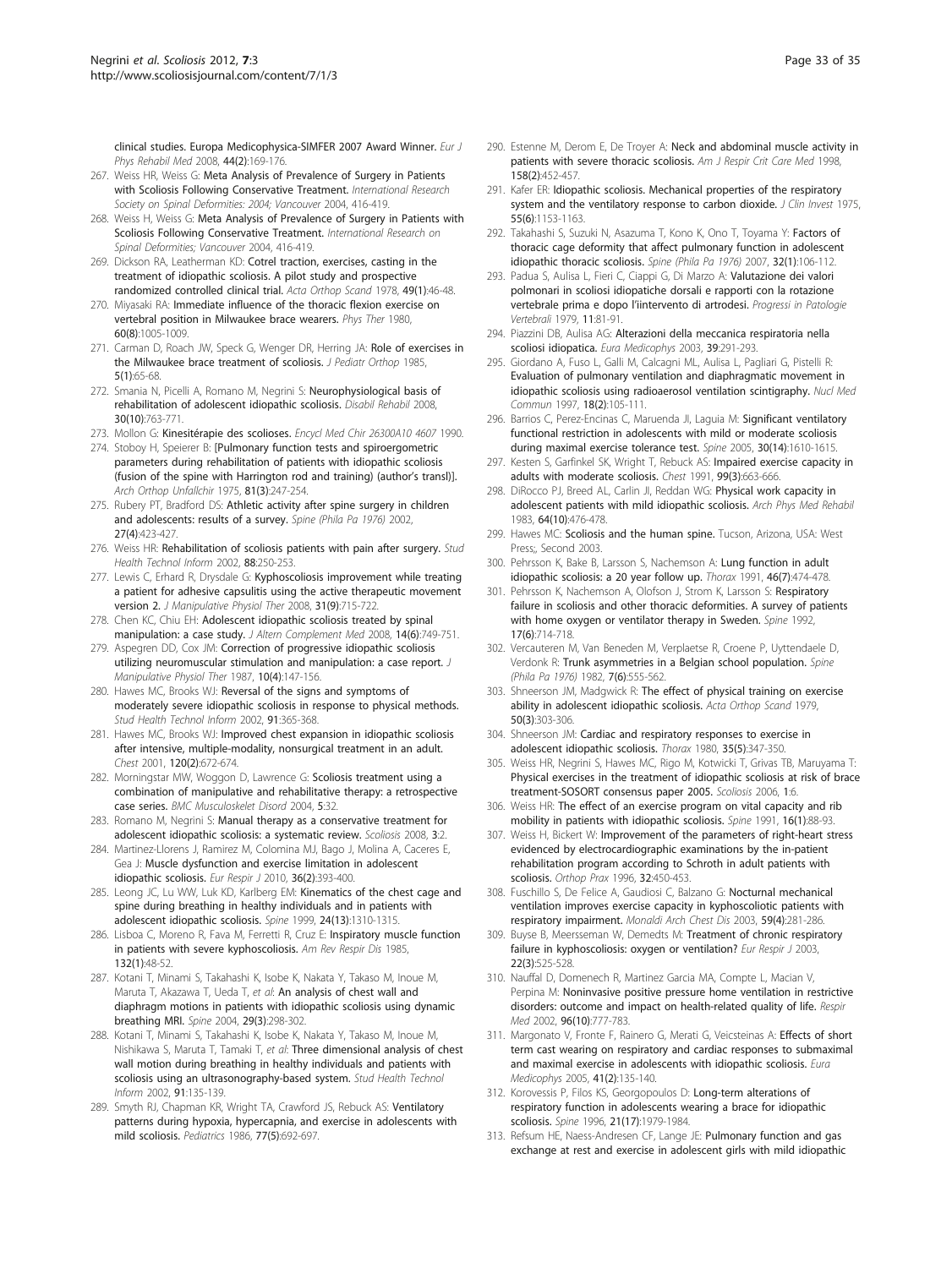<span id="page-33-0"></span>scoliosis during treatment with Boston thoracic brace. Spine 1990, 15(5):420-423.

- 314. Kennedy JD, Robertson CF, Hudson I, Phelan PD: Effect of bracing on respiratory mechanics in mild idiopathic scoliosis. Thorax 1989, 44(7):548-553.
- 315. Sevastikoglou JA, Linderholm H, Lindgren U: Effect of the Milwaukee brace on vital and ventilatory capacity of scoliotic patients. Acta Orthop Scand 1976, 47(5):540-545.
- 316. Athanasopoulos S, Paxinos T, Tsafantakis E, Zachariou K, Chatziconstantinou S: The effect of aerobic training in girls with idiopathic scoliosis. Scand J Med Sci Sports 1999, 9(1):36-40.
- 317. Kenanidis E, Potoupnis ME, Papavasiliou KA, Sayegh FE, Kapetanos GA: Adolescent idiopathic scoliosis and exercising: is there truly a liaison? Spine 2008, 33(20):2160-2165.
- 318. Negrini S, Kenanidis E, Potoupnis ME, Papavasiliou KA, et al: Adolescent idiopathic scoliosis and exercising: is there truly a liaison? Spine 2008;33:2160-5. Spine 2009, 34(4):419, author reply 419-420.
- 319. Hawes MC, O'Brien J P: The transformation of spinal curvature into spinal deformity: pathological processes and implications for treatment. Scoliosis 2006, 1(1):3.
- 320. Fallstrom K, Cochran T, Nachemson A: Long-term effects on personality development in patients with adolescent idiopathic scoliosis. Influence of type of treatment. Spine 1986, 11(7):756-758.
- 321. Meyer C, Haumont T, Gauchard GC, Leheup B, Lascombes P, Perrin PP: The practice of physical and sporting activity in teenagers with idiopathic scoliosis is related to the curve type. Scand J Med Sci Sports 2008, 18(6):751-755.
- 322. Meyer C, Cammarata E, Haumont T, Deviterne D, Gauchard GC, Leheup B, Lascombes P, Perrin PP: Why do idiopathic scoliosis patients participate more in gymnastics? Scand J Med Sci Sports 2006, 16(4):231-236.
- 323. Tanchev PI, Dzherov AD, Parushev AD, Dikov DM, Todorov MB: Scoliosis in rhythmic gymnasts. Spine 2000, 25(11):1367-1372.
- 324. Warren MP, Brooks-Gunn J, Hamilton LH, Warren LF, Hamilton WG: Scoliosis and fractures in young ballet dancers. Relation to delayed menarche and secondary amenorrhea. N Engl J Med 1986, 314(21):1348-1353.
- 325. Burwell RG, Dangerfield PH: The NOTOM hypothesis for idiopathic scoliosis: is it nullified by the delayed puberty of female rhythmic gymnasts and ballet dancers with scoliosis? Stud Health Technol Inform 2002, 91:12-14.
- 326. Potoupnis ME, Kenanidis E, Papavasiliou KA, Kapetanos GA: The role of exercising in a pair of female monozygotic (high-class athletes) twins discordant for adolescent idiopathic scoliosis. Spine (Phila Pa 1976) 2008, 33(17):E607-610.
- 327. Becker TJ: Scoliosis in swimmers. Clin Sports Med 1986, 5(1):149-158.
- 328. Parsch D, Gartner V, Brocai DR, Carstens C, Schmitt H: Sports activity of patients with idiopathic scoliosis at long-term follow-up. Clin J Sport Med 2002, 12(2):95-98.
- 329. Kotwicki T, Negrini S, Grivas TB, Rigo M, Maruyama T, Durmala J, Zaina F: Methodology of evaluation of morphology of the spine and the trunk in idiopathic scoliosis and other spinal deformities-6th SOSORT consensus paper. Scoliosis 2009, 4:26.
- 330. Cote P, Kreitz BG, Cassidy JD, Dzus AK, Martel J: A study of the diagnostic accuracy and reliability of the Scoliometer and Adam's forward bend test. Spine (Phila Pa 1976) 1998, 23(7):796-802, discussion 803.
- 331. Berg AO: Screening for adolescent idiopathic scoliosis: a report from the United States Preventive Services Task Force. J Am Board Fam Pract 1993, 6(5):497-501.
- 332. Bunnell WP: Outcome of spinal screening. Spine 1993, 18(12):1572-1580.
- 333. Bunnell WP: An objective criterion for scoliosis screening. J Bone Joint Surg Am 1984, 66(9):1381-1387.
- 334. Grosso C, Negrini S, Boniolo A, Negrini AA: The validity of clinical examination in adolescent spinal deformities. Stud Health Technol Inform 2002, 91:123-125.
- 335. De Wilde L, Plasschaert F, Cattoir H, Uyttendaele D: Examination of the back using the Bunnell scoliometer in a Belgian school population around puberty. Acta Orthop Belg 1998, 64(2):136-143.
- 336. Ferraro C, Gottardo A: La misurazione del gibbo: studio critico mediante un dispositivo tascabile. Minerva Ortop Traumatol 1993, 44:637-643.
- 337. Agostini S, Taglialavoro G, Fabris D, Mammano S, Ferraro C: Relationship between rib hump deformity and vertebral rotation in idiopathic scoliosis. Ital J Orthop Traumatol 1983, 9(3):387-395.
- 338. D'Osualdo F, Schierano S, Jannis M, Righini E: The level protractor: a new simple instrument to measure Cobb angle and back hump. A validation study. Eura Medicophys 2000, 36:191-196.
- 339. Bago J, Sanchez-Raya J, Perez-Grueso FJ, Climent JM: The Trunk Appearance Perception Scale (TAPS): a new tool to evaluate subjective impression of trunk deformity in patients with idiopathic scoliosis. Scoliosis 2010, 5:6.
- 340. Bago J, Climent JM, Pineda S, Gilperez C: Further evaluation of the Walter Reed Visual Assessment Scale: correlation with curve pattern and radiological deformity. Scoliosis 2007, 2:12.
- 341. Pineda S, Bago J, Gilperez C, Climent JM: Validity of the Walter Reed Visual Assessment Scale to measure subjective perception of spine deformity in patients with idiopathic scoliosis. Scoliosis 2006, 1:18.
- 342. Sanders JO, Polly DW Jr, Cats-Baril W, Jones J, Lenke LG, O'Brien MF, Stephens Richards B, Sucato DJ: Analysis of patient and parent assessment of deformity in idiopathic scoliosis using the walter reed visual assessment scale. Spine 2003, 28(18):2158-2163.
- 343. Asher M, Min Lai S, Burton D, Manna B: Discrimination validity of the scoliosis research society-22 patient questionnaire: relationship to idiopathic scoliosis curve pattern and curve size. Spine 2003, 28(1):74-78.
- 344. Asher M, Min Lai S, Burton D, Manna B: Scoliosis research society-22 patient questionnaire: responsiveness to change associated with surgical treatment. Spine 2003, 28(1):70-73.
- 345. Asher M, Min Lai S, Burton D, Manna B: The reliability and concurrent validity of the scoliosis research society-22 patient questionnaire for idiopathic scoliosis. Spine 2003, 28(1):63-69.
- 346. Asher M, Lai SM, Burton D, Manna B: Trunk deformity correction stability following posterior instrumentation and arthrodesis for idiopathic scoliosis. Stud Health Technol Inform 2002, 91:469-472.
- 347. Aulisa AG, Guzzanti V, Perisano C, Marzetti E, Specchia A, Galli M, Giordano M, Aulisa L: Determination of quality of life in adolescents with idiopathic scoliosis subjected to conservative treatment. Scoliosis 2011, 5:21.
- 348. Vasiliadis E, Grivas TB: Quality of life after conservative treatment of adolescent idiopathic scoliosis. Stud Health Technol Inform 2008, 135:409-413.
- 349. Vasiliadis E, Grivas TB, Savvidou O, Triantafyllopoulos G: The influence of brace on quality of life of adolescents with idiopathic scoliosis. Stud Health Technol Inform 2006, 123:352-356.
- 350. Vasiliadis E, Grivas TB, Gkoltsiou K: Development and preliminary validation of Brace Questionnaire (BrQ): a new instrument for measuring quality of life of brace treated scoliotics. Scoliosis 2006, 1:7.
- 351. Kotwicki T, Kinel E, Stryla W, Szulc A: Estimation of the stress related to conservative scoliosis therapy: an analysis based on BSSQ questionnaires. Scoliosis 2007, 2:1.
- 352. Weiss HR, Werkmann M, Stephan C: Brace related stress in scoliosis patients-Comparison of different concepts of bracing. Scoliosis 2007, 2:10.
- 353. Weiss HR, Reichel D, Schanz J, Zimmermann-Gudd S: Deformity related stress in adolescents with AIS. Stud Health Technol Inform 2006, 123:347-351.
- 354. Botens-Helmus C, Klein R, Stephan C: The reliability of the Bad Sobernheim Stress Questionnaire (BSSQbrace) in adolescents with scoliosis during brace treatment. Scoliosis 2006, 1:22.
- 355. Zaina F, Atanasio S, Negrini S: Clinical evaluation of scoliosis during growth: description and reliability. Stud Health Technol Inform 2008, 135:125-138.
- 356. D'Osualdo F, Schierano S, Iannis M: Validation of clinical measurement of kyphosis with a simple instrument, the arcometer. Spine 1997, 22(4):408-413.
- 357. Zaina F, Atanasio S, Ferraro C, Fusco C, Negrini A, Romano M, Negrini S: Review of rehabilitation and orthopedic conservative approach to sagittal plane diseases during growth: hyperkyphosis, junctional kyphosis, and Scheuermann disease. Eur J Phys Rehabil Med 2009, 45(4):595-603.
- 358. Negrini S, Negrini A, Santambrogio GC, Sibilla P: Relation Between Static Angles of the Spine and a Dynamic Event Like Posture: Approach to the Problem. In Three Dimensional Analysis of Spinal Deformities. Volume 1. Edited by: D'Amico M, Merolli A, Santambrogio GC. Amsterdam: IOS Press-Ohmsha; 1995:209-214.